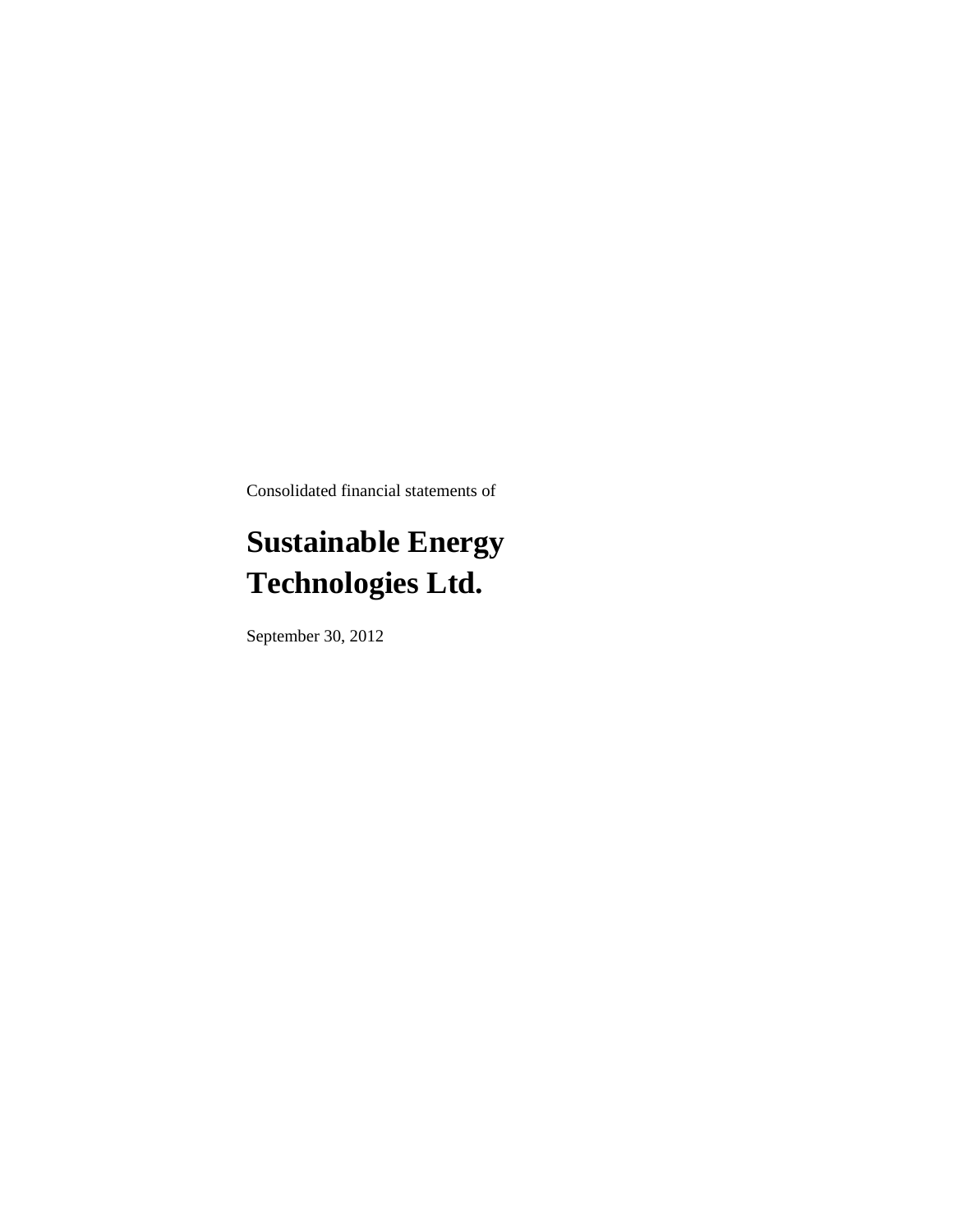September 30, 2012

### Table of contents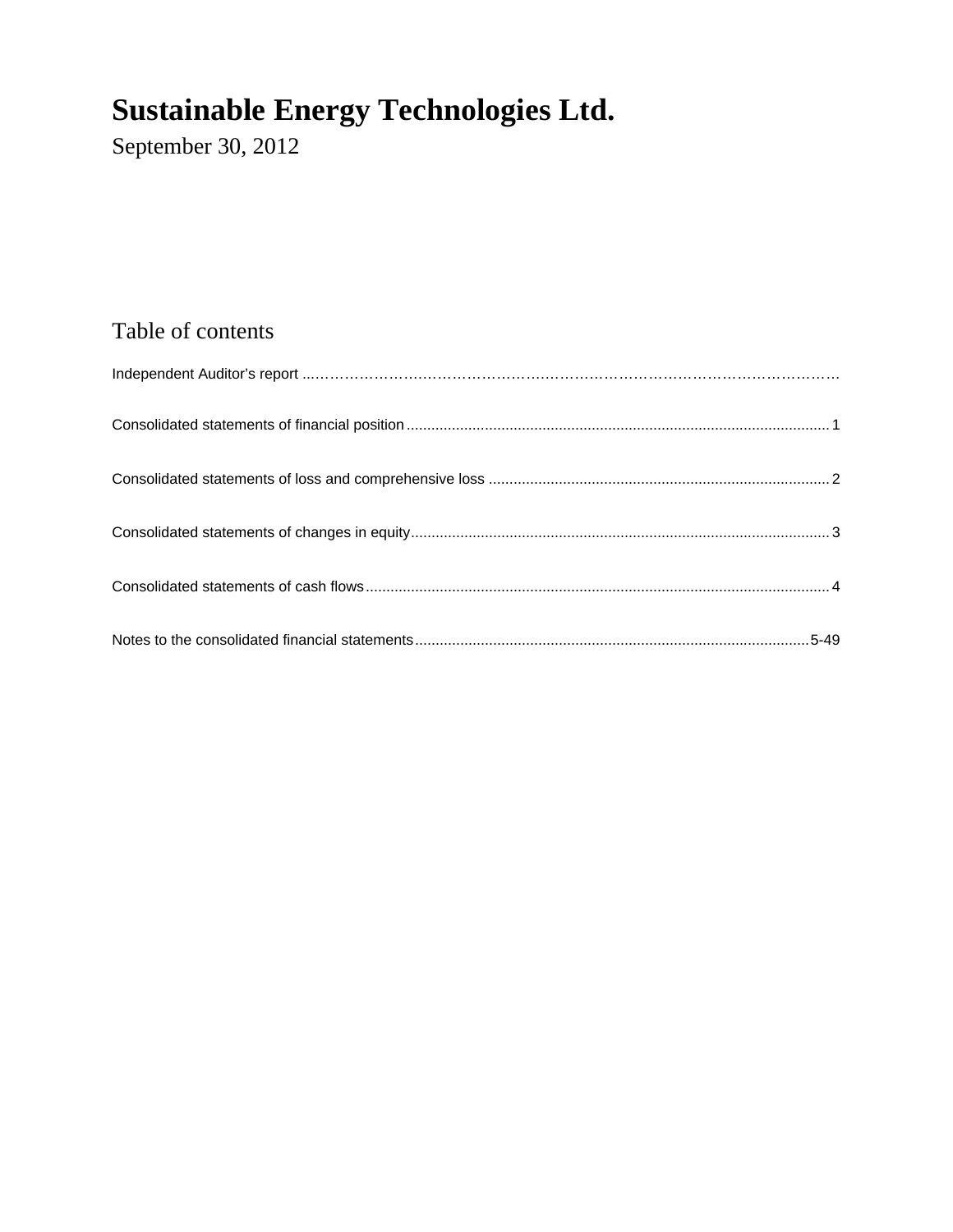### **Independent Auditor's Report**

To the Shareholders of Sustainable Energy Technologies Ltd.:

We have audited the accompanying consolidated financial statements of Sustainable Energy Technologies Ltd., which comprise the consolidated statements of financial position as at September 30, 2012, September 30, 2011 and October 1, 2010, and the consolidated statements of loss and comprehensive loss, consolidated statements of changes in equity and consolidated statements of cash flows for the years ended September 30, 2012 and September 30, 2011, and the notes to the consolidated financial statements.

#### **Management's Responsibility for the Consolidated Financial Statements**

Management is responsible for the preparation and fair presentation of these consolidated financial statements in accordance with International Financial Reporting Standards, and for such internal control as management determines is necessary to enable the preparation of consolidated financial statements that are free from material misstatement, whether due to fraud or error.

#### **Auditor's Responsibility**

Our responsibility is to express an opinion on these consolidated financial statements based on our audits. We conducted our audits in accordance with Canadian generally accepted auditing standards. Those standards require that we comply with ethical requirements and plan and perform the audit to obtain reasonable assurance about whether the consolidated financial statements are free from material misstatement.

An audit involves performing procedures to obtain audit evidence about the amounts and disclosures in the consolidated financial statements. The procedures selected depend on the auditor's judgment, including the assessment of the risks of material misstatement of the consolidated financial statements, whether due to fraud or error. In making those risk assessments, the auditor considers internal control relevant to the entity's preparation and fair presentation of the consolidated financial statements in order to design audit procedures that are appropriate in the circumstances, but not for the purpose of expressing an opinion on the effectiveness of the entity's internal control. An audit also includes evaluating the appropriateness of accounting policies used and the reasonableness of accounting estimates made by management, as well as evaluating the overall presentation of the consolidated financial statements.

We believe that the audit evidence we have obtained in our audits is sufficient and appropriate to provide a basis for our audit opinion.

#### **Opinion**

In our opinion, the consolidated financial statements present fairly, in all material respects, the financial position of Sustainable Energy Technologies Ltd. as at September 30, 2012, September 30, 2011 and October 1, 2010, and its financial performance and its cash flows for the years ended September 30, 2012 and September 30, 2011 in accordance with International Financial Reporting Standards.

#### **Emphasis of Matter**

Without qualifying our opinion, we draw attention to Note 3 of the consolidated financial statements which describes matters and conditions that indicate the existence of a material uncertainty that may cast significant doubt about Sustainable Energy Technologies Ltd.'s ability to continue as a going concern.

 $De(c, j \nmid k L L P)$ 

Chartered Accountants January 28, 2013 Calgary, Alberta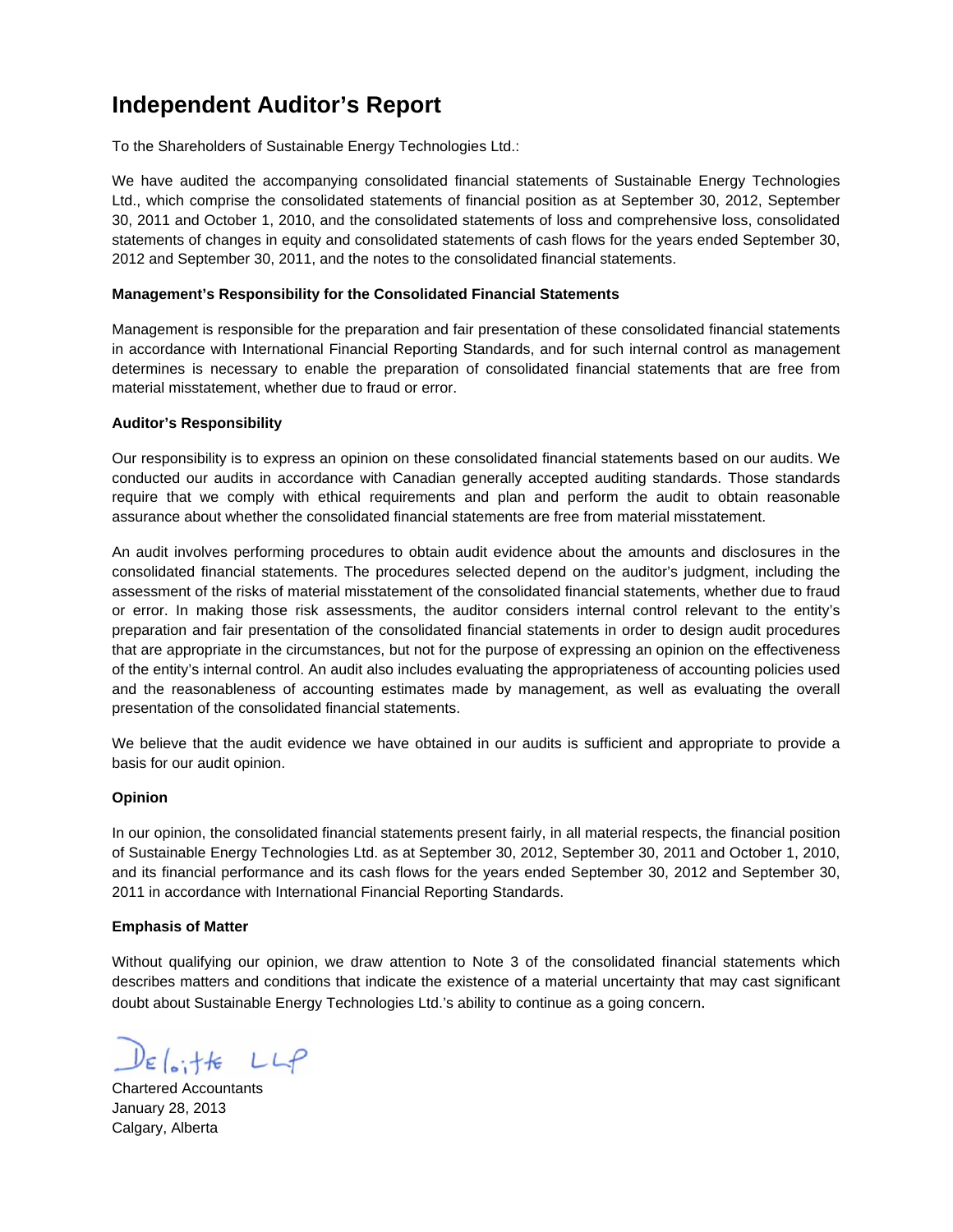Consolidated statements of financial position Stated in Canadian dollars

|                                          | <b>Note</b>    | September 30,  | September 30,  | October 1,     |
|------------------------------------------|----------------|----------------|----------------|----------------|
|                                          |                | 2012           | 2011           | 2010           |
|                                          |                |                | (Note 30)      | (Note 30)      |
|                                          |                | \$             | \$             | \$             |
| <b>Assets</b>                            |                |                |                |                |
| Current:                                 |                |                |                |                |
| Cash                                     |                | 256,104        | 328,821        | 561,373        |
| Accounts receivable and advances         |                | 913,426        | 1,093,381      | 978,192        |
| Inventory                                | 6              | 2,712,004      | 3,590,075      | 2,741,574      |
| Prepaid expenses and deposits            |                | 168,587        | 362,704        | 601,645        |
|                                          |                | 4,050,121      | 5,374,981      | 4,882,784      |
| Non-current:                             |                |                |                |                |
| Development costs                        | $\overline{7}$ | 937,692        | 1,393,176      | 1,567,428      |
| Capital assets                           | 8              | 96,575         | 152,536        | 259,438        |
| Other long term assets                   |                |                |                | 243,783        |
|                                          |                | 5,084,388      | 6,920,693      | 6,953,433      |
|                                          |                |                |                |                |
| <b>Liabilities</b>                       |                |                |                |                |
| Current:                                 |                |                |                |                |
| Accounts payable and accrued liabilities |                | 1,816,285      | 1,568,471      | 2,206,264      |
| Bank debt                                | 19             | 1,443,830      | 1,346,662      |                |
| Energy Northwest - current portion       | 9              | 45,700         | 266,268        | 217,826        |
| Government grant obligation - current    | 11             | 40,382         | 27,461         | 41,800         |
| portion                                  |                |                |                |                |
|                                          |                | 3,346,197      | 3,208,862      | 2,465,890      |
| Non-current:                             |                |                |                |                |
| <b>Energy Northwest obligation</b>       | 9              | 44,900         | 1,065,073      | 871,303        |
| Government grant obligation              | 11             | 176,354        | 133,274        | 108,285        |
| <b>Debentures</b>                        | 10             | 544,711        |                |                |
| Preferred shares                         | 14             | 7,929,418      | 5,582,607      | 5,242,677      |
|                                          |                | 12,041,580     | 9,989,816      | 8,688,155      |
|                                          |                |                |                |                |
| Shareholders' equity (deficiency)        |                |                |                |                |
| Share capital                            | 12             | 5,004,531      | 34,258,068     | 30,393,463     |
| Warrants                                 | 15             | 2,270,651      | 2,275,418      | 1,355,535      |
| Equity component of preferred shares     | 14             | 3,387,391      | 3,184,383      | 2,812,455      |
| Shared-based payment reserve             |                | 5,317,378      | 4,819,067      | 4,445,087      |
| Foreign currency translation reserve     |                | (184, 625)     | (171, 906)     |                |
| Deficit                                  |                | (22, 752, 518) | (47, 434, 153) | (40, 741, 262) |
|                                          |                | (6,957,192)    | (3,069,123)    | (1,734,722)    |
|                                          |                | 5,084,388      | 6,920,693      | 6,953,433      |

*Going Concern (note 3), Commitments (note 27 and Subsequent events (note 10 and 29) The accompanying notes are an integral part of these consolidated financial statements.* 

On behalf of the Board:

 $\{signed\}$   $\{\{square\}$ 

Michael Carten, Director Robert Penner, Director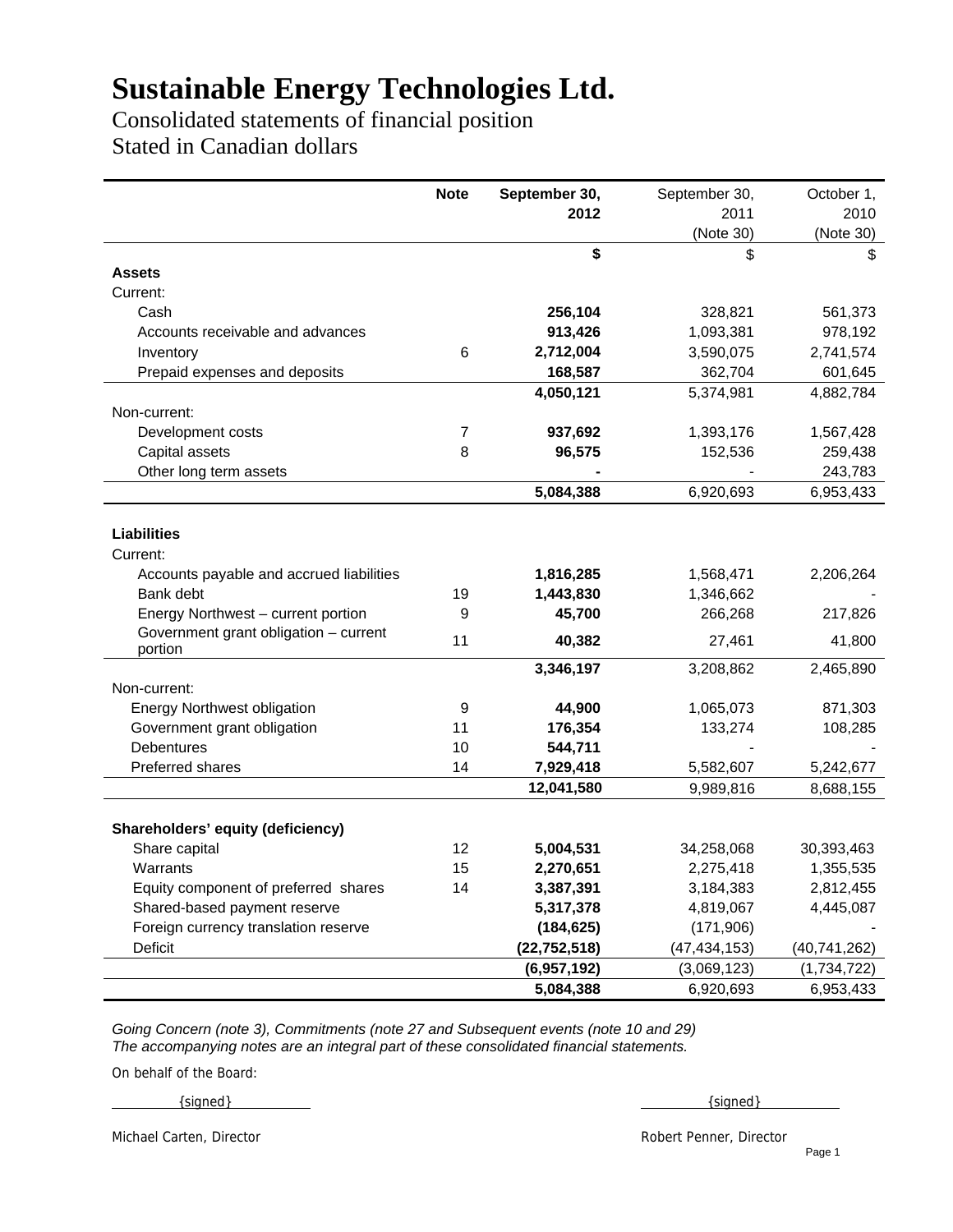Consolidated statements of loss and comprehensive loss For the years ended September 30, Stated in Canadian dollars

|                                                              |    | 2012          | 2011<br>(Note 30) |
|--------------------------------------------------------------|----|---------------|-------------------|
|                                                              |    | \$            | \$                |
| Sales                                                        |    | 3,313,134     | 3,867,910         |
| Cost of goods sold                                           |    | 2,740,805     | 2,920,509         |
| Gross margin                                                 |    | 572,329       | 947,401           |
| Expenses                                                     |    |               |                   |
| General and administrative                                   | 21 | 1,646,414     | 2,416,577         |
| Operations                                                   | 21 | 963,409       | 1,709,276         |
| Product research and development                             | 23 | 916,147       | 1,053,181         |
| Sales and marketing                                          |    | 587,011       | 1,989,073         |
|                                                              |    | 4,112,981     | 7,168,107         |
| Loss before undernoted items                                 |    | (3,540,652)   | (6, 220, 706)     |
| Financing costs                                              | 22 | (2,764,834)   | (2,370,370)       |
| Gain on preferred shares                                     |    |               | 1,887,074         |
| Gain on Energy Northwest                                     | 9  | 1,162,184     |                   |
| Loss on write down of capital assets                         |    | (8, 103)      |                   |
| Loss on write down of subsidiary                             | 25 | (177,070)     |                   |
| Interest and other income                                    |    | 10,110        | 11,111            |
| <b>Net loss</b>                                              |    | (5,318,365)   | (6,692,891)       |
| Loss of control of subsidiary foreign<br>currency adjustment | 25 | 74,842        |                   |
| Foreign currency adjustment to<br>equity                     |    | (87, 561)     | (171, 906)        |
| <b>Total comprehensive loss</b>                              |    | (5, 331, 084) | (6,864,797)       |
| Loss per common share                                        |    |               |                   |
| Basic and diluted                                            |    | (0.03)        | (0.04)            |
|                                                              |    |               |                   |
| Weighted average number of<br>common shares                  |    |               |                   |
| Basic and diluted                                            |    | 203,863,434   | 185, 121, 137     |

*The accompanying notes are an integral part of these consolidated financial statements.*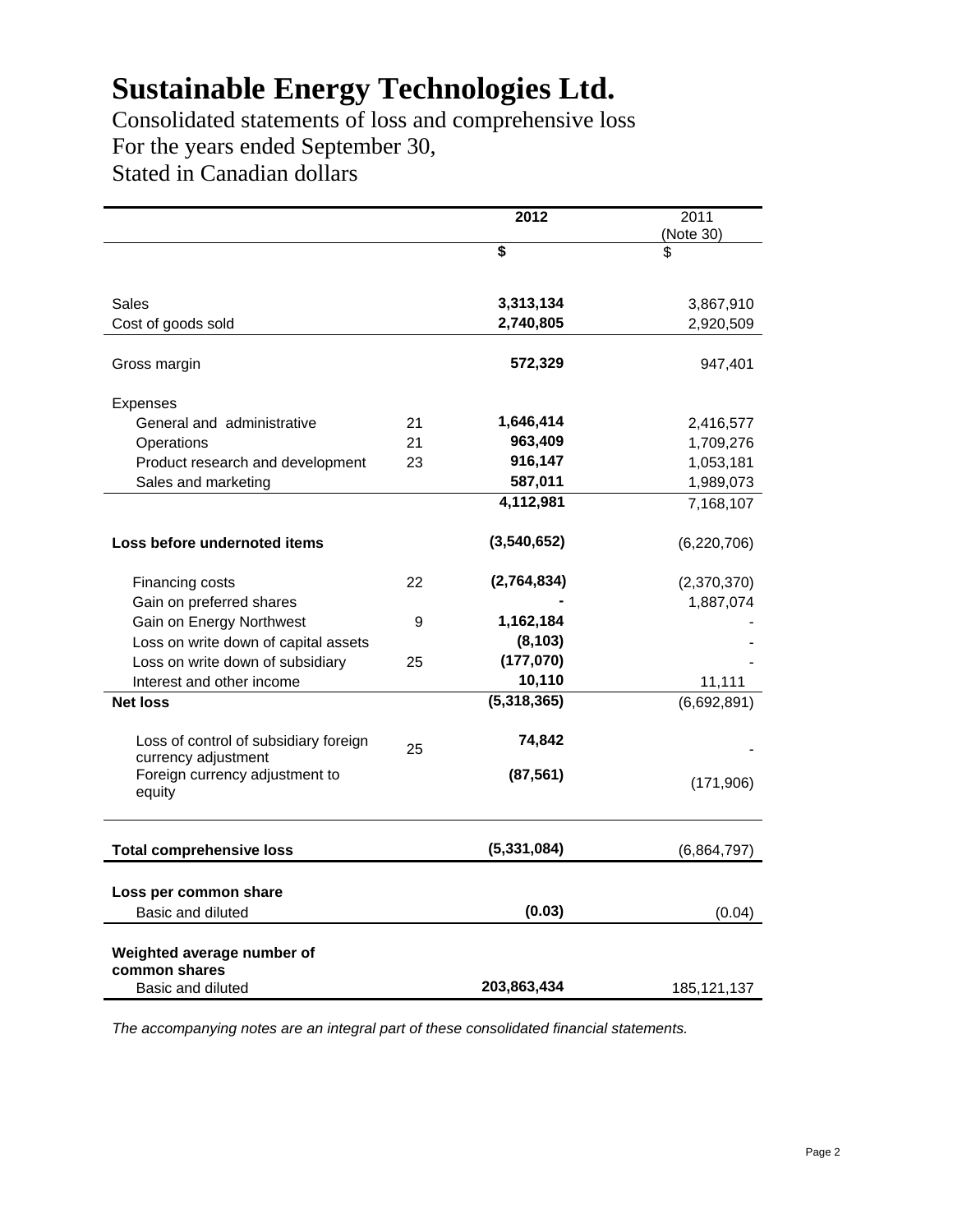Consolidated statements of changes in equity For the years ended September 30, Stated in Canadian dollars

|                                       |               |           |            | Equity    |                |             |             |
|---------------------------------------|---------------|-----------|------------|-----------|----------------|-------------|-------------|
|                                       |               | Share     |            | component |                | Foreign     |             |
|                                       |               | based     |            | οf        |                | currency    |             |
|                                       |               | payments  |            | preferred |                | translation |             |
|                                       |               | reserve   |            | shares    |                | reserve     |             |
|                                       | Share capital |           | Warrants   |           | Deficit        |             | Total       |
|                                       | \$            | \$        | \$         | \$        | \$             | \$          | \$          |
| Balance, October 1, 2011              | 34,258,068    | 4,819,067 | 2,275,418  | 3,184,383 | (47, 434, 153) | (171,906)   | (3,069,123) |
| Loss for the period                   |               |           |            |           | (5,318,365)    |             | (5,318,365) |
| Other comprehensive gain              |               |           |            |           |                | (12, 719)   | (12, 719)   |
| Issue of share capital                | 746,463       |           |            |           |                |             | 746,463     |
| Warrants issued                       |               |           | 362,411    |           |                |             | 362,411     |
| Warrants expired                      |               | 367,178   | (367, 178) |           |                |             |             |
| Equity component of preferred shares  |               |           |            | 203,008   |                |             | 203,008     |
| Share-based payments                  |               | 131,133   |            |           |                |             | 131,133     |
| Reduction of deficit to share capital | (30,000,000)  |           |            |           | 30,000,000     |             |             |
| Balance, September 30, 2012           | 5,004,531     | 5,317,378 | 2,270,651  | 3,387,391 | (22, 752, 518) | (184, 625)  | (6,957,192) |
|                                       |               |           |            |           |                |             |             |
| Balance, October 1, 2010 (note 30)    | 30,393,463    | 4,445,087 | 1,355,535  | 2,812,455 | (40, 741, 262) |             | (1,734,722) |
| Loss for the period                   |               |           |            |           | (6,692,891)    |             | (6,692,891) |
| Other Comprehensive loss              |               |           |            |           |                | (171,906)   | (171, 906)  |
| Issue of share capital                | 4,943,665     |           |            |           |                |             | 4,943,665   |
| <b>Transaction costs</b>              | (1,079,060)   |           |            |           |                |             | (1,079,060) |
| Warrants issued                       |               |           | 996,936    |           |                |             | 996,936     |
| Warrants expired                      |               | 77,053    | (77, 053)  |           |                |             |             |
| Equity component of preferred shares  |               |           |            | 371,928   |                |             | 371,928     |
| Share-based payments                  |               | 296,927   |            |           |                |             | 296,927     |
| Balance, September 30, 2011           | 34,258,068    | 4,819,067 | 2,275,418  | 3,184,383 | (47, 434, 153) | (171, 906)  | (3,069,123) |

*The accompanying notes are integral part of these consolidated financial statements.*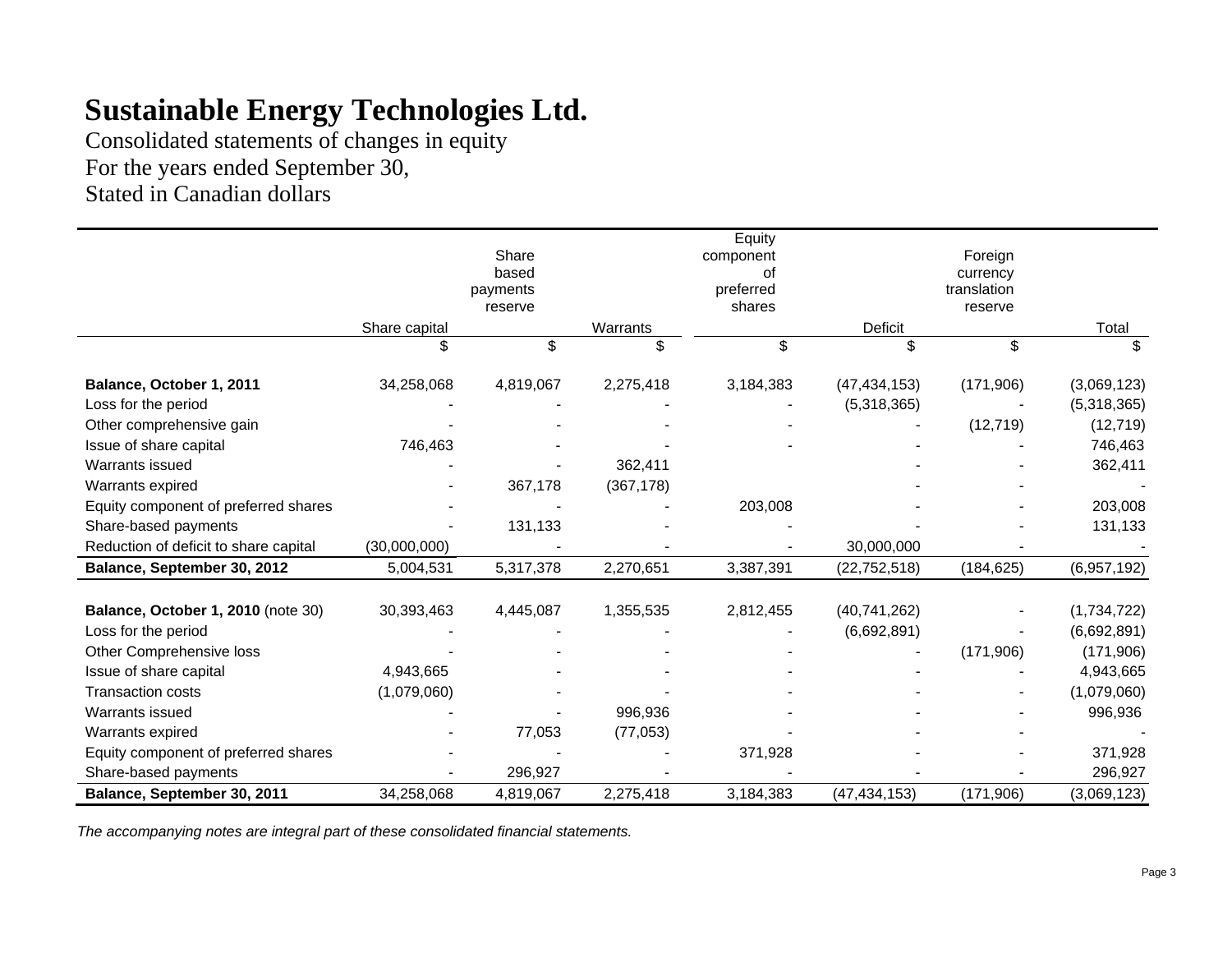Consolidated statements of cash flows For the years ended September 30,

Stated in Canadian Dollars

|                                                                             | 2012          | 2011          |
|-----------------------------------------------------------------------------|---------------|---------------|
|                                                                             |               | (Note 30)     |
|                                                                             | \$            | \$            |
| <b>Operating activities</b>                                                 |               |               |
| Net loss                                                                    | (5,318,365)   | (6,692,891)   |
| Amortization of capital assets and capitalized<br>development costs         | 458,275       | 373,566       |
| Share-based compensation payments                                           | 131,133       | 296,927       |
| Write down of capital assets                                                | 8,103         |               |
| Write down of inventory                                                     |               | 198,988       |
| Loss on control of subsidiary                                               | 78,955        |               |
| Finance costs                                                               | 2,764,834     | 2,370,370     |
| Gain on preferred shares                                                    |               | (1,887,074)   |
| Gain on Energy Northwest obligation                                         | (1, 162, 184) |               |
| Unrealized foreign exchange loss (gain)                                     | 7,762         | (122, 028)    |
|                                                                             | (3,031,487)   | (5,462,142)   |
| Net change in non-cash working capital (Note 26)                            | 1,340,530     | (1, 230, 485) |
| Cash flow used in operating activities                                      | (1,690,957)   | (6,692,627)   |
| <b>Financing activities</b>                                                 |               |               |
| Bank loan                                                                   | 97,168        | 1,346,662     |
| Repayment of government grants                                              | (9,000)       |               |
| Proceeds on issuance of LP units                                            |               | 2,550,000     |
| Cost of issuing LP units                                                    |               | (198, 605)    |
| Proceeds on issuance of common shares                                       |               | 2,267,000     |
| Cost of issuing common shares                                               |               | (184, 124)    |
| Proceeds from preferred shares                                              | 1,000,000     | 800,000       |
| Cost of issuing preferred shares                                            | (36, 156)     | (36, 382)     |
| Proceeds from debenture                                                     | 699,875       |               |
| Cash financing costs paid                                                   | (82, 102)     | (11, 411)     |
| Cash flow from financing activities                                         | 1,669,785     | 6,533,140     |
| <b>Investing activities</b>                                                 |               |               |
| Capital asset additions                                                     | (18,065)      | (77, 893)     |
| Cash flow used in investing activities                                      | (18,065)      | (77, 893)     |
| Foreign exchange on cash and cash equivalents held<br>in foreign operations | (33, 480)     | 4,828         |
| Net change in cash                                                          | (72, 717)     | (232, 552)    |
| Cash, beginning of year                                                     | 328,821       | 561,373       |
| Cash, end of year                                                           | 256,104       | 328,821       |

*The accompanying notes are integral part of these consolidated financial statements*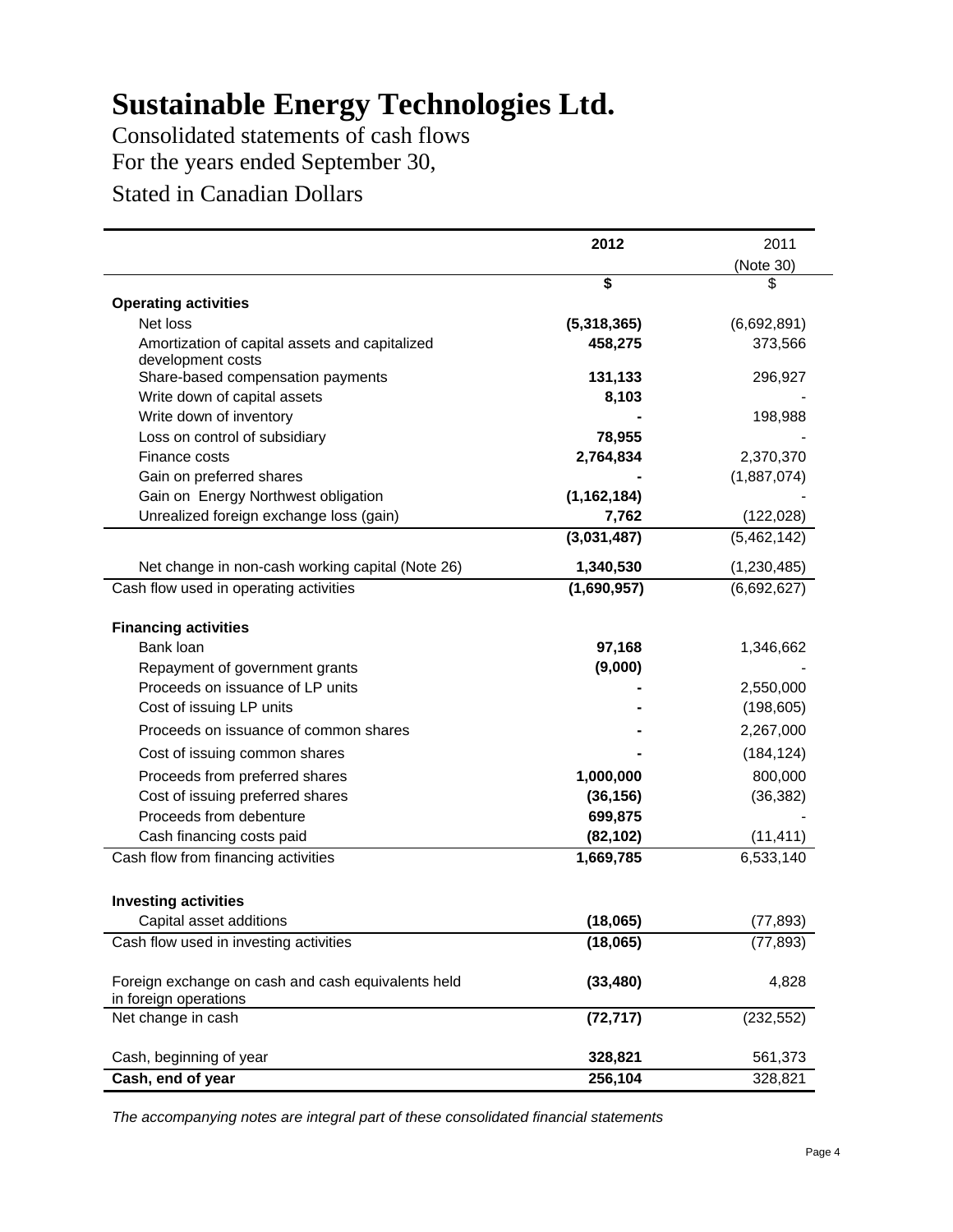Notes to the consolidated financial statements September 30, 2012

#### **1. Description of the business**

Sustainable Energy Technologies Ltd ("Sustainable Energy", "Sustainable" or the "Company"), incorporated under the Business Corporations Act of Alberta, develops and manufactures advanced power inverters for the emerging alternative and renewable energy industry - solar photovoltaic ("PV") systems, small wind turbines, fuel cells and all forms of energy storage. The Company is a publicly traded company headquartered at 609-14th St NW, Calgary, Alberta, Canada and its shares trade on the Toronto Stock Exchange Venture Exchange "TSX-V" under the symbol "STG".

#### **2. Basis of preparation**

#### **(a) Adoption of new and revised standards**

Sustainable Energy prepares its consolidated financial statements in accordance with Canadian generally accepted accounting principles as set out in the Handbook of the Canadian Institute of Chartered Accountants ("CICA" and "CICA Handbook"). In 2010, the CICA Handbook was revised to incorporate International Financial Reporting Standards ("IFRS") and require public companies to apply such standards effective for years beginning on or after January 1, 2011. Accordingly, Sustainable Energy has commenced reporting on this basis in these consolidated financial statements. In these consolidated financial statements, the term "GAAP" or "Canadian GAAP" refers to Canadian generally accepted accounting principles before the adoption of IFRS.

These consolidated financial statements have been prepared in accordance with IFRS and are in compliance with IFRS 1 First time adoption of International Financial Reporting Standards. Subject to certain transition elections disclosed in note 30, the Company has consistently applied the same accounting principles in its opening IFRS statement of financial position as at October 1, 2010 and throughout all periods presented, as if these policies had always been in effect. Note 30 discloses the impact of the transition to IFRS on the Company's reported financial position, financial performance and cash flows, including the nature and effect of significant changes in accounting policies from those used in the Company's Canadian GAAP consolidated financial statements for the year ended September 30, 2011.

The policies applied in these consolidated financial statements are based on IFRS issued and outstanding as of January 28, 2013, the date the Board of Directors approved these statements.

#### **(b) Basis of consolidation**

The consolidated financial statements of Sustainable Energy Technologies Ltd. include the accounts of the Company and its wholly owned subsidiaries: Sustainable Energy Systems Inc. ("SES"), Sustainable Energy Europa S.L. ("SEE"), STG Markets Limited Partnership ("STGLP"), Sustainable Energy Laboratories Ltd. ("SEL"), International Power Systems, Inc. ("IPS"), Mainpower Hellas ("MPH") and Sustainable Energy France ("SEF").

All intra-Company transactions, balances, revenue and expenses are eliminated in full on consolidation.

Subsidiaries that are directly controlled by the parent company or indirectly controlled by other consolidated subsidiaries are fully consolidated. All intercompany balances, transactions and income are eliminated. The Company currently has no special purpose entities of which it retains control and accordingly the consolidated financial statements do not include the accounts of any such entities.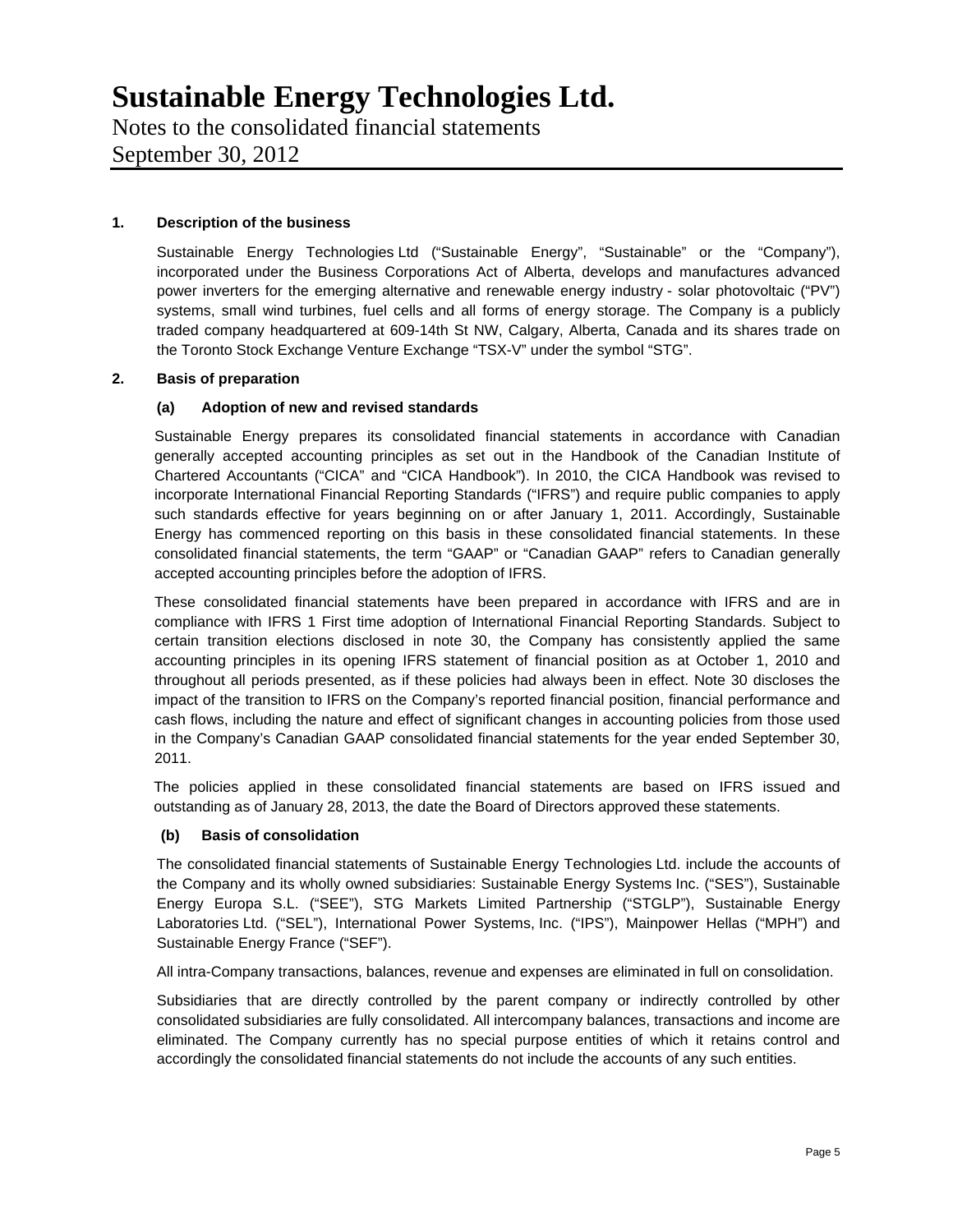Notes to the consolidated financial statements September 30, 2012

#### **2. Basis of preparation (continued)**

#### **(b) Basis of consolidation**

The Company has an interest in a joint venture, which is a jointly controlled operation, whereby a contractual arrangement has been entered into without establishing a separate entity. Each venturer uses its own assets, incurs its own expenses and liabilities and funds its own participation in the operation. These consolidated financial statements include the Company's share of assets and liabilities and a proportionate share of the relevant revenues and related costs, classified according to their function. The Company has a 60% interest in Profab Solar which was formed to market turnkey solar systems.

#### **(c) Critical accounting estimates**

The preparation of these consolidated financial statements requires management to make estimates, judgments and assumptions that affect the reported amounts of assets, liabilities, sales and expenses, and related disclosure of contingent assets and liabilities. On an ongoing basis, management bases its estimates on historical experience and other assumptions that it believes are reasonable in the circumstances. Actual results may differ from the estimates. There have been no changes made to the methodology to determine critical accounting estimates during the past two fiscal years. The following reflect the most significant estimates and assumptions used in the preparation of the Company's consolidated financial statements.

#### *i. Capital assets and development costs*

Capital assets and development costs are reviewed for impairment at least annually or when events or changes in circumstances indicate that the carrying amount of such assets may not be fully recoverable. To determine recoverability, management estimates the fair value less costs to sell of the asset or the asset's value in use using estimates. The value in use is determined by estimating the future cash flows projected to be generated by these assets. These cash flows are discounted using an estimated rate of return and compared to their respective carrying value. In performing this analysis, estimates and assumptions are made about factors such as current and future contracts with clients, margins, market conditions and the useful lives of assets. If estimates or assumptions change from those used in the current analysis, the Company may be required to recognize an impairment loss in future periods, which would decrease capital assets or development costs and increase reported expenses.

The Company reviews the estimated useful lives of capital assets and development costs at the end of each reporting period. During the current year, management determined that the useful life of development costs should be shortened due to a production shift to its 3rd generation Paralex "STX" inverter. The financial effect of this reassessment, assuming the asset is held until the end of its estimated useful life, is to increase the consolidated depreciation expense in the current year and for the next two years by the following amounts:

| 2012 | \$202,924 |
|------|-----------|
| 2013 | 202.924   |
| 2014 | 202,294   |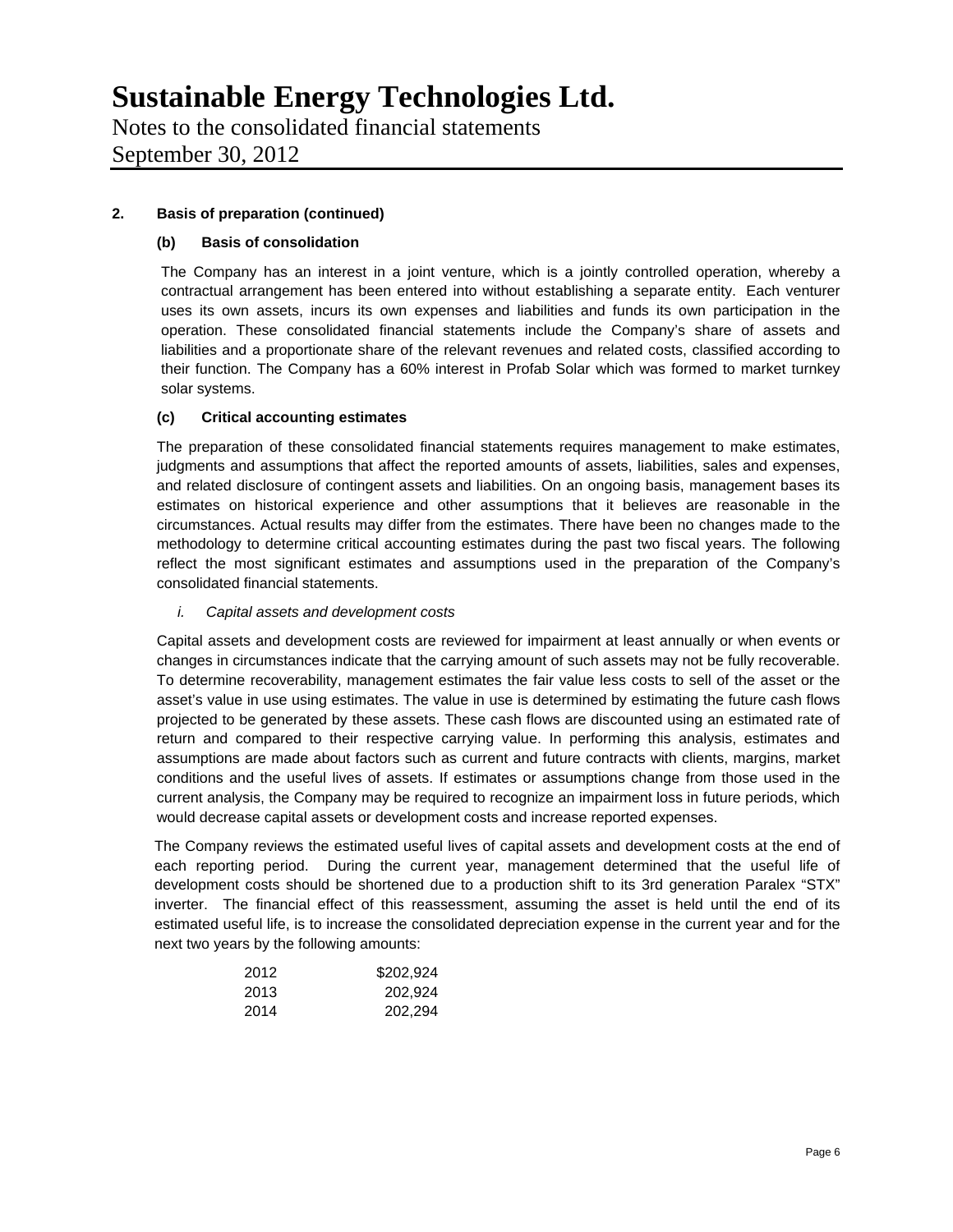Notes to the consolidated financial statements September 30, 2012

#### **2. Basis of preparation (continued)**

#### **(c) Critical accounting estimates (continued)**

#### *ii. Valuation adjustments for inventory*

Valuation adjustments for inventory are comprised of the impairments or recoveries recorded against inventories. The Company records valuation adjustments for inventory by comparing the inventory cost to its net realizable value. This process requires the use of estimates and assumptions related to future market demand, costs and prices. Such assumptions are reviewed quarterly and have a significant impact on the valuation adjustments for inventory.

#### *iii. Share-based payment transactions*

Share-based payments comprise compensation expense related to the granting of stock options and warrants. The Company values stock option expense and warrants using a fair value-based method of accounting. The fair value of stock options and warrants is estimated at the grant or issue date using the Black- Scholes option pricing model (the "model") or the fair value of services received in the case of warrants. The model requires the input of a number of assumptions, including expected dividend yield, expected stock price volatility, life of the options, forfeiture rate, and risk-free interest rates.

These assumptions are determined using management's best estimates and involve inherent uncertainties relating to market conditions, forfeitures and exercise which are outside of the control of the Company. Such assumptions are reviewed quarterly and have a significant impact on the estimates of fair value produced by the Black-Scholes option pricing model.

#### *iv. Preferred shares*

Preferred shares are comprised of a debt and equity component. The Company determines the fair values of the debt component at inception by using discounted cash flows at the estimated market interest rate at that time. This method requires the input of a number of assumptions, including the estimated market rate of interest and the timing of any payment of dividends. These assumptions are determined using management's best estimates and involve inherent uncertainties. They are reviewed quarterly and have a significant impact on the estimates of fair value of the debt component of the preferred shares.

#### *v. Fair value of financial instruments*

The Company is required to determine the fair value of its bank debt, Energy Northwest obligation, debentures and preferred shares. In determining the fair value of the Company's outstanding preferred shares, management uses internally developed models, which incorporate estimated market rates. In determining market rates, management adds a credit spread to quote rates on Canadian government bonds with similar maturity dates to the Company's preferred shares. Estimates of market rates and the credit spread applicable could vary and result in a different disclosed fair value.

#### *vi. Income taxes*

The Company carries on business in several countries and as a result, is subject to income taxes in numerous jurisdictions. The determination of income tax is inherently complex and the Company is required to interpret continually changing regulations and make certain estimates and assumptions about future events. While income tax filings are subject to audits and reassessments, the Company believes it has adequately provided for all income tax obligations. However, changes in facts and circumstances as a result of income tax audits, reassessments, jurisprudence and any new legislation may result in an increase or decrease in the provision for income taxes.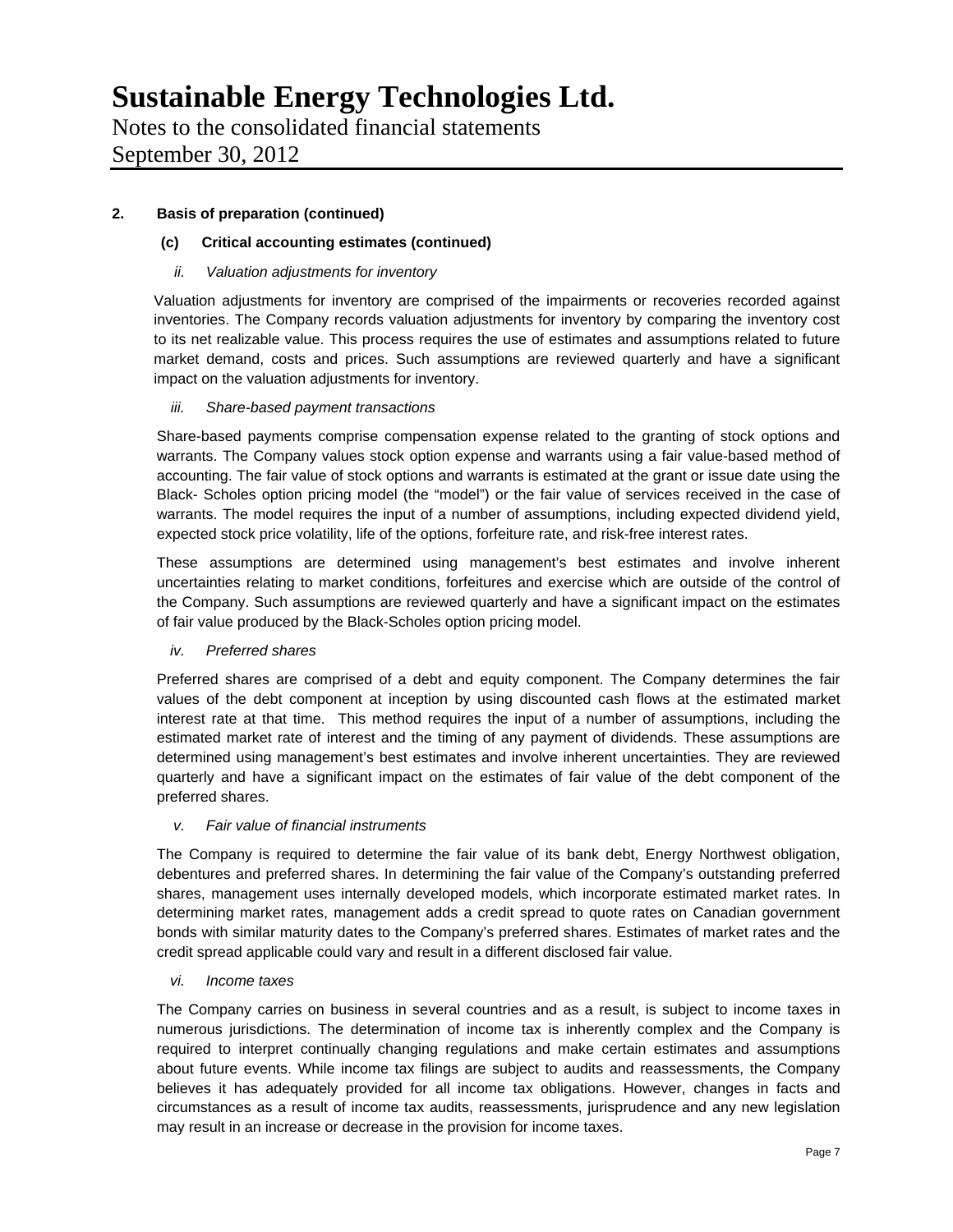Notes to the consolidated financial statements September 30, 2012

#### **2. Basis of preparation (continued)**

#### **(c) Critical accounting estimates (continued)**

#### *vii. Energy Northwest obligation*

 The Company is required to provide for amounts that will be payable to Energy Northwest as compensation for services and contributed by Energy Northwest during the early development of the Company's step wave power converter ("SWPC") technology. The compensation payable to Energy Northwest in any year is dependent on the sales of products utilizing the SWPC in the year subject to annual minimum and maximum payments. Due to the emerging nature of the Company's business, the provision requires the Company to estimate sales for each year during the period of time for which the agreement will be in place (Note 9). This estimate of sales is based on past sales related to the SWPC technology and management's forecast of SWPC sales until the end of the agreement on January 1, 2016.

#### *viii. Government grant obligation*

The Company has received government funding related to certain historical research and development projects. Under the terms of certain of these arrangements, the Company is obligated to make payments in the form of royalties contingent upon sales of its products. The financial liability has been measured based on the net present value of estimated future royalties. In order to measure the financial liability for each reporting period, the Company makes estimates regarding future revenues during the life of the arrangements and the discount rate to be used in determining the net present value. The discount rate used to determine the present value of the government contribution liability is 25%.

#### **(d) Critical accounting judgments**

In applying the Company's accounting policies, management has made certain judgments that may have a significant effect on the amounts recognized in the consolidated financial statements. Such judgments include the determination of the functional currency.

#### *i. Commitments, Contingencies and Guarantees*

By their nature, contingencies will only be resolved when one or more future events transpire. The assessment of contingencies inherently involves estimating the outcome of future events.

#### *ii. Determination of functional currency*

In determining the Company's functional currency, it periodically reviews its primary and secondary indicators as stipulated under IAS 21 "The Effects of Changes in Foreign Exchange Rates" to assess each subsidiary's primary economic environment in which the entity operates in determining the Company's functional currency. The Company analyzes the currency that mainly influences labor, material and other costs of providing goods or services which is often the currency in which such costs are denominated and settled. The Company also analyzes secondary indicators such as the currency in which funds from financing activities such as equity issuances are generated and the funding dependency of the parent company whose predominant transactional currency is the Canadian dollar. Determining the Company's predominant economic environment requires significant judgment.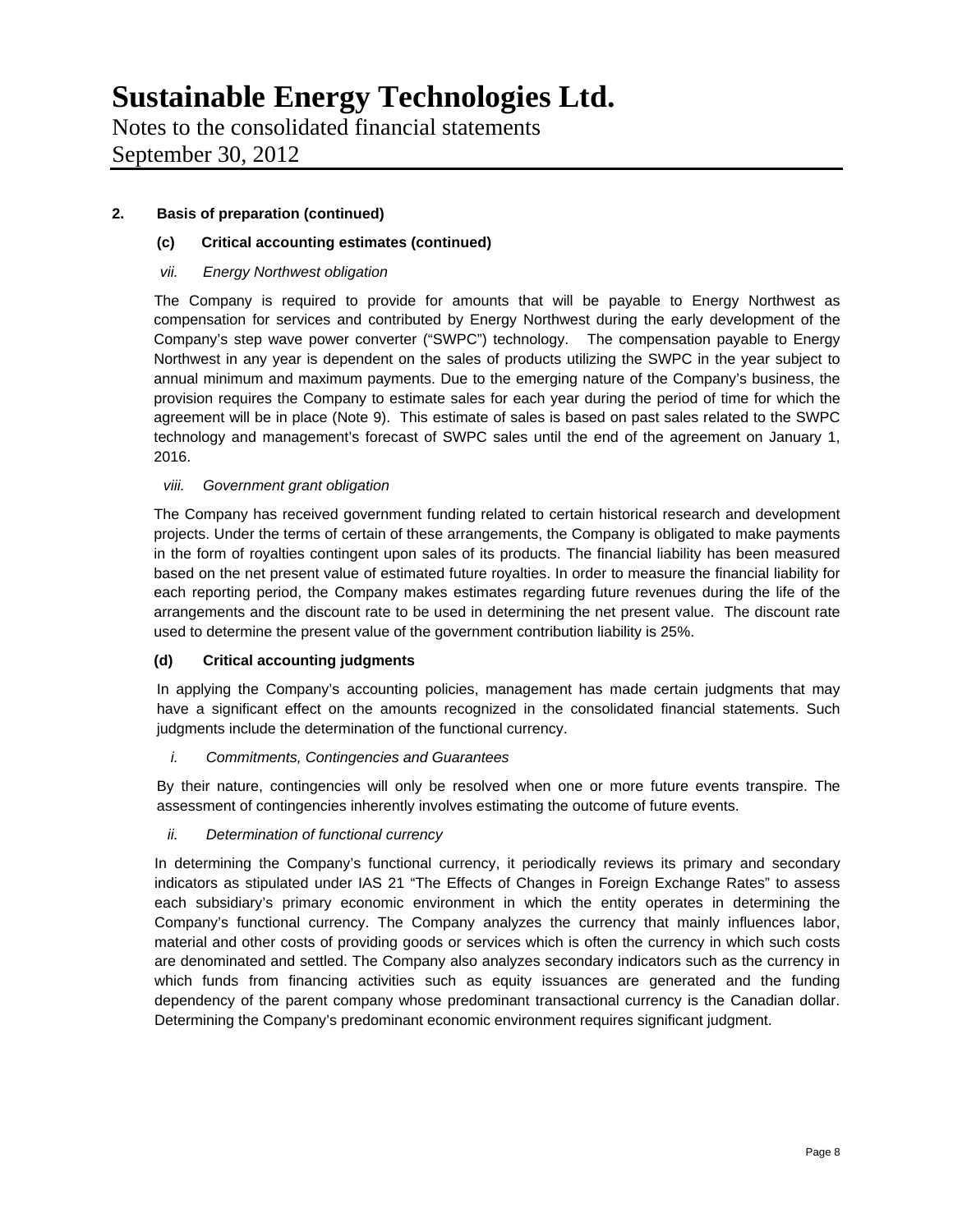Notes to the consolidated financial statements September 30, 2012

#### **2. Basis of preparation (continued)**

#### **(d) Critical accounting judgments**

#### *iii. Loss of control of the Subsidiary, Mainpower Hellas*

During the year, management determined that the Company no longer had control over the assets of Mainpower Hellas ("MPH") as a result of a dispute with the manager of the subsidiary in Greece. The manager has signing authority over MPH's bank account a significant asset and no longer will communicate to the parent the financial position of MPH. As a result of this loss of control, the Company has written off the net assets held by the subsidiary.

#### 3. **Going concern**

The consolidated financial statements were prepared on a going concern basis. The going concern basis assumes that the Company will continue in operation for the foreseeable future and will be able to realize its assets and discharge its liabilities and commitments in the normal course of business.

At September 30, 2012, the Company had not yet achieved profitable operations since its inception and accumulated a deficit of \$22,752,518, after a reclassification of \$30,000,000 from share capital (2011 - \$47,434,153) and recognized a cash flow deficiency in 2012 of \$1,690,957 (2011 - \$6,692,627). Whether and when the Company can attain profitability and positive cash flows from operations is uncertain. The lack of profitable operations and cash flow deficiency may cast significant doubt on the Company's ability to continue as a going concern, the Company had a working capital surplus of \$703,924 at September 30, 2012 (2011 - \$2,166,119).

The ability to continue as a going concern is dependent on completing equity or debt financings or generating profitable operations in the future in order to meet liabilities as they come due and enable the Company to continue operations. The ability to continue as a going concern may be adversely impacted by the loss of customers and falling sales per customer. To address its financing requirements, the Company will seek financing through the issuance of common shares, First Preferred Shares and Units of STG Markets Limited Partnership and debentures. The outcome of these matters cannot be predicted at this time.

These consolidated financial statements do not include any adjustments which could be significant to the amounts and classification of assets and liabilities that may be necessary should the Company be unable to obtain equity or debt financings or generate profitable operations in the future. Failure to continue as a going concern would require the restatement of assets, liabilities and shareholders' deficiency on a liquidation basis, which could differ materially from the going concern basis.

Management has also made significant estimates under the going concern assumption. These consolidated financial statements do not give effect to adjustments, if any, that may be necessary should the Company be unable to continue as a going concern.

#### **4. Significant accounting policies**

The significant accounting policies are set out below. All dollar amounts are expressed in Canadian dollars unless otherwise noted.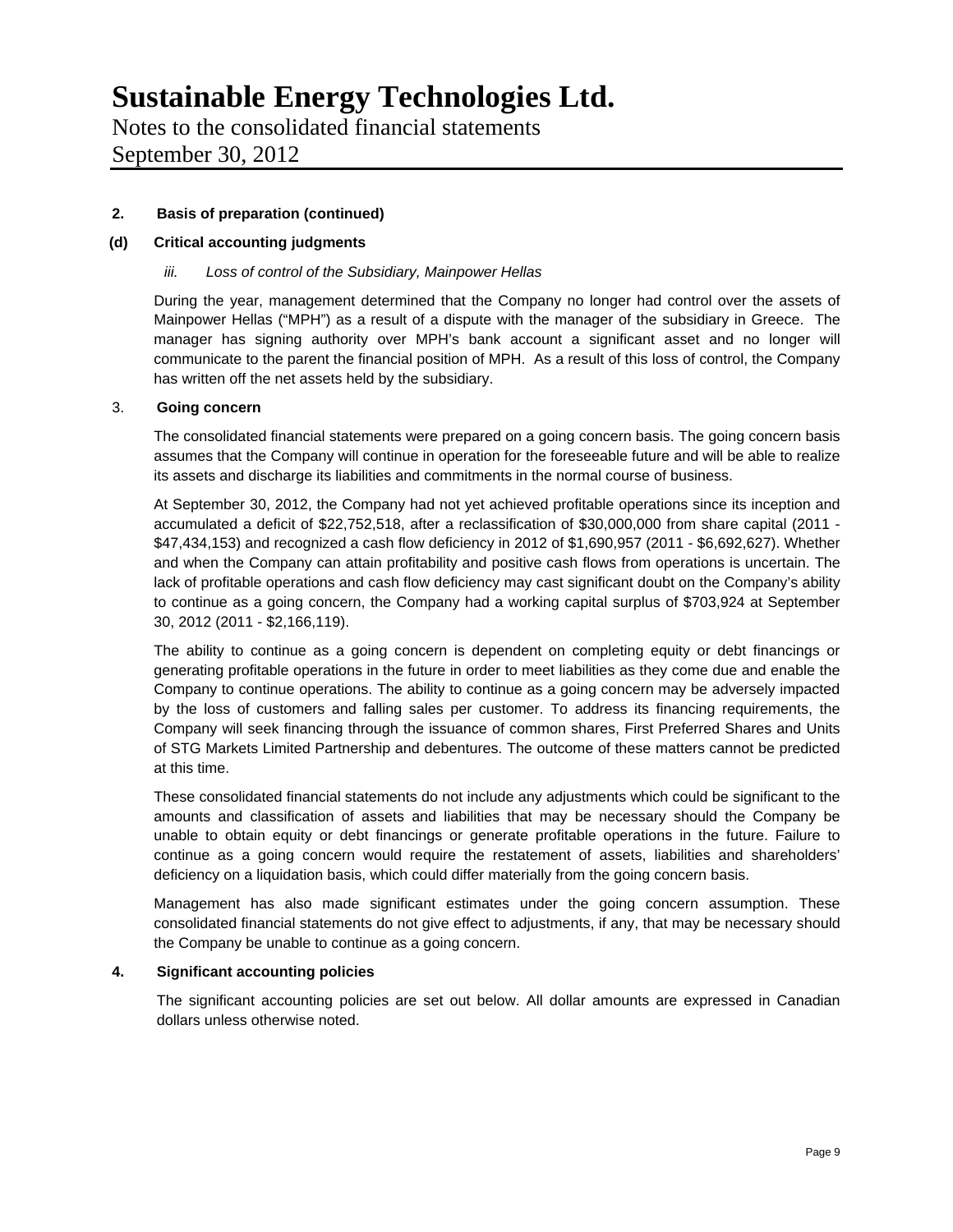Notes to the consolidated financial statements September 30, 2012

#### **4. Significant accounting policies (continued)**

#### **(a) Financial instruments**

A financial instrument is any contract that gives rises rise to a financial asset of one entity and a financial liability or equity instrument to another. Upon initial recognition all financial instruments, including derivatives, are recognized on the consolidated statements of financial position at fair value. Subsequent measurement is then based on financial instruments being classified into one of the following five categories: 1) loans and receivables, 2) assets held-to-maturity, 3) assets available-for-sale, 4) other financial liabilities, and 5) fair value through profit or loss. Financial instruments classified at fair value through profit or loss or assets available-for-sale as a result of initially adopting this section are measured at fair value. Gains or losses on the subsequent measurement of fair value are recognized in net income (loss), while gains and losses on subsequent measurement of available-for-sale items are recognized as an adjustment to other comprehensive loss.

At September 30, 2012, the Company's financial instruments include cash and cash equivalents, accounts receivable and advances, accounts payable and accrued liabilities, bank debt, debentures, Energy Northwest obligation, government grant obligation and preferred shares. Cash and cash equivalents and the embedded derivative in the Energy Northwest obligation are measured at fair value consistent with the "fair value through profit or loss" classification. Net gains and losses arising from changes in fair value are recognized in net income upon de-recognition or impairment. Accounts receivable and advances and other long term assets are measured at amortized cost consistent with the "loans and receivables" classification. Loans and receivables are subsequently measured at their amortized cost, using the effective interest method. Under this method, estimated future cash receipts are discounted over the asset's expected life, or other appropriate period, to its net carrying value. Accounts payable and accrued liabilities, bank loan, debentures, Energy Northwest obligation and preferred shares are measured at amortized cost using the effective interest method, consistent with the "other financial liabilities" classification. Equity instruments are recorded at the proceeds received with direct issue costs deducted.

Embedded derivatives are separated from the host contract and accounted for separately when all three of the following conditions are met: i) the economic characteristics and risks of the host contract and the embedded derivative are not closely related; ii) a separate instrument with the same terms as the embedded derivative would meet the definition of a derivative; and iii) the hybrid instrument is not measured at fair value with changes in fair value recognized in profit or loss. Changes in the fair value of the embedded derivative are recognized immediately in the statement of loss and comprehensive loss.

The Company has an embedded derivative related to the Company's ability to redeem each series of preferred shares (Note 14) if certain conditions exist. The estimated value of this embedded derivative at September 30, 2012 is nil.

The Company has an embedded derivative related to the Company's ability to call the debentures (Note 10) at par at any time after the second anniversary of issue. The estimated value of this embedded derivative at September 30, 2012 is nil. The Company also has an embedded derivative related to the royalty payments on the debenture. The Company estimates sales each reporting period during the term of the agreement to determine the estimated royalties and determines the fair value of the estimated royalty payments. The embedded derivative has been presented within the line item denoted Debentures in the consolidated statements of financial position.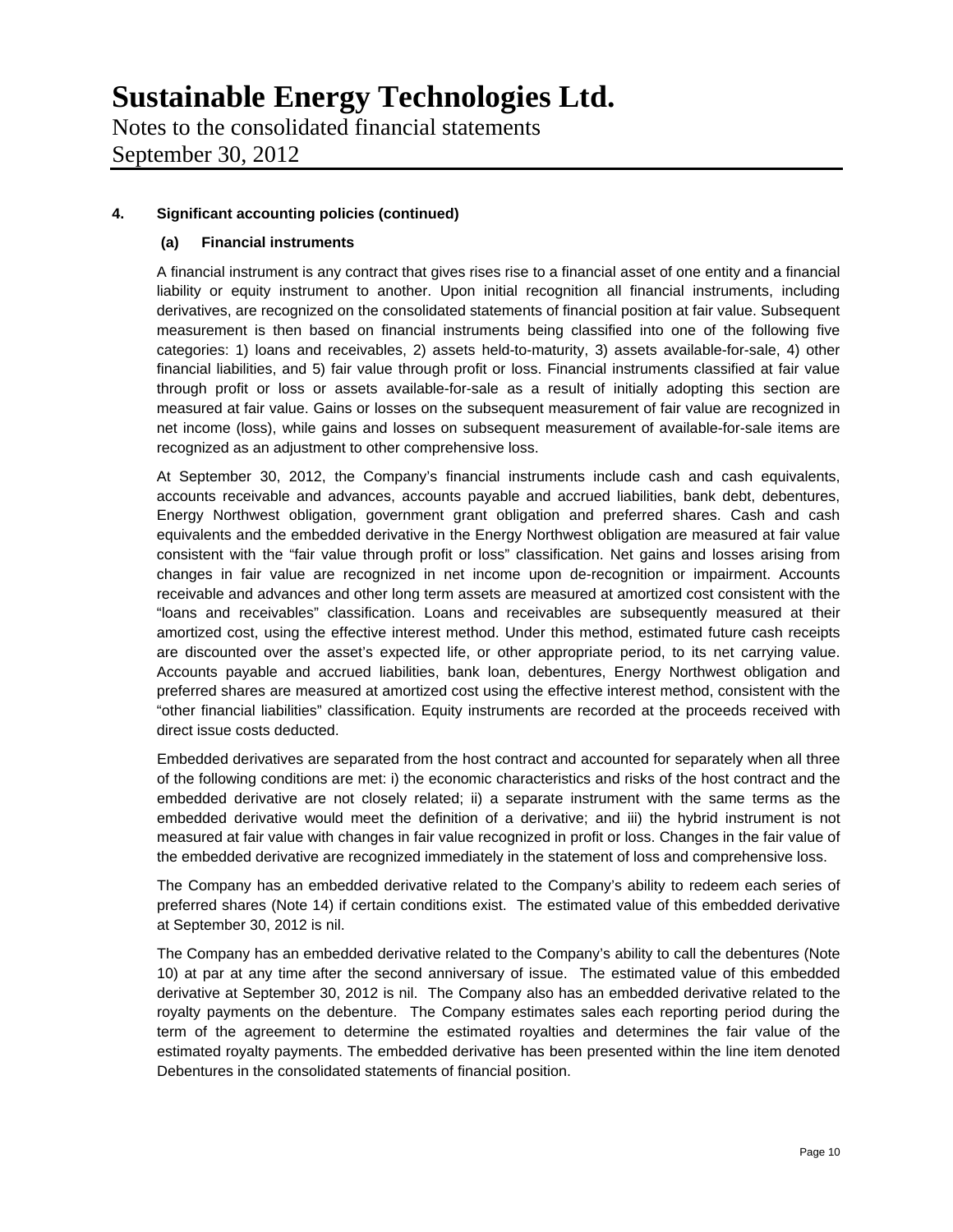Notes to the consolidated financial statements September 30, 2012

#### **4. Significant accounting policies (continued)**

#### **(a) Financial instruments (continued)**

The Company has an embedded derivative related to the compensation payable on the Energy Northwest obligation (Note 9). The Company estimates sales revenue each reporting period throughout the term of the agreement to determine the fair value of the estimated compensation payments. This embedded derivative has been presented within the line item denoted "Energy Northwest obligation" in the consolidated statements of financial position.

The embedded derivative in the debenture, Energy Northwest obligation and preferred shares are recognized at fair value with changes in fair value recorded in the consolidated statement of loss and comprehensive loss every period.

On initial recognition, the preferred shares were classified into debt and equity components at fair value. Subsequent to the initial recognition, the liability component is re-measured at amortized cost using the effective interest rate method. The equity component is not re-measured subsequent to initial recognition.

The effective interest method is a method of calculating the amortized cost of a financial asset/liability and of allocating interest income/expense over the relevant period. The effective interest rate is the rate that discounts estimated future cash flows (including all fees paid that form an integral part of the effective interest rate, transaction costs and other premiums or discounts) through the expected life of the financial asset/liability, or, where appropriate, a shorter period. Transactions costs are comprised primarily of legal, accounting, underwriters' fees and other costs directly attributable to the issuance of the financial instruments*.* 

#### **(b) Foreign currencies**

#### *i. Foreign currency transactions*

The consolidated financial statements are prepared in Canadian dollars, which is the Company's functional currency. Transactions in foreign currencies are initially recorded at the functional currency spot rate at the date of the transaction. Monetary assets and liabilities denominated in foreign currencies are translated at the functional currency prevailing rate of exchange at the reporting date. Non-monetary items that are measured in terms of historical cost in foreign currency are translated using the prevailing exchange rates as at the dates of the initial transactions. Non monetary items measured at fair value in a foreign currency are translated using the exchange rates at the date when the fair value was determined.

#### *ii. Foreign currency transactions*

The assets and liabilities of foreign operations are translated to Canadian dollars at exchange rates at the reporting date. Foreign currency differences are recognized and presented in other comprehensive income (loss) and in the foreign currency translation reserve in equity.

When the settlement of a monetary item receivable from or payable to a foreign operation is neither planned nor likely in the foreseeable future, foreign exchange gain and losses net of tax arising from those items are considered to form part of a net investment in a foreign operation and are recognized in other comprehensive income (loss) and presented in the translation reserve in equity.

On disposal of a foreign operation, any cumulative exchange differences held in equity and arising after the date of transition to IFRS are transferred to the consolidated statement of comprehensive income (loss) as part of the profit or loss on sale.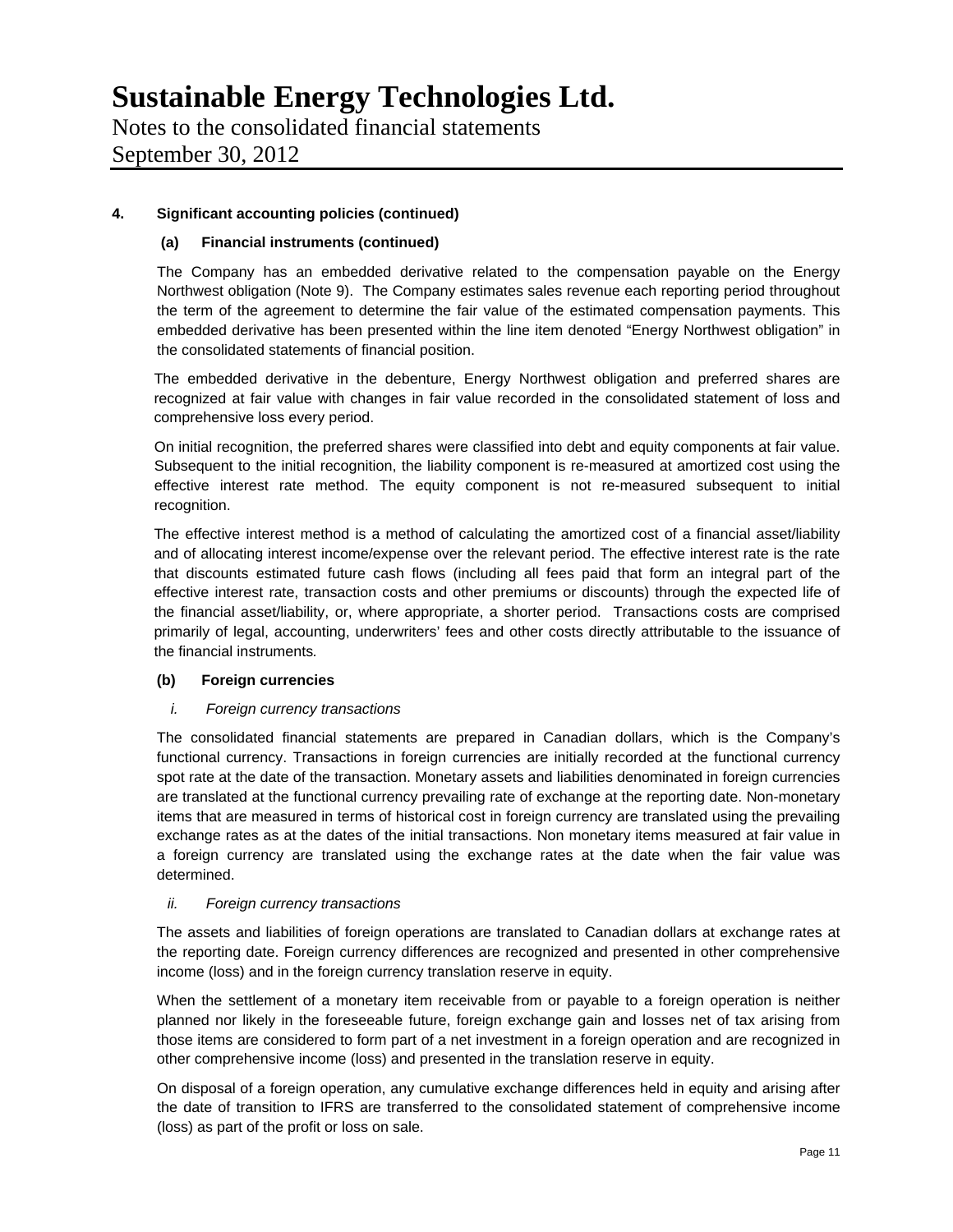Notes to the consolidated financial statements September 30, 2012

#### **4. Significant accounting policies (continued)**

#### **(c) Inventory**

Inventories are stated at the lower of cost or net realizable value. Inventory is valued on a weighted average cost basis. Net realizable value represents the estimated selling price for inventories less all estimated costs necessary to make the sale. The reversal of previous net realizable value write-downs is recorded when there is a subsequent increase in the value of inventory.

#### **(d) Deferred financing costs**

Deferred financing costs related to the operating line of credit, when it is probable that some or all of the line will be drawn down, are included in prepaid expenses and deposits and are amortized on a straightline basis over the term of the one year related financing agreement.

#### **(e) Capital assets**

Capital assets are stated in the consolidated statements of financial position at cost less accumulated amortization, impairment losses and government grants. Amortization is charged so as to write off the cost of assets, other than land, over their estimated useful lives, using the straight-line method. Amortization is charged once an asset is determined to be available for use. The estimated useful lives, residual values and amortization method are reviewed at each year end, with the effect of any changes in estimates accounted for on a prospective basis.

Assets held under finance leases are amortized over their expected useful lives on the same basis as owned assets or, where shorter, the term of the relevant lease. Amortization is charged over the estimated useful life of the asset at the following rates:

| Furniture and equipment | 5 years straight-line      |
|-------------------------|----------------------------|
| Computer equipment      | 3 years straight-line      |
| Computer software       | 1 year straight-line       |
| Lab equipment           | 3 to 5 years straight-line |
| Dies and molds          | 1 year straight-line       |

The gain or loss arising on the disposal of capital assets is determined as the difference between the sales proceeds and the carrying amount of the asset, and is recognized in profit or loss.

#### **(f) Research and development costs**

Expenditures on research activities are recognized as an expense in the period in which they are incurred.

Internally-generated intangible assets arising from development (or from the development phase of an internal project) are recognized if, and only if, all of the following have been demonstrated:

- The technical feasibility of completing the intangible asset so that it will be available for use or sale;
- The intention to complete the intangible asset and use or sell it;
- The ability to use or sell the intangible asset;
- How the intangible asset will generate probable future economic benefits;
- The availability of adequate technical, financial and other resources to complete the development and to use or sell the intangible asset; and
- The ability to measure reliably the expenditures attributable to the intangible asset during its development.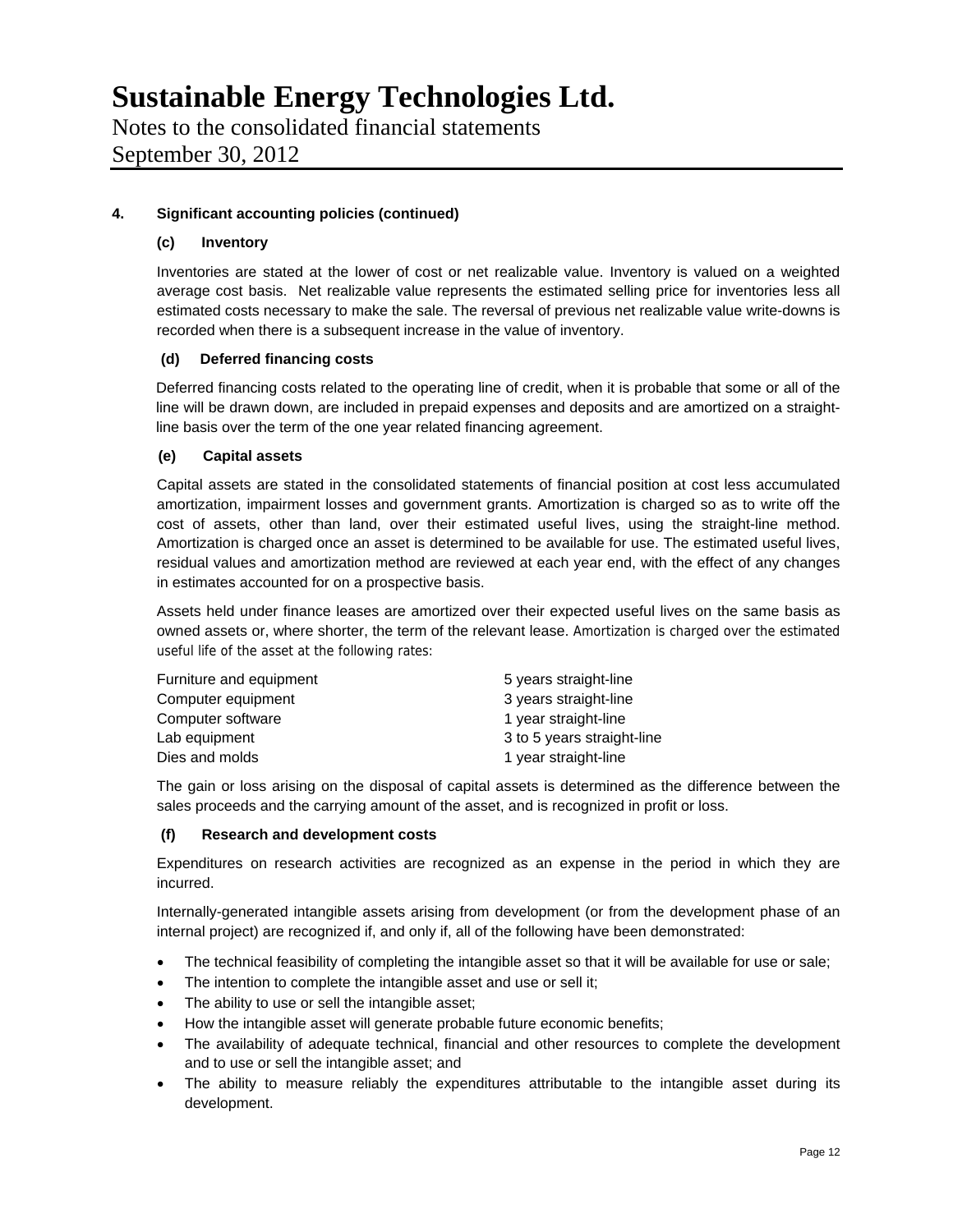Notes to the consolidated financial statements September 30, 2012

#### **4. Significant accounting policies (continued)**

#### **(f) Research and development costs (continued)**

The amount initially recognized for internally-generated intangible assets is the sum of the expenditures incurred from the date when the intangible asset first meets the recognition criteria listed above. Where no internally-generated intangible asset can be recognized, development expenditures are charged to consolidated statement of comprehensive income (loss) in the period in which they are incurred.

Subsequent to initial recognition, internally-generated intangible assets are reported at cost less accumulated amortization and impairment losses.

#### **(g) Impairment of capital assets and development costs**

At each consolidated statement of financial position date, the Company reviews the carrying amounts of its capital assets and development costs to determine whether there is any indication that those assets have suffered an impairment loss. If any such indication exists, the recoverable amount of the asset is estimated in order to determine the extent of the impairment loss (if any). Where it is not possible to estimate the recoverable amount of an individual asset, the Company estimates the recoverable amount of the cash-generating unit ("CGU") to which the asset belongs. The recoverable amount is the higher of the fair value less costs to sell of the asset or the asset's value in use using estimates. The value in use is determined by estimating the future cash flows projected to be generated by these assets on a pre-tax basis. These cash flows are discounted at a rate reflecting the estimated time value of money and risk associated with the asset or CGU. If the recoverable amount of an asset or CGU is estimated to be less than its carrying amount, the carrying amount of the asset or CGU is reduced to its recoverable amount. An impairment loss is recognized immediately in profit or loss, unless the relevant asset is carried at a revalued amount, in which case the impairment loss is treated as a revaluation decrease.

Where an impairment loss subsequently reverses, the carrying amount of the asset or CGU is increased to the revised estimate of its recoverable amount, but the increased carrying amount does not exceed the carrying amount that would have been determined had no impairment loss been recognized for the asset or CGU in prior years. A reversal of an impairment loss is recognized immediately in profit or loss, unless the relevant asset is carried at a revalued amount, in which case the reversal of the impairment loss is treated as a revaluation increase.

#### **(h) Borrowing costs**

Borrowing costs directly attributable to the acquisition, construction or production of qualifying assets, which are assets that necessarily take a substantial period of time to get ready for their intended use or sale, are added to the cost of those assets, until such time as the assets are substantially ready for their intended use or sale. All other borrowing costs are recognized in profit or loss in the period in which they are incurred.

#### **(i) Government grants**

Government grants are utilized to fund the various research and development technologies of the Company. Government grants are not recognized until there is reasonable assurance that the Company will comply with the conditions of the grant and that the grant will be received.

Government grants, including contingently repayable government grants, whose primary condition is that the Company should purchase, construct or otherwise acquire non-current assets are recorded as a deduction of the cost of the asset and transferred to profit or loss on a systematic and rational basis over the useful lives of the related assets.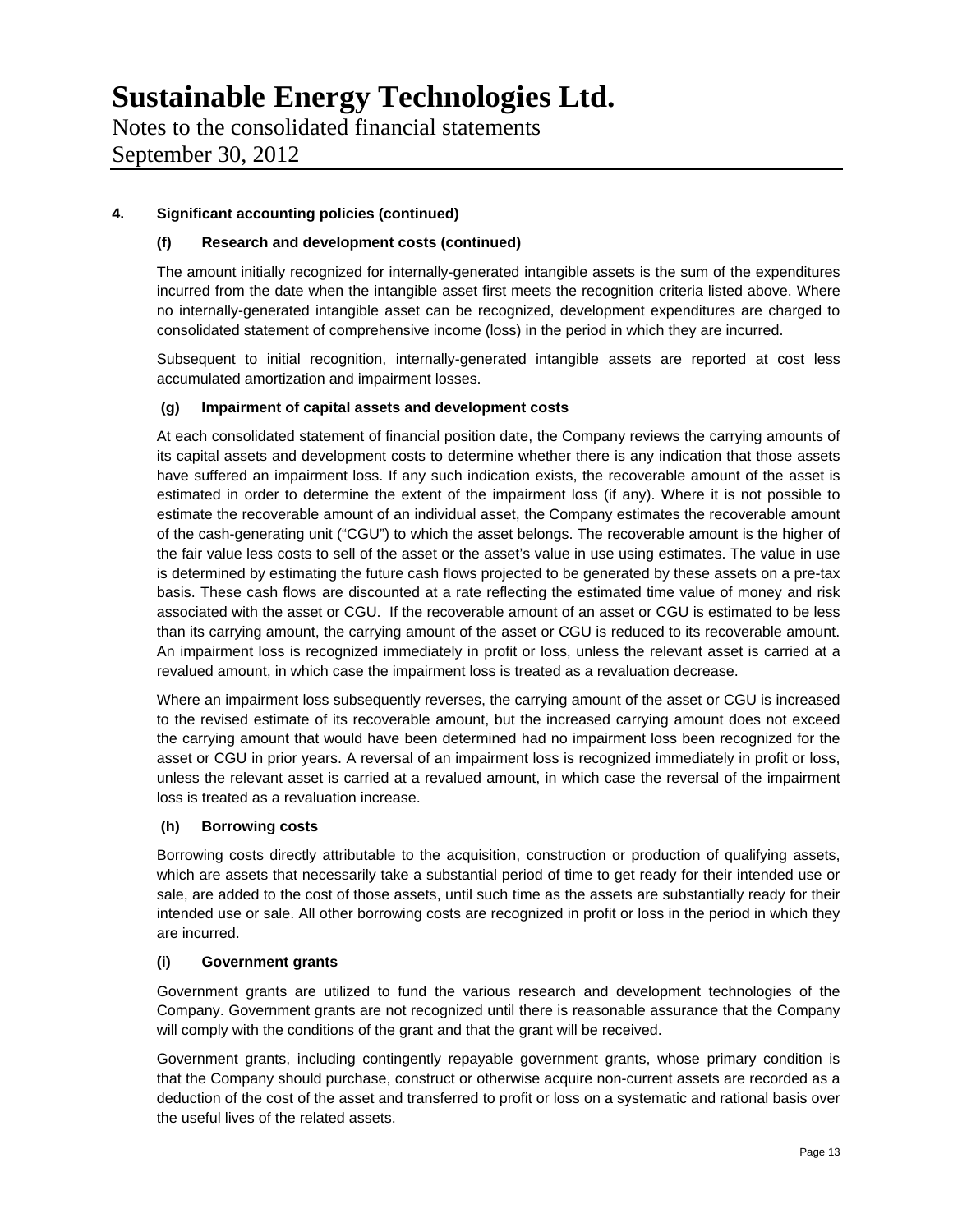Notes to the consolidated financial statements September 30, 2012

#### **4. Significant accounting policies (continued)**

#### **(i) Government grants (continued)**

The Company participates in government programs which are both non-payable and repayable government grants (Note 11 and Note 24). Assistance related to non-payable programs is recorded when there is reasonable assurance that the contribution will be received and all conditions will be complied with. Assistance is presented as a reduction of the related expense or development costs. For repayable government programs, the obligation is treated as a financial liability.

#### **(j) Provisions and contingencies**

#### *i. Provisions*

Provisions are recognized when the Company has a present obligation (legal or constructive) as a result of a past event, it is probable that the Company will be required to settle the obligation, and a reliable estimate can be made of the amount of the obligation. The amount recognized as a provision is the best estimate of the consideration required to settle the present obligation at the balance sheet date, taking into account the risks and uncertainties surrounding the obligation. Where a provision is measured using the cash flows estimated to settle the present obligation, its carrying amount is the present value of those cash flows. When some or all of the economic benefits required to settle a provision are expected to be recovered from a third party, the receivable is recognized as an asset if it is virtually certain that reimbursement will be received and the amount of the receivable can be measured reliably.

A provision for warranties is recognized when the underlying products are sold. The provision is based on historical experience. The initial estimate of warranty-related costs is revised annually.

A provision for the amount owing to Energy Northwest (Note 9) has been recognized. The provision is based on historical experience with gross sales of the product and anticipated future sales. The estimate of the amount due to Energy Northwest is revised annually.

#### *ii. Contingencies*

When a contingency is substantiated by confirming events, can be reliably measured and will likely result in an economic outflow, a liability is recognized in the consolidated financial statements as the best estimate available to settle the obligation. A contingent liability is disclosed where the existence of an obligation will only be confirmed by a future event, or where the amount of a present obligation cannot be measured reliably or will likely not result in an economic outflow. Contingent assets are only disclosed when the inflow of economic benefits is probable. When the economic benefit becomes virtually certain, the asset is no longer contingent and is recognized in the consolidated financial statements.

#### **(k) Share-based payments**

Share-based payments are comprised of stock option awards granted to employees, directors and others which are equity-settled share-based payments.

These equity-settled share-based payments are measured at the fair value of the equity instruments and are recognized as an employee expense with the offsetting credit as an increase to the share-based payment reserve.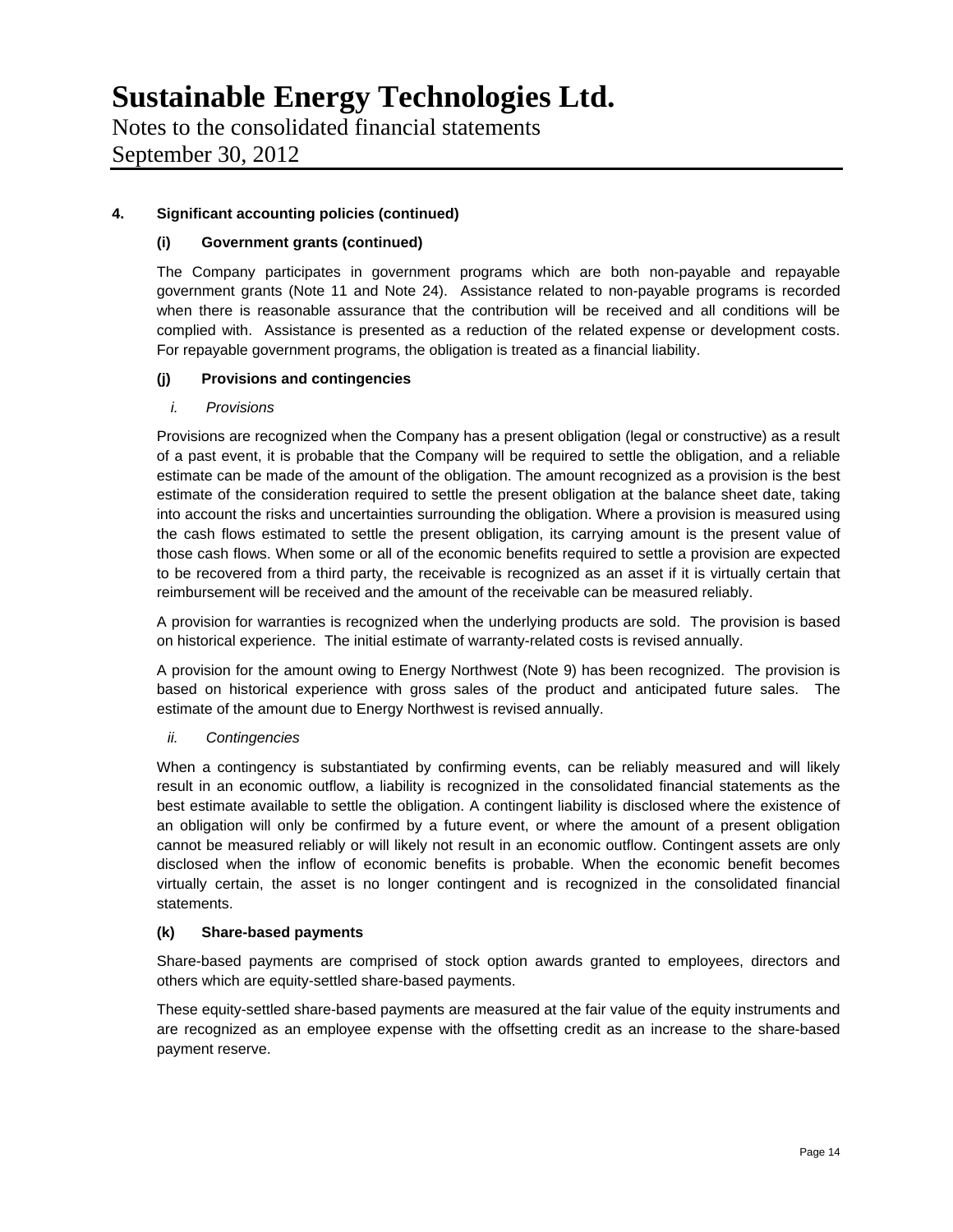Notes to the consolidated financial statements September 30, 2012

#### **4. Significant accounting policies (continued)**

#### **(k) Share-based payments (continued)**

The fair value is measured at the grant date using the Black-Scholes options pricing model based on terms and conditions upon which the options were granted. Each tranche is recognized on a graded vesting basis over the period during which the options vest. At each consolidated statement of financial position date, the Company revises its estimate of the number of equity instruments expected to vest as a result of the effect of non market based vesting conditions. The impact of the revision of the original estimates, if any, is recognized in profit or loss such that the cumulative expense reflects the revised estimate, with a corresponding adjustment to the share-based payment reserve.

Upon exercise of the stock option, the Company issues new shares. The associated fair value amount is reclassified from the share-based payment reserve to share capital. The proceeds received net of any directly attributable transaction costs are credited to share capital when the options are exercised.

#### **(l) Revenue recognition**

Revenue from product sales is generally recognized on shipment to the customer and when reasonable assurance exists regarding the measurement and collection of the consideration received. There may be instances where customers will request that the Company "bill and hold" their shipments until such time as the customers are prepared to receive the shipment. In these cases, revenue is recognized when the customer is invoiced for the goods which have been packaged and made ready for shipment, the risk of ownership is with the customer, and the terms and when reasonable assurance exists regarding the measurement and collection of the consideration received.

Engineering fee revenue is recognized when the service is performed. Licensing fee revenue is recognized when the Company has fulfilled all its obligations under the terms of the operative licensing agreement. In all cases no revenue would be recognized in circumstances where collection is not reasonably assured.

#### **(m) Income taxes**

Income taxes are recognized in the consolidated statement of loss and comprehensive loss, except where they relate to items recognized in other comprehensive loss or directly in equity, in which case the related taxes are recognized in other comprehensive loss or equity. Taxes are recorded using the tax rate that has been enacted or substantively enacted by the consolidated statement of financial position date.

Deferred tax assets and liabilities are recognized based on unused tax losses and tax credits and the difference between the tax and accounting values of assets and liabilities and are calculated using enacted or substantively enacted tax rates for the periods in which the unused tax losses and tax credits and differences are expected to reverse. The effect of tax rate changes is recognized in earnings or equity, as the case may be, in the period of substantive enactment.

Deferred tax assets are recognized only to the extent that it is probable that future taxable profits will be available against which the assets can be utilized.

Deferred tax liabilities are recognized for taxable temporary differences arising on investments in subsidiaries, joint ventures and associates. However, the Company does not recognize such deferred tax liabilities where the timing of the reversal of the temporary differences can be controlled and it is probable that the temporary differences will not reverse in the foreseeable future.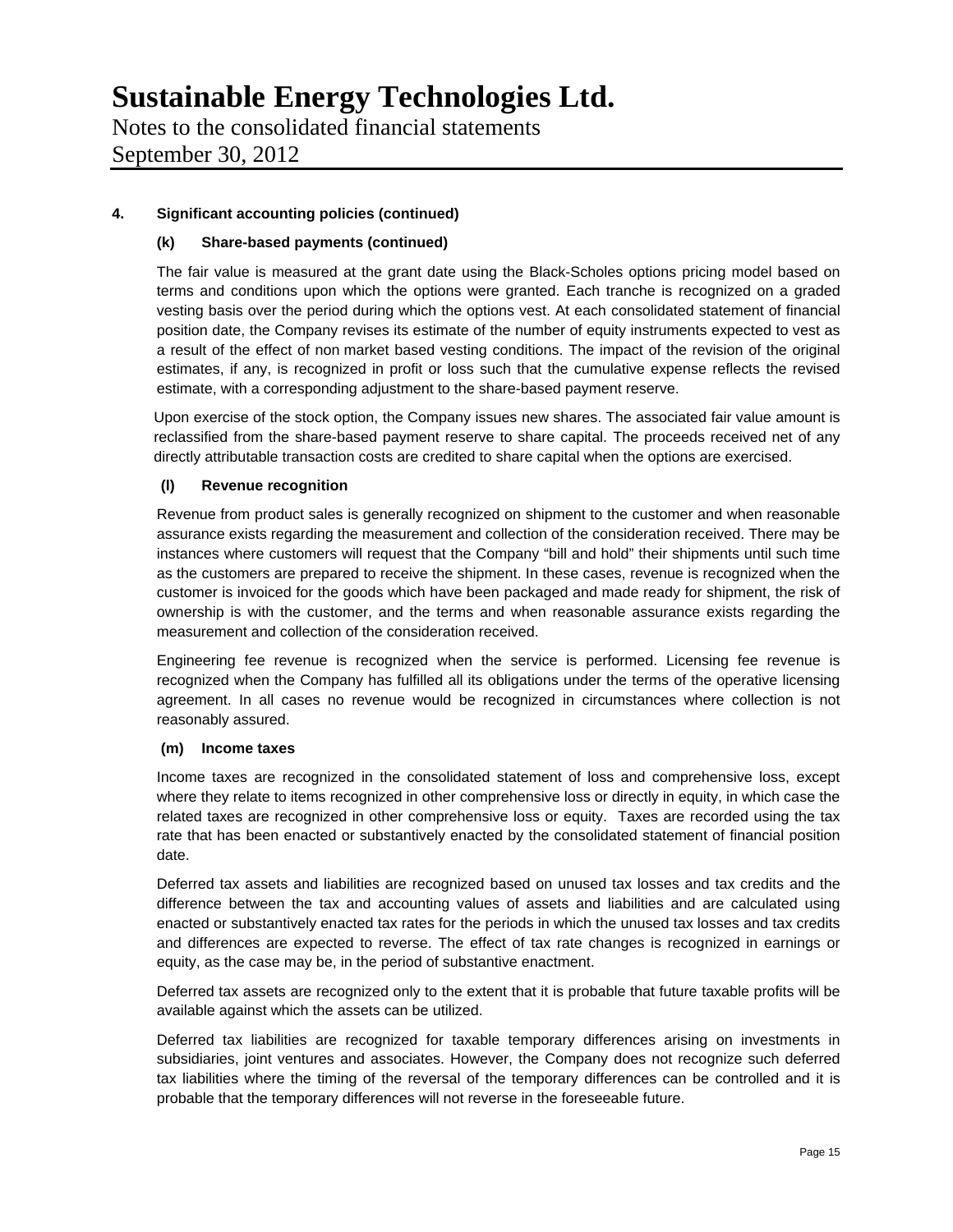Notes to the consolidated financial statements September 30, 2012

#### **4. Significant accounting policies (continued)**

#### **(m) Income taxes (continued)**

The Company is subject to assessments by various taxation authorities that may interpret tax legislation differently. The final amount of taxes to be paid depends on a number of factors including the outcomes of audits, appeals, or negotiated settlements. The Company accounts for such differences based on its best estimate of the probable outcome of these matters.

#### **(n) Loss per share**

The Company computes basic loss per share using net income attributable to Sustainable shareholders divided by the weighted-average number of common shares outstanding. The Company does not compute diluted loss per share as this calculation would be anti-dilutive.

#### **5. Future accounting pronouncements**

The Company has reviewed new and revised accounting pronouncements that have been issued but are not yet effective and determined that the following may have an impact on the Company:

*IFRS 9: Financial Instruments –* In November 2009 was issued and is the first step to replace current *IAS 39, Financial Instruments: Recognition and Measurement*. IFRS 9 uses a single approach to determine whether a financial asset is measured at amortized cost or fair value, replacing the multiple rules in IAS 39. The approach in IFRS 9 is based on how an entity manages its financial instruments in the context of its business model and the contractual cash flow characteristics of the financial assets. The new standard also requires a single impairment method to be used, replacing the multiple impairment methods in IAS 39. IFRS 9 is effective for annual periods beginning on or after January 1, 2015.

*IFRS 10: Consolidated Financial Statements* – In 2011, the IASB issued IFRS 10 which provides additional guidance to determine whether an investee should be consolidated. This standard applies to all investees, including special purpose entities. The standard is required to be adopted for periods beginning on or after January 1, 2013.

*IFRS 11: Joint Arrangements* – In 2011, the IASB issued IFRS 11 which presents a new model for determining whether an entity should account for joint arrangements using proportionate consolidation or the equity method. An entity will have to follow the substance rather than legal form of a joint arrangement and will no longer have a choice of accounting method. The standard is required to be adopted for periods beginning on or after January 1, 2013.

*IFRS 12: Disclosure of Interests in Other Entities – In 2011*, the IASB issued IFRS 12 which aggregates and amends disclosure requirements included within other standards. The standard requires a company to provide disclosures about subsidiaries, joint arrangements, associates and unconsolidated structured entities. The standard is required to be adopted for periods beginning on or after January 1, 2013.

*IFRS 13: Fair Value Measurement* – In 2011, the IASB issued IFRS 13 to provide comprehensive guidance for instances where IFRS requires fair value to be used. The standard provides guidance on determining fair value and requires disclosures about those measurements. The standard is required to be adopted for periods beginning on or after January 1, 2013.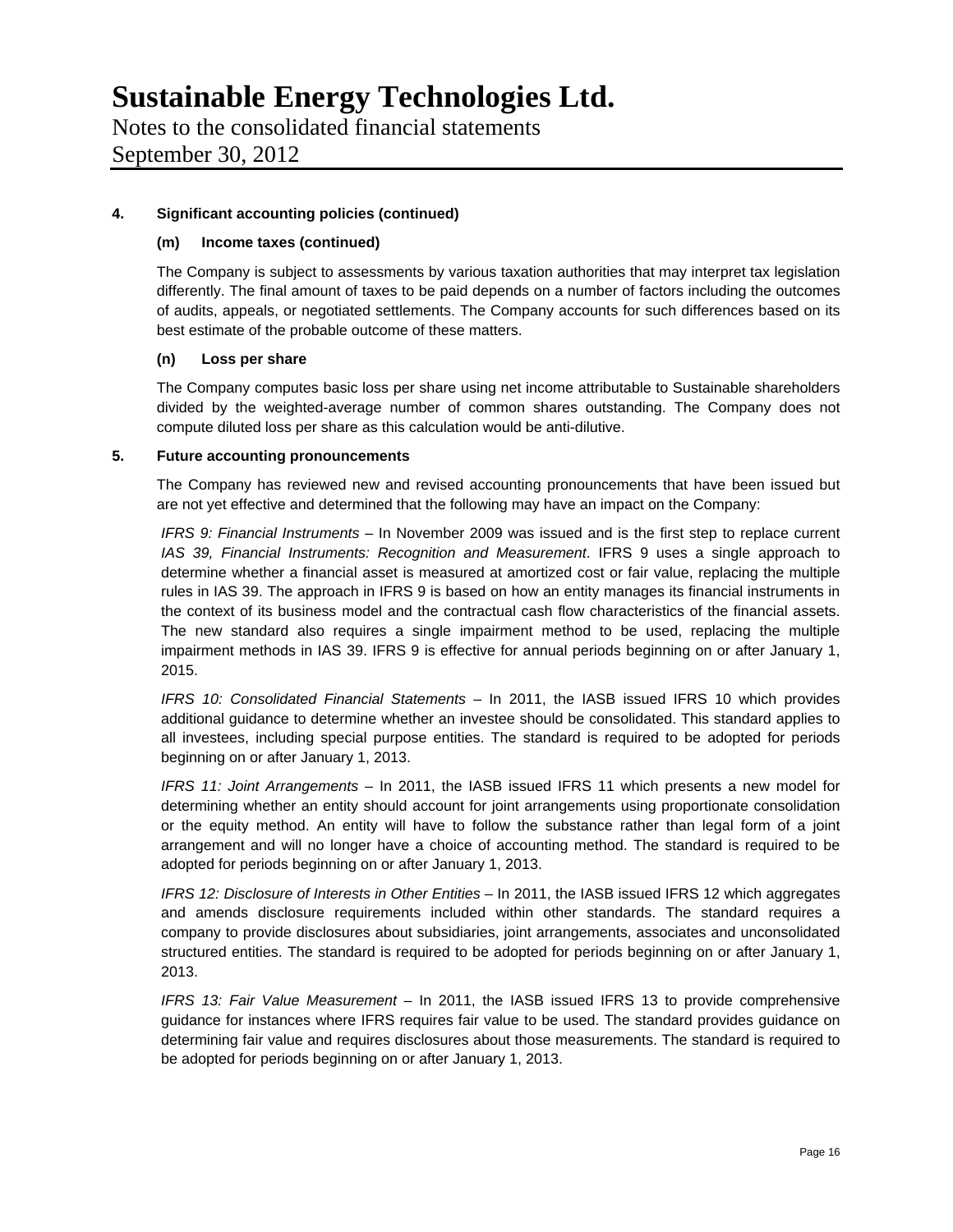Notes to the consolidated financial statements September 30, 2012

#### **5. Future accounting pronouncements (continued)**

*IAS 1: Presentation of Items of Other Comprehensive Income – In 2011, the IASB issued amendments* to IAS 1 Presentation of Financial Statements to split items of other comprehensive income (OCI) between those that are re-classed to income and those that are not. The standard is required to be adopted for periods beginning on or after July 1, 2012.

*IAS 12: Income Taxes* – the IASB amended IAS 12 in December 2010 to remove subjectivity in determining on which basis an entity measures the deferred tax relating to an asset. The amendment introduces a presumption that an entity will assess whether the carrying value of an asset will be recovered through the sale of the asset. The amendment to IAS 12 is effective for reporting periods beginning on or after January 1, 2012.

*lAS 28: Investments in Associates and Joint Ventures – The IASB issued amendments to IAS 28* Investments in Associates and Joint Ventures to coincide with the changes made in IFRS 10 and IFRS 11. The standard is required to be adopted for periods beginning on or after January 1, 2013.

Management is assessing the impact of these new standards and amendments but they are not expected to have a material impact on the Company's consolidated financial statements.

#### **6. Inventory**

The total carrying amount and classification of inventory was as follows:

|                | September 30, | September 30, | October 1, |
|----------------|---------------|---------------|------------|
|                | 2012          | 2011          | 2010       |
|                | S             | \$            |            |
| Finished goods | 488,205       | 736,784       | 1,688,067  |
| Component      | 2,119,914     | 2,744,528     | 927,162    |
| Other          | 103,885       | 108,763       | 126,345    |
|                | 2,712,004     | 3,590,075     | 2,741,574  |
|                |               |               |            |

As at September 30, 2012, \$2,712,004 (2011 - \$3,590,075) of inventory was carried at cost and \$Nil was carried at net realizable value. The valuation write-down of inventory recorded in the year ended September 30, 2012 totals \$Nil (2011 - \$198,987). The cost of inventory expensed was \$2,740,805 (2011 - \$2,974,288).

#### **7. Development costs**

| <b>Carrying value</b>                                     | September 30,<br>2012 | September 30,<br>2011 | October 1,<br>2010 |
|-----------------------------------------------------------|-----------------------|-----------------------|--------------------|
|                                                           | \$                    | \$                    | \$                 |
| Development of wind turbine<br>technology                 |                       |                       |                    |
| Development of power electronics<br>intellectual property | 937,690               | 1,393,174             | 1,567,426          |
| Development of power electronics<br>platform              |                       |                       |                    |
| Total                                                     | 937,692               | 1,393,176             | 1,567,428          |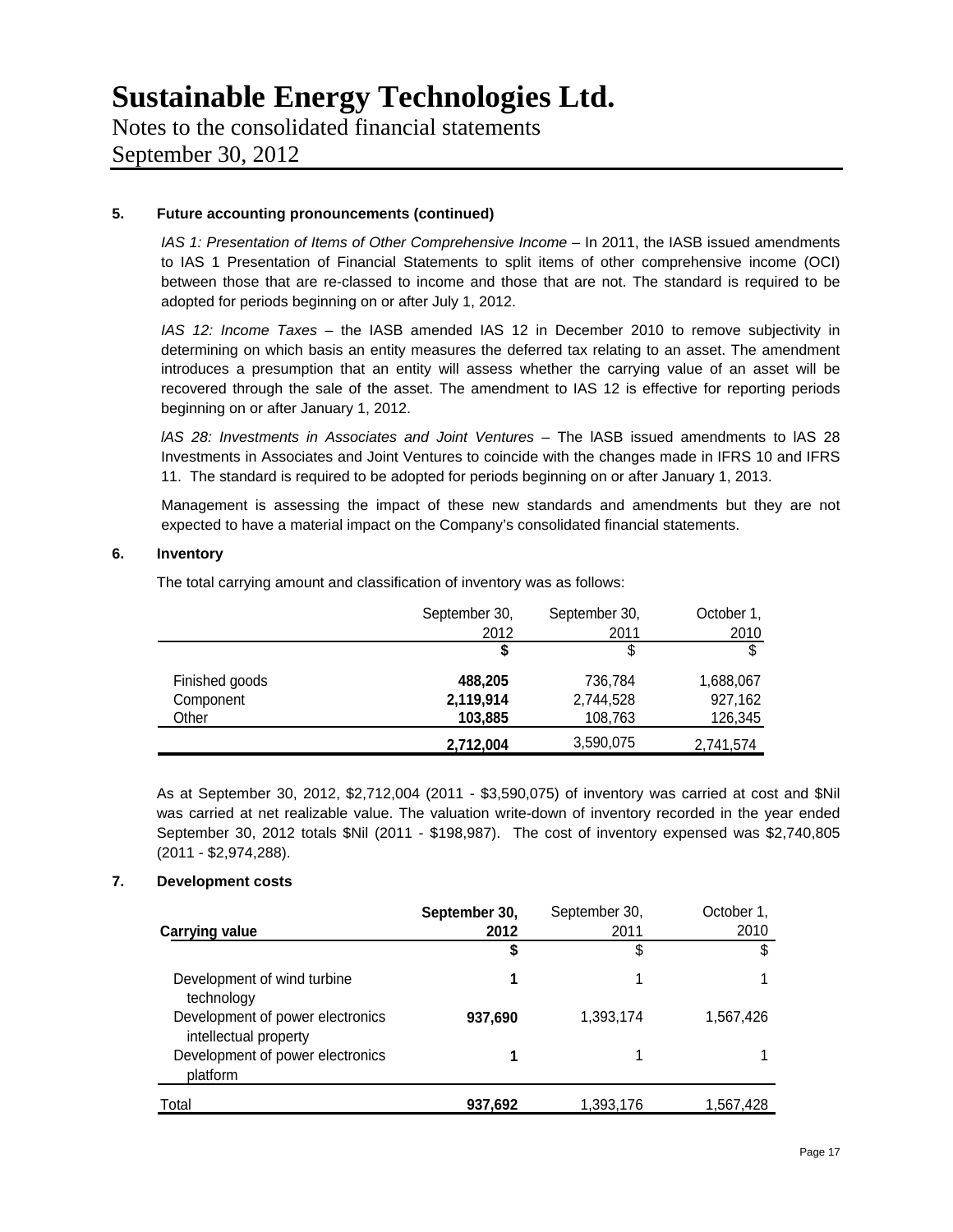Notes to the consolidated financial statements September 30, 2012

#### **7. Development costs (continued)**

|                                 |                    | <b>Development</b> |                    |              |
|---------------------------------|--------------------|--------------------|--------------------|--------------|
|                                 | <b>Development</b> | of power           | <b>Development</b> |              |
|                                 | of wind            | electronics        | of power           |              |
|                                 | turbine            | intellectual       | electronics        |              |
| Cost                            | technology         | property           | platform           | Total        |
|                                 | S                  | S                  | S                  | \$           |
| Balance October 1, 2010         | 1,894,618          | 3,878,798          | 1,455,789          | 7,229,205    |
| Foreign currency translation    |                    | 60,150             | 4,950              | 65,100       |
| Balance September 30, 2011      | 1,894,618          | 3,938,948          | 1,460,739          | 7,294,305    |
| Foreign currency translation    |                    | (203,500)          | (16,900)           | (220,400)    |
| Balance September 30, 2012      | 1,894,618          | 3,735,448          | 1,443,839          | 7,073,905    |
|                                 |                    | <b>Development</b> |                    |              |
|                                 | <b>Development</b> | of power           | <b>Development</b> |              |
| <b>Accumulated amortization</b> | of wind            | electronics        | of power           |              |
| and impairment                  | turbine            | intellectual       | electronics        |              |
|                                 | technology         | property           | platform           | <b>Total</b> |
|                                 | \$                 | \$                 | \$                 | \$           |
| Balance October 1, 2010         | 1,894,617          | 2,311,372          | 1,455,788          | 5,661,777    |
| Amortization                    |                    | 189,533            |                    | 189,533      |
| Foreign currency translation    |                    | 44,869             | 4,950              | 49,819       |
|                                 |                    |                    |                    |              |
| Balance September 30, 2011      | 1,894,617          | 2,545,774          | 1,460,738          | 5,901,129    |
| Amortization                    |                    | 395,546            |                    | 395,546      |
| Foreign currency translation    |                    | (143,562)          | (16,900)           | (160,462)    |
| Balance September 30, 2012      | 1,894,617          | 2,797,758          | 1,443,838          | 6,136,213    |

The cost of the development of the Company's power electronics intellectual property is being amortized straight line over the life of the relevant patents, which is estimated to be 16 years. At September 30, 2012, the patents had a remaining useful life of  $2(2011 - 7)$  years. Depreciation of the intangible asset is included in the consolidated statement of loss and comprehensive loss under the line item product research and development.

The Company reviewed the estimated useful lives of development costs and management determined that the useful life of development costs should be shortened due to a production shift to its 3rd generation Paralex "STX" inverter.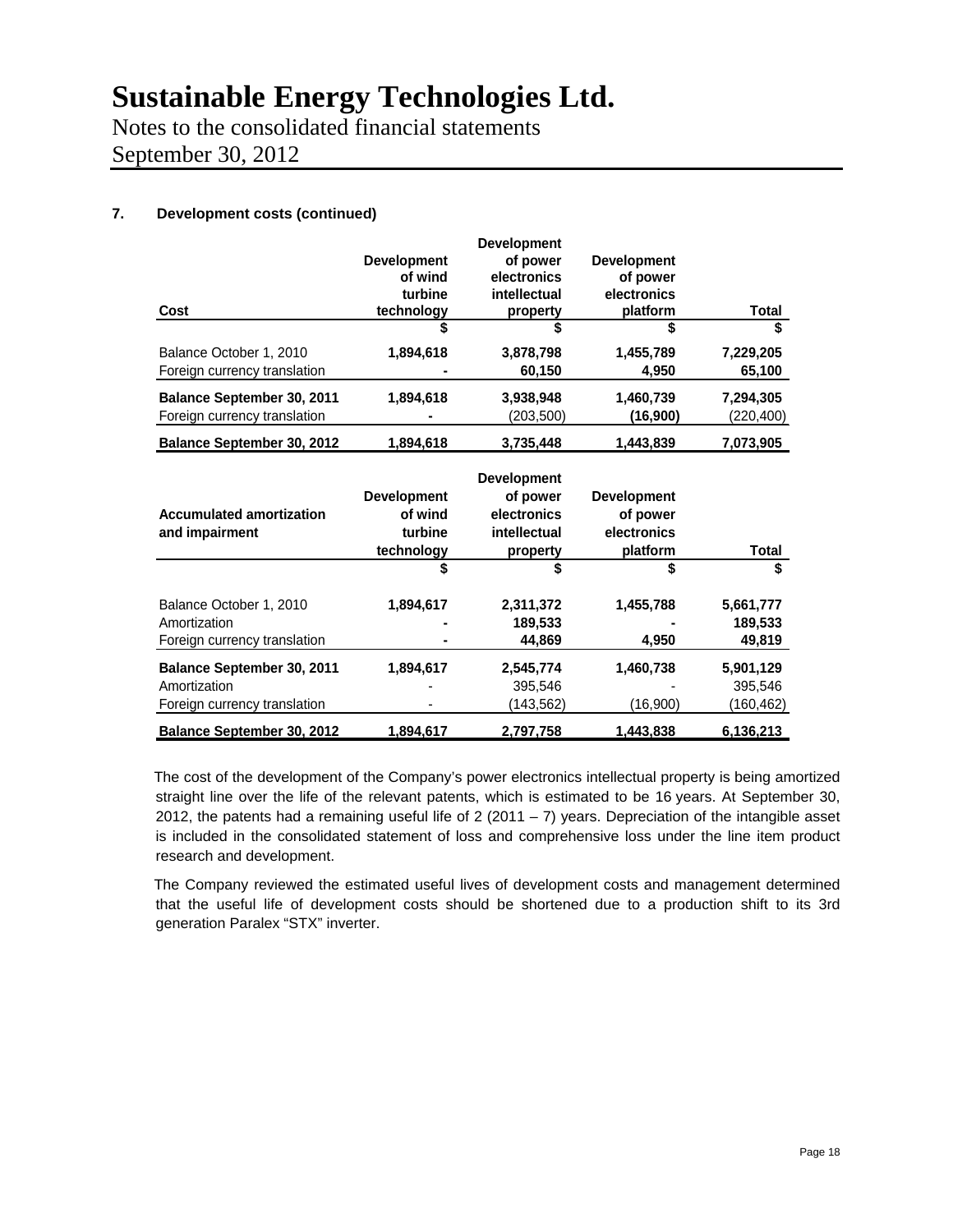Notes to the consolidated financial statements September 30, 2012

#### **8. Capital assets**

|                                 | September 30, | September 30, | October 1, |
|---------------------------------|---------------|---------------|------------|
|                                 | 2012          | 2011          | 2010       |
|                                 | \$            | \$            | \$         |
| Carrying value                  |               |               |            |
| Computer equipment and software | 19,507        | 30,944        | 99,121     |
| Lab equipment                   | 51,107        | 74,006        | 80,173     |
| Furniture and equipment         | 23,422        | 40,456        | 66,014     |
| Dies and molds                  | 2,539         | 7,130         | 14,130     |
| Total                           | 96,575        | 152,536       | 259,438    |

|                                   | Computer  |                |                  |          |           |
|-----------------------------------|-----------|----------------|------------------|----------|-----------|
|                                   | equipment |                | <b>Furniture</b> |          |           |
|                                   | and       | Lab            | and              | Dies and |           |
| Cost                              | software  | equipment      | equipment        | models   | Total     |
|                                   | \$        | \$             |                  | \$       | \$        |
| Balance September 30, 2011        | 483,385   | 578,872        | 160,801          | 43.189   | 1,266,247 |
| Additions                         | 7,590     | 2,112          | 3,286            | 5,077    | 18,065    |
| <b>Disposals</b>                  | (14, 738) | $\blacksquare$ | (28,788)         | (12,040) | (55, 566) |
| Foreign currency translation      | 774       |                | 937              | (429)    | 1,282     |
| <b>Balance September 30, 2012</b> | 477.011   | 580,984        | 136,236          | 35.797   | 1,230,028 |

| <b>Accumulated amortization</b> | Computer<br>equipment |                          | <b>Furniture</b> |          |           |
|---------------------------------|-----------------------|--------------------------|------------------|----------|-----------|
| and impairment                  | and                   | Lab                      | and              | Dies and |           |
|                                 | software              | equipment                | equipment        | models   | Total     |
|                                 | \$                    |                          |                  |          | S.        |
| Balance September 30, 2011      | 452,441               | 504.866                  | 120.345          | 36,059   | 1,113,711 |
| Amortization                    | 19.354                | 25.020                   | 8,693            | 9.667    | 62.734    |
| Disposal                        | (12, 987)             | $\overline{\phantom{a}}$ | (16,927)         | (12,039) | (41, 953) |
| Foreign currency translation    | (1, 304)              | (9)                      | 703              | (429)    | (1,039)   |
| Balance September 30, 2012      | 457,504               | 529,877                  | 112,814          | 33,258   | 1,133,453 |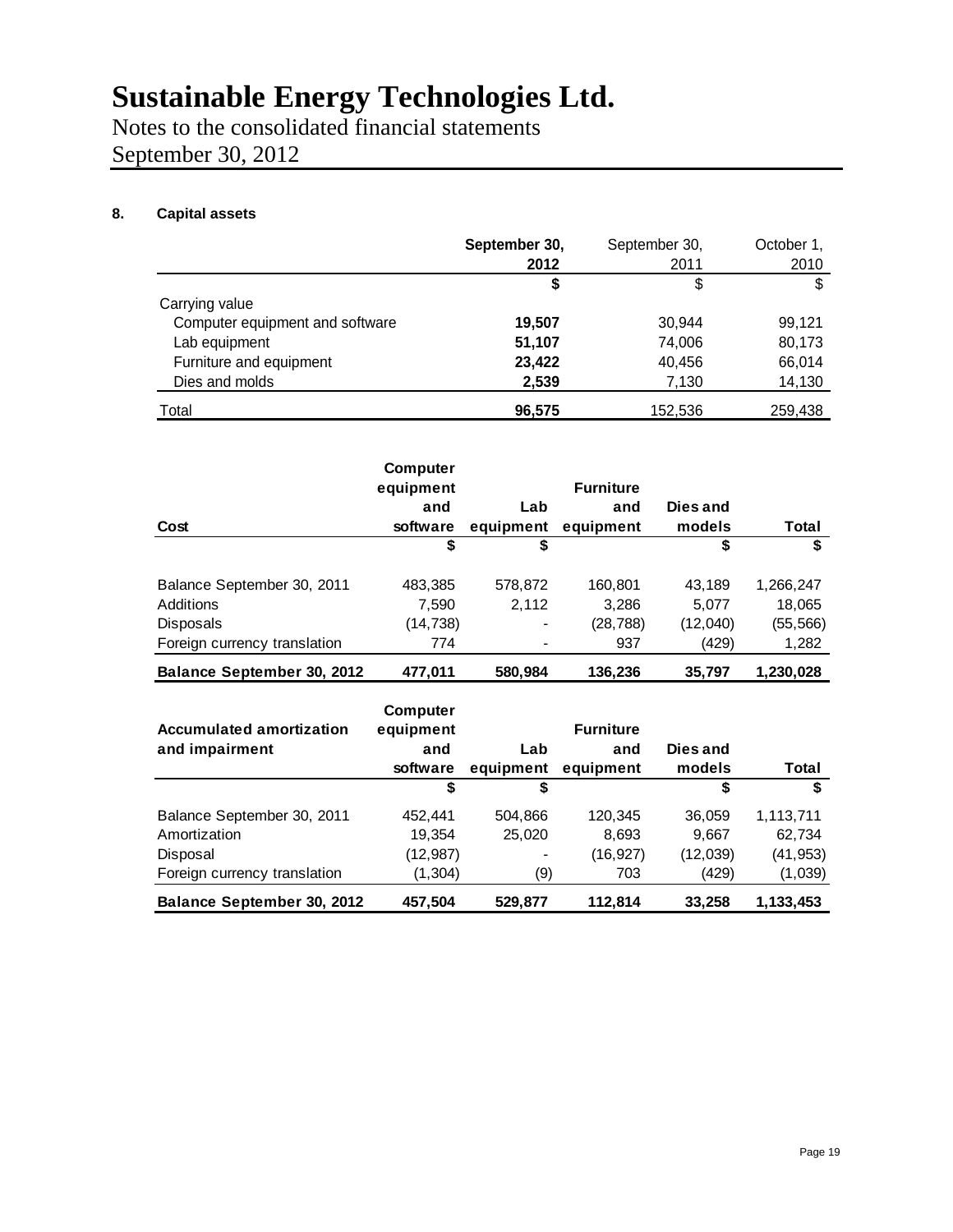Notes to the consolidated financial statements September 30, 2012

#### **8. Capital assets (continued)**

|                              | Computer  |                          |                  |          |           |
|------------------------------|-----------|--------------------------|------------------|----------|-----------|
|                              | equipment |                          | <b>Furniture</b> |          |           |
|                              | and       | Lab                      | and              | Dies and |           |
| Cost                         | software  | equipment                | equipment        | models   | Total     |
|                              | S         |                          | S                |          | \$        |
| Balance October 1, 2010      | 452,473   | 532,477                  | 168,798          | 35.368   | 1,189,116 |
| Additions                    | 30,834    | 46.395                   | 299              | 7.789    | 85,317    |
| Disposals                    |           |                          | (8, 367)         |          | (8, 367)  |
| Foreign currency translation | 78        | $\overline{\phantom{a}}$ | 71               | 32       | 181       |
| Balance September 30,2011    | 483,385   | 578,872                  | 160,801          | 43.189   | 1,266,247 |

|                            | Computer  |           |           |          |           |
|----------------------------|-----------|-----------|-----------|----------|-----------|
| Accumulated amortization   | equipment |           | Furniture |          |           |
| and impairment             | and       | Lab       | and       | Dies and |           |
|                            | software  | equipment | equipment | models   | Total     |
|                            | S         | S         |           |          | \$        |
| Balance October 1, 2010    | 353.352   | 452.304   | 102.784   | 21.238   | 929.678   |
| Amortization               | 99,089    | 52.562    | 17.561    | 14.821   | 184,033   |
| Balance September 30, 2011 | 452.441   | 504,866   | 120.345   | 36,059   | 1,113,711 |

#### **9. Energy Northwest obligation**

|                                                                         | September 30,<br>2012 | September 30,<br>2011 | October 1.<br>2010 |
|-------------------------------------------------------------------------|-----------------------|-----------------------|--------------------|
|                                                                         | S                     | S                     |                    |
| Obligation to Energy Northwest (\$88,079 US)<br>(2011 - \$1,270,121 US) | 90.600                | 1.331.341             | 1,089,129          |
| Less: current portion of Energy Northwest obligation                    | 45,700                | 266.268               | 217,826            |
|                                                                         | 44,900                | 1,065,073             | 871,303            |

Energy Northwest (formerly "Washington Public Power Supply System") made contributions of services SEL towards the development of SEL's step wave power conversion technology valued at US\$182,178. Under its agreement with SEL, Energy Northwest is entitled to annual compensation for such contribution in an amount equal to 10% of SEL's gross monthly sales: in any year; provided, however, that the compensation payable in any year is not to be less than US\$7,000 and not more than 20% of Energy Northwest's total contribution plus interest calculated at an annual (APR) rate of 20% of the outstanding balance unpaid at the end of the year. Compensation payments are to be completed by January 1, 2016. The obligation is unsecured.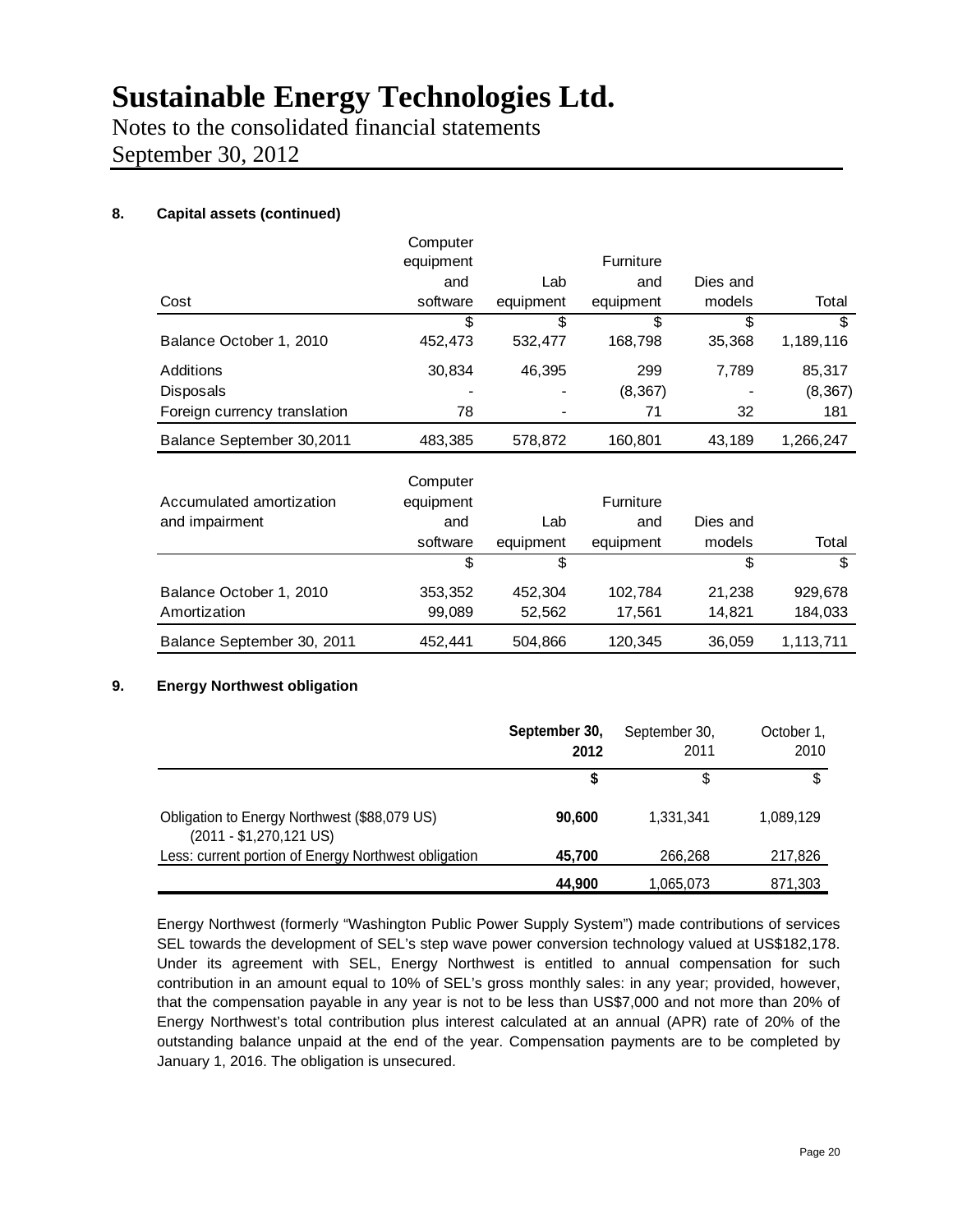Notes to the consolidated financial statements September 30, 2012

#### **9. Energy Northwest obligation (continued)**

The compensation payable to Energy Northwest in any year until January 1, 2016 is dependent on product sales using the SWPC technology, subject to the above noted annual minimum and maximum thresholds in the year. As the sole basis for the repayment of the loan was linked to future gross sales in SEL, management has determined that the obligation to Energy Northwest contained an embedded derivative and accordingly the loan was required to be accounted for as an embedded derivative in accordance with IAS 39. This requires that the underlying liability and the embedded derivative be recognized at fair value with subsequent changes in value being recognized in the consolidated statement of loss and comprehensive loss each period. Due to the emerging nature of the Company's business, it has not possible to accurately forecast future product sales and the estimated amount payable to Energy Northwest until the end of the term of the Agreement During the current year, the Company completed the development of the  $3<sup>rd</sup>$  generation STX inverter, which does not use the SWPC technology, and the Company will cease production of inverters based on the SWPC technology resulting in the minimum compensation being payable to Energy Northwest in subsequent years.

As a result of the decision to abandon the SWPC technology in favor of the new technology supporting the 3<sup>rd</sup> generation STX inverter, management has adjusted the estimate of the compensation payable in respect of contributions made by Energy Northwest, to reflect that there is now no expectation of sales of the SWPC product during the balance of the agreement. Management's revised estimate at September 30, 2012, reflects the minimum amount payable to Energy Northwest under the agreement from inception until the end of the term in 2016 less payments made to date. Accordingly, the underlying liability and embedded derivative were determined to have a fair value of \$90,600 at the reporting date. This has resulted in a gain being recognized of \$1,162,184. The Energy Northwest obligation and embedded derivative were valued using Level 3 valuation information (inputs not based on observable market data). The amount estimated to be due over the remaining term of the agreement has been discounted at the rate of 25% which represents the interest rates that would be available for the Company for similar obligations. Should the Company in the future change its expectation of product sales in SEL, the loan and embedded derivative values will increase.

The impact of reducing (increasing) the interest rate by 1% would not materially affect the fair value of the Energy Northwest obligation.

#### **10. Debentures**

On June 29, 2012, the Company issued \$800,000 in 5-year subordinated debentures ("Debentures**"**), issued at an original issue discount of 12.5% to net the Company \$699,875. The debentures bear interest at a rate of 3% per annum, plus an amount equal to 0.8% of the consolidated revenues realized by the Company and are both payable on a quarterly basis during the term of the debenture. The Debenture is callable by the Company at par at any time after the second anniversary of issue. Purchasers of the debentures have also been issued a total of 2.8 million restricted common shares of the Company, which will be released on a quarterly basis over the 2 year period following issuance. The restricted common shares were valued at \$140,000. The debentures are secured by a general security agreement. The principal amount of \$800,000 is repayable in 12 equal quarterly payments commencing 2 years after issuance. The Company incurred transaction costs related to the issue of the debentures of \$39,402. The effective interest rate on the debentures is estimated to be 25.83%. The initial discounted amount of the debenture was \$519,972. The accretion expense was \$30,739 and interest of \$6,000 was paid bringing the discounted amount owing at September 30, 2012 to \$544,711.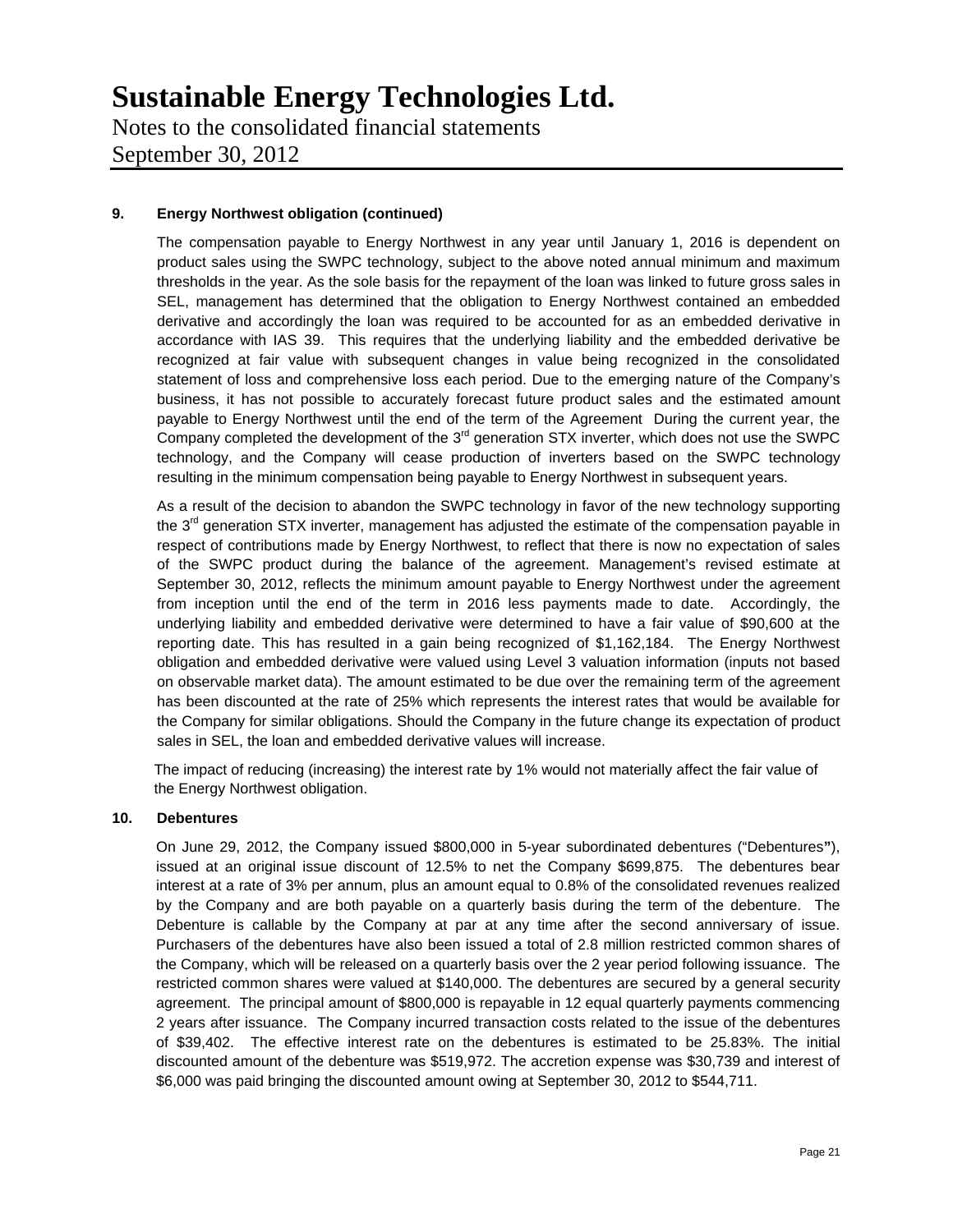Notes to the consolidated financial statements September 30, 2012

#### **10. Debentures (continued)**

The royalty payments on the debenture are linked to future gross sales of the Company. Management has determined that the royalty payments were required to be bifurcated and accounted for as an embedded derivative and accordingly the loan was required to be accounted for as an embedded derivative in accordance with IAS 39. This requires that the embedded derivative be recognized at fair value with subsequent changes in value being recognized in the consolidated statement of loss and comprehensive loss each period. As at September 30, 2012, embedded derivative was determined to have a fair value of \$116,857. The embedded derivative was valued using Level 3 valuation information (inputs not based on observable market data). There have been no gains or losses recorded in these consolidated financial statements related to the debentures or embedded derivative nor have there been any changes during these periods in the level of valuation information or the key inputs in the decision to value the debenture and the embedded derivative. Should the Company in the future change its expectation of future gross sales, the loan and embedded derivative values will change accordingly.

The required principal and interest repayments for the next five years are as follows:

| 2013 | \$24,000 |
|------|----------|
| 2014 | 90,667   |
| 2015 | 285,667  |
| 2016 | 277,666  |
| 2017 | 203,000  |

Subsequent to year end, the Company has agreed to issue to a director a \$114,000 debenture at an original discount rate of 12.5% to net the Company \$100,000, at the same terms as noted above. 399,000 restricted common shares will be issued under the terms of the debenture and will be released on the same basis as noted above. This transaction is subject TSX-V approval.

#### **11. Government grant obligation**

#### *National Research Council*

The Company entered into an agreement with the National Research Council ("NRC") to fund 60% of the salaries it incurs to commercialize the universal electronic platform to a maximum of \$245,241. The Company has received the maximum amount. A royalty of 1.9% of gross revenue after October 1, 2008 is payable until the National Research Council has recovered one and a half times the amount advanced to the Company or for a period of eleven years after the beginning of the repayment schedule if the amount repaid is less than the full amount at September 30, 2011. The National Research Council agreed to reduce the royalty rate to 0% for the year ended September 30, 2012 and reduce the repayments to \$1,000 per month for the same period. The remaining payable or potentially payable under the agreement is \$316,120 (2011 - \$325,120).

In order to measure the financial liability related to government contributions during the year ended September 30, 2012, the Company revised it estimates regarding the timing of gross revenues expected during the life of the arrangement. As a result of the change in estimate, financing costs have increased by \$25,523 (2011 decreased by \$23,135). Accretion expense recognized was \$39,478 (2011 - \$33,785).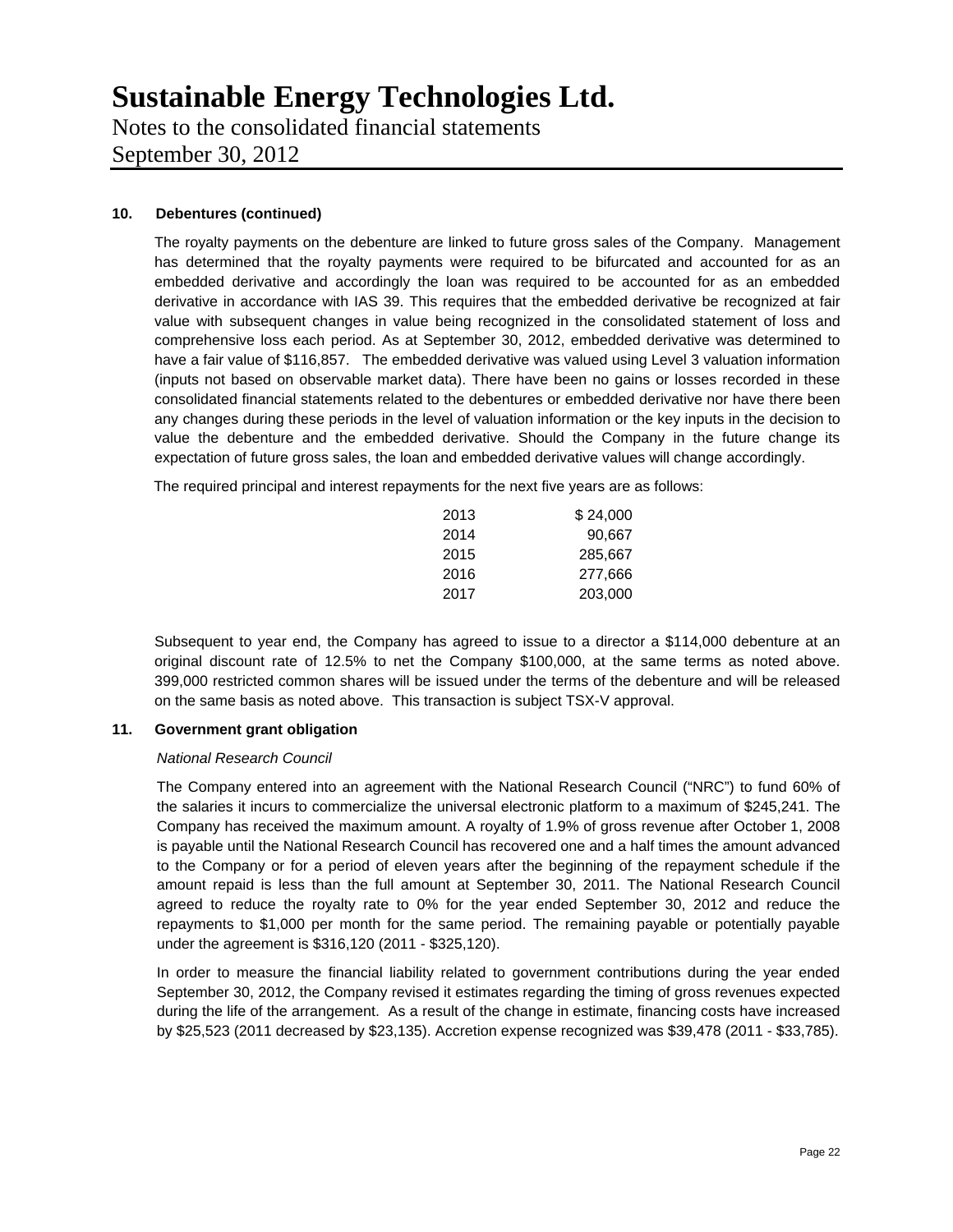Notes to the consolidated financial statements September 30, 2012

#### **11. Government grant obligation (continued)**

The carrying amount of the financial liability related to the government grant obligation is the following:

|                        | 2012      | 2011      |
|------------------------|-----------|-----------|
|                        |           |           |
| Government grant (NRC) | 216,736   | 160,735   |
| Less: current portion  | (40, 382) | (27, 461) |
| Total                  | 176,354   | 133,274   |

The repayments are due quarterly and are subject to interest for late payments. The liability is unsecured.

#### **12. Share capital**

#### *Authorized,* unlimited number

The authorized capital of Sustainable consists of an unlimited number of common shares without nominal or par value, and an unlimited number of preferred shares, issuable in series, without nominal or par value.

Unlimited number of common shares without par value

Unlimited number of First Preferred Shares Series 7 Unlimited number of First Preferred Shares Series 8 Unlimited number of First Preferred Shares Series 9 Unlimited number of First Preferred Shares Series 10 Unlimited number of First Preferred Shares Series 11 Unlimited number of First Preferred Shares Series 12

#### *Issued*

| Common shares                      | Number of<br>shares | Amount<br>S  |
|------------------------------------|---------------------|--------------|
| Balance, October 1, 2010           | 165,938,924         | 30,393,463   |
| Issuance of common shares          | 16,192,857          | 2,267,000    |
| Cost of issuance                   |                     | (813, 883)   |
| Issuance of LP units               | 16,999,830          | 2,550,000    |
| Cost of issuance                   |                     | (265, 177)   |
| Conversion of preferred shares     | 1,102,337           | 126,665      |
| <b>Exercised warrants</b>          |                     |              |
| Balance, September 30, 2011        | 200,233,948         | 34,258,068   |
| Conversion of preferred shares     | 6,121,861           | 606,463      |
| Issuance of common shares          | 2,800,000           | 140,000      |
| Adjustment on reduction of deficit |                     | (30,000,000) |
| Balance, September 30, 2012        | 209,155,809         | 5,004,531    |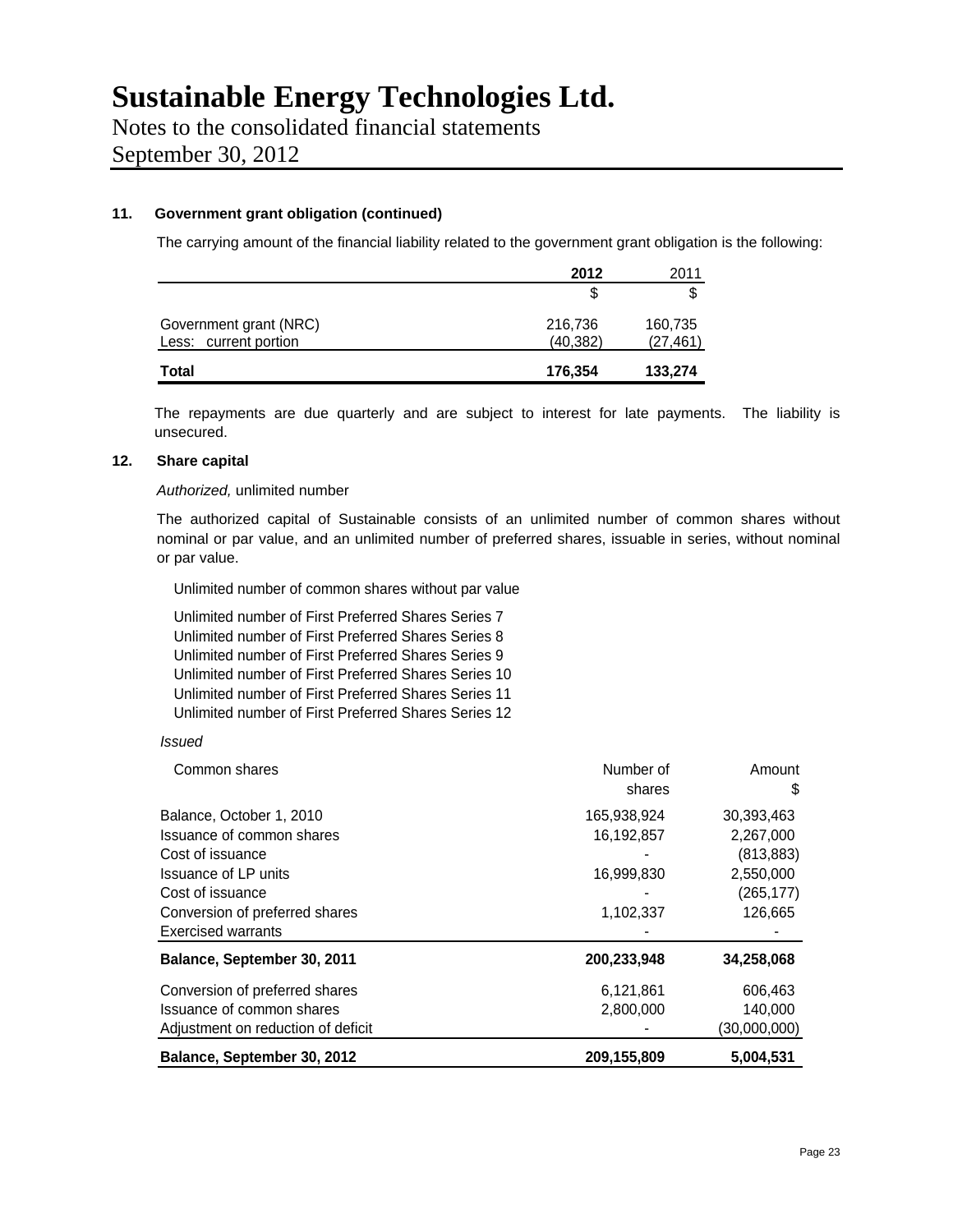Notes to the consolidated financial statements September 30, 2012

#### **12. Share capital (continued)**

#### *Issued (continued)*

The Company issued  $6,121,861$  (2011 – 113,087) common shares to pay for dividends of \$141,530 (2011 - \$16,924) that had accrued to the 61,500 (2011 – 12,500) preferred shares that were converted into common shares during the fiscal year.

#### *Restricted Shares*

In June 2012, the Company issued debentures and in conjunction with the issuance of the debentures, a total of 2.8 million restricted common shares of the Company were issued to the debenture holders (Note 10). A total of 320,000 shares were released immediately and are subject to a 4 month hold period that expired on October 30, 2012. The remaining shares will be released to the debenture holders on a quarterly basis over the next two years.

#### *Adjustment to share capital and deficit*

On August 21, 2012 the Company received shareholder approval to reduce the stated share capital and the deficit of the Company by \$30,000,000.

The Company also received shareholder approval to consolidate the outstanding common shares on a 10 to 1 basis at some time in the future at the discretion of the Board of Directors.

#### *Weighted average number of common shares*

The weighted average number of shares for September 30, 2012 and September 30, 2011 was determined by excluding stock options and warrants because the Company was in a loss position. In calculating diluted common share amounts for the year ended September 30, 2012 and 2011, the Company excluded 976,587 (2011 – 938,086) preferred shares convertible into 69,280,778 (2011 – 62,782,951) common shares, 49,699,755 (2011 – 37,327,414) warrants and 16,593,724 (2011 – 14,445,305) options because the exercise price was greater than the average market price of its common shares during the year.

#### **13. Share-based payments**

The Company has established an option plan (the "Plan") whereby the Company may grant options to purchase common shares to directors, officers, employees, and consultants. Options generally vest over a 3-year period with 1/6 vesting every 6 months. The Company's plan allows for a maximum term on any options to be ten years. The Company, at the discretion of the Board of Directors, may issue options to a maximum of 32,894,324. The plan was approved by the shareholders on September 2, 2010. The minimum price at which the options may be granted is the closing price on the TSX-V on the date of issue.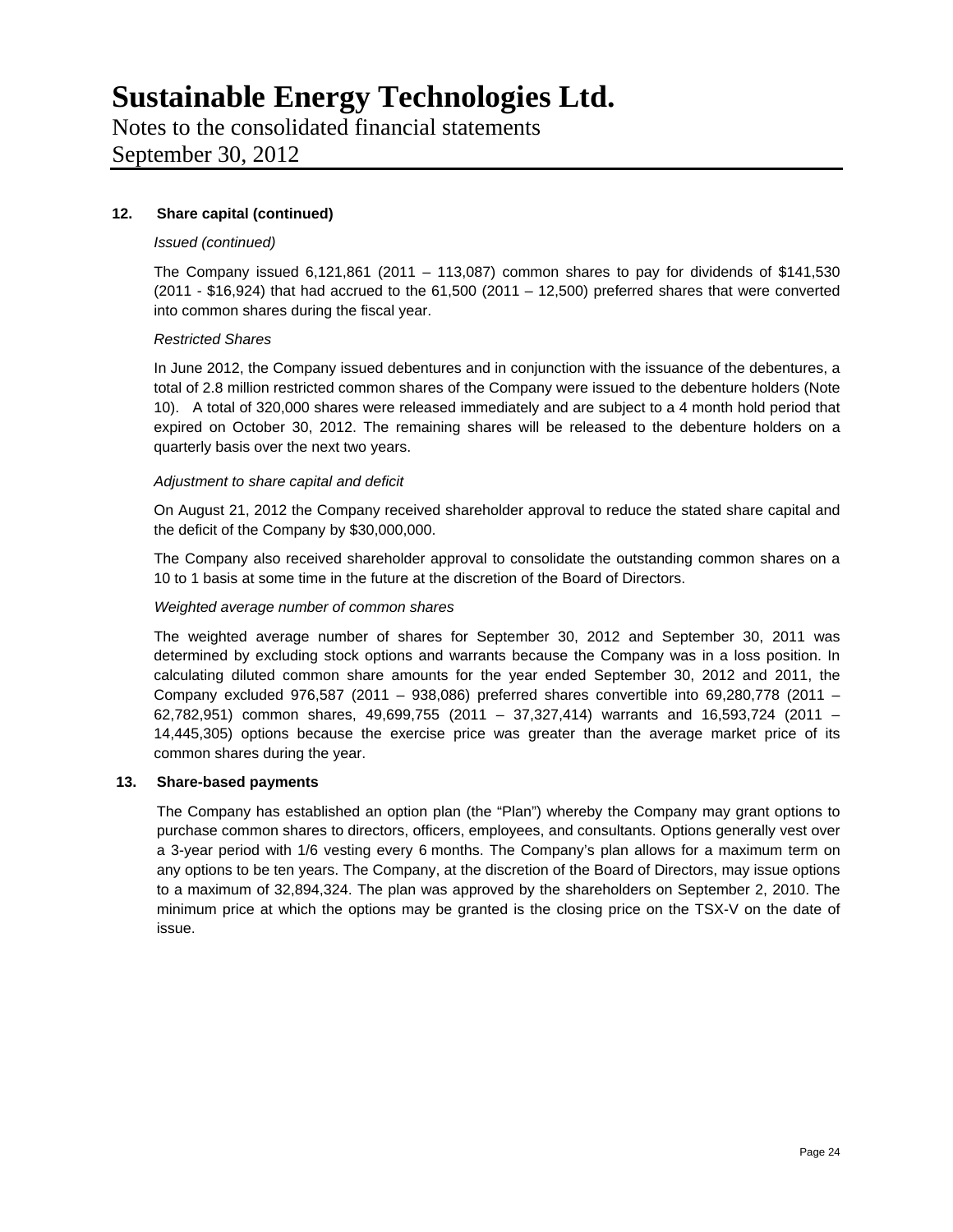Notes to the consolidated financial statements September 30, 2012

#### **13. Share-based payments (continued)**

|                             |             | Weighted  |               |                  |
|-----------------------------|-------------|-----------|---------------|------------------|
|                             | Number of   | average   | Number of     | Weighted         |
|                             | options to  | price to  | options to    | average price to |
|                             | employees   | employees | non-employees | non-employees    |
|                             |             | \$        |               | \$               |
| Balance, October 1, 2010    | 14,644,672  | 0.20      | 1,292,300     | 0.23             |
| Forfeited                   | (1,491,667) | 0.30      |               |                  |
| Balance, September 30, 2011 | 13,153,005  | 0.18      | 1,292,300     | 0.23             |
| Granted                     | 2,500,000   | 0.10      | 2,000,000     | 0.10             |
| Forfeited                   | (2,351,581) | 0.20      |               |                  |
| Balance, September 30, 2012 | 13,301,424  | 0.16      | 3,292,300     | 0.15             |

The following summarizes information about stock options outstanding as at September 30, 2012:

|                                   |            |          | Outstanding options |            | Exercisable options |
|-----------------------------------|------------|----------|---------------------|------------|---------------------|
|                                   |            |          | Weighted            |            |                     |
|                                   |            | Weighted | average             |            | Weighted            |
| Range of exercise                 |            | average  | years to            |            | average             |
| prices                            | Options    | price    | expiry              | Options    | price               |
|                                   |            | \$       |                     |            | \$                  |
| $$0.05 - $0.10$                   | 4.500.000  | 0.10     | 9.75                | 750.000    | 0.10                |
| $$0.14 - $0.16$                   | 5.150.000  | 0.15     | 7.24                | 4.866.666  | 0.15                |
| $$0.17 - $0.19$                   | 2.768.724  | 0.18     | 3.37                | 2.735.390  | 0.16                |
| $$0.20 - $0.25$                   | 3.575.000  | 0.21     | 6.17                | 3.575.000  | 0.22                |
| $$0.26 - $0.35$                   | 400.000    | 0.35     | 5.95                | 400.000    | 0.35                |
| $$0.36 - $0.40$                   | 200,000    | 0.40     | 7.53                | 166,667    | 0.40                |
| <b>Balance September 30, 2012</b> | 16.593.724 | 0.13     | 7.02                | 12.493.723 | 0.17                |

The following summarized information about stock options outstanding as at September 30, 2011

|                                   |                |          | Outstanding options |            | Exercisable options |
|-----------------------------------|----------------|----------|---------------------|------------|---------------------|
|                                   |                |          | Weighted            |            |                     |
|                                   |                | Weighted | average             |            | Weighted            |
| Range of exercise                 |                | average  | years to            |            | average             |
| prices                            | <b>Options</b> | price    | expiry              | Options    | price               |
|                                   |                | \$       |                     |            |                     |
| $$0.14 - $0.16$                   | 5,225,000      | 0.15     | 8.00                | 3,675,001  | 0.15                |
| $$0.17 - $0.19$                   | 3,370,305      | 0.18     | 4.41                | 3,170,305  | 0.18                |
| $$0.20 - $0.25$                   | 5,250,000      | 0.21     | 6.63                | 4,729,168  | 0.22                |
| $$0.26 - $0.35$                   | 400,000        | 0.35     | 6.70                | 400.000    | 0.35                |
| $$0.36 - $0.40$                   | 200,000        | 0.40     | 8.28                | 100,000    | 0.40                |
| <b>Balance September 30, 2011</b> | 14,445,305     | 0.19     | 7.02                | 12.074,474 | 0.19                |

The total share-based compensation calculated for the year ended September 30, 2012 was \$131,133 (2011 - \$296,927).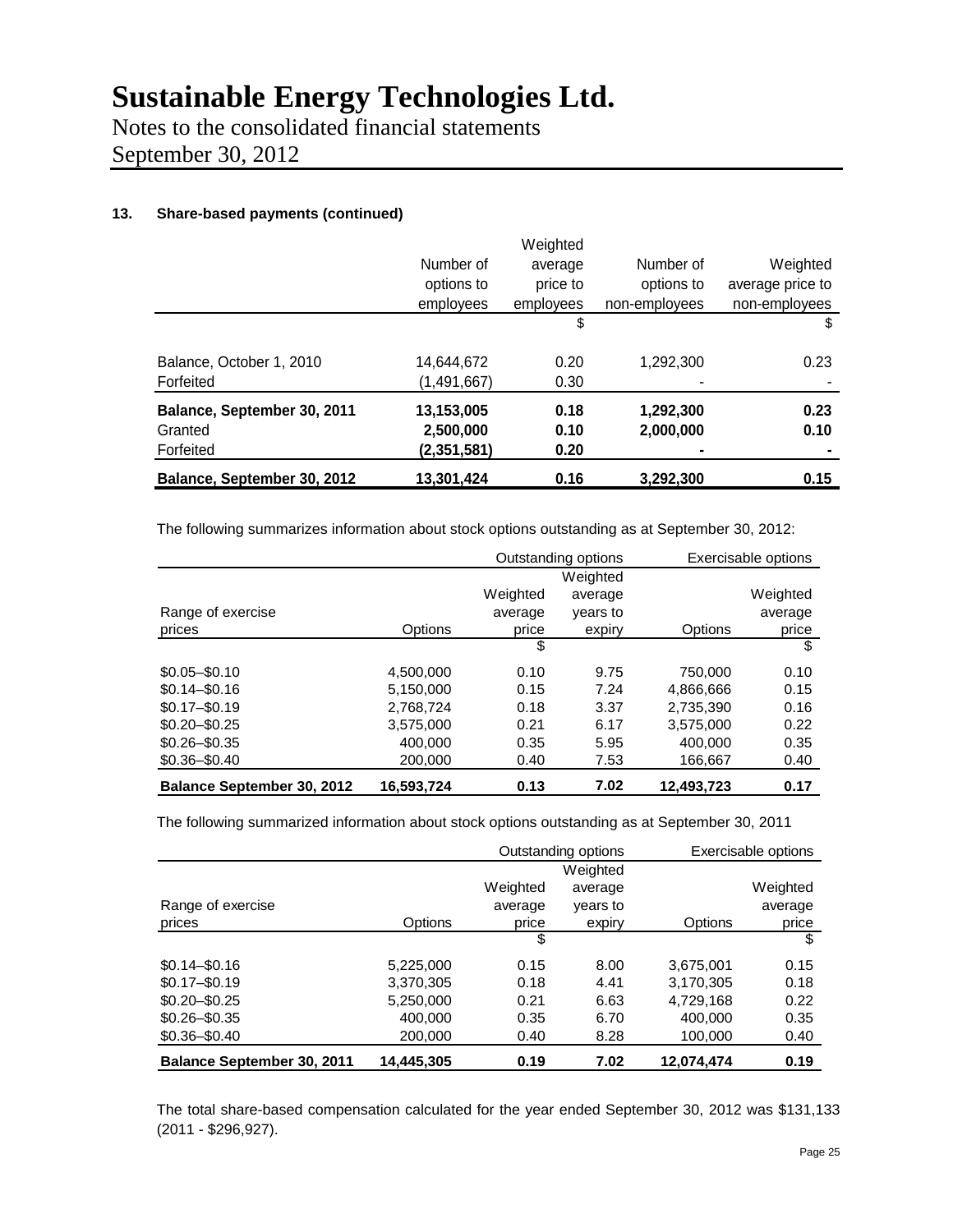Notes to the consolidated financial statements September 30, 2012

#### **13. Share-based payments (continued)**

There have been no modifications to the above stock option plan for the year ended September 30, 2012.

All stock options are to be settled by physical delivery of shares. The fair values of Sustainable stock options granted have been estimated on their respective grant dates using the Black-Scholes valuation model and the following assumptions:

|                             | 2012   | 2011 |
|-----------------------------|--------|------|
|                             |        |      |
| Risk free interest rate     | 1.05%  |      |
| Expected volatility (1)     | 93.55% |      |
| Dividend Yield              | ۰      |      |
| Expected life (years)       | 3      |      |
| Expected forfeiture rate    | 14%    |      |
| Weighted average fair value | 0.03   |      |

(1) Expected volatility is estimated by considering historic average share price volatility over 3 years

#### **14. Preferred shares**

|                                      | Debt         | Equity       | Warrant      |             |
|--------------------------------------|--------------|--------------|--------------|-------------|
|                                      | component    | component    | component    |             |
|                                      | of preferred | of preferred | of preferred |             |
| Series 7                             | shares       | shares       | shares       | Total       |
|                                      | \$           | \$           | \$           | \$          |
| Balance at October 1, 2010           | 4,869,083    | 2.704.631    | 1,278,482    | 8,852,196   |
| Accretion                            | 1,760,363    |              |              | 1,760,363   |
| Gain on preferred shares             | (1,787,830)  |              |              | (1,787,830) |
| Conversion of preferred shares       | (42,241)     | (33,536)     |              | (75, 777)   |
| Balance at September 30, 2011        | 4,799,375    | 2,671,095    | 1,278,482    | 8,748,952   |
| Accretion                            | 1,938,009    |              |              | 1,938,009   |
| Conversion of preferred shares       | (414,322)    | (205, 761)   |              | (620,083)   |
| <b>Balance at September 30, 2012</b> | 6,323,062    | 2.465.334    | 1,278,482    | 10,066,878  |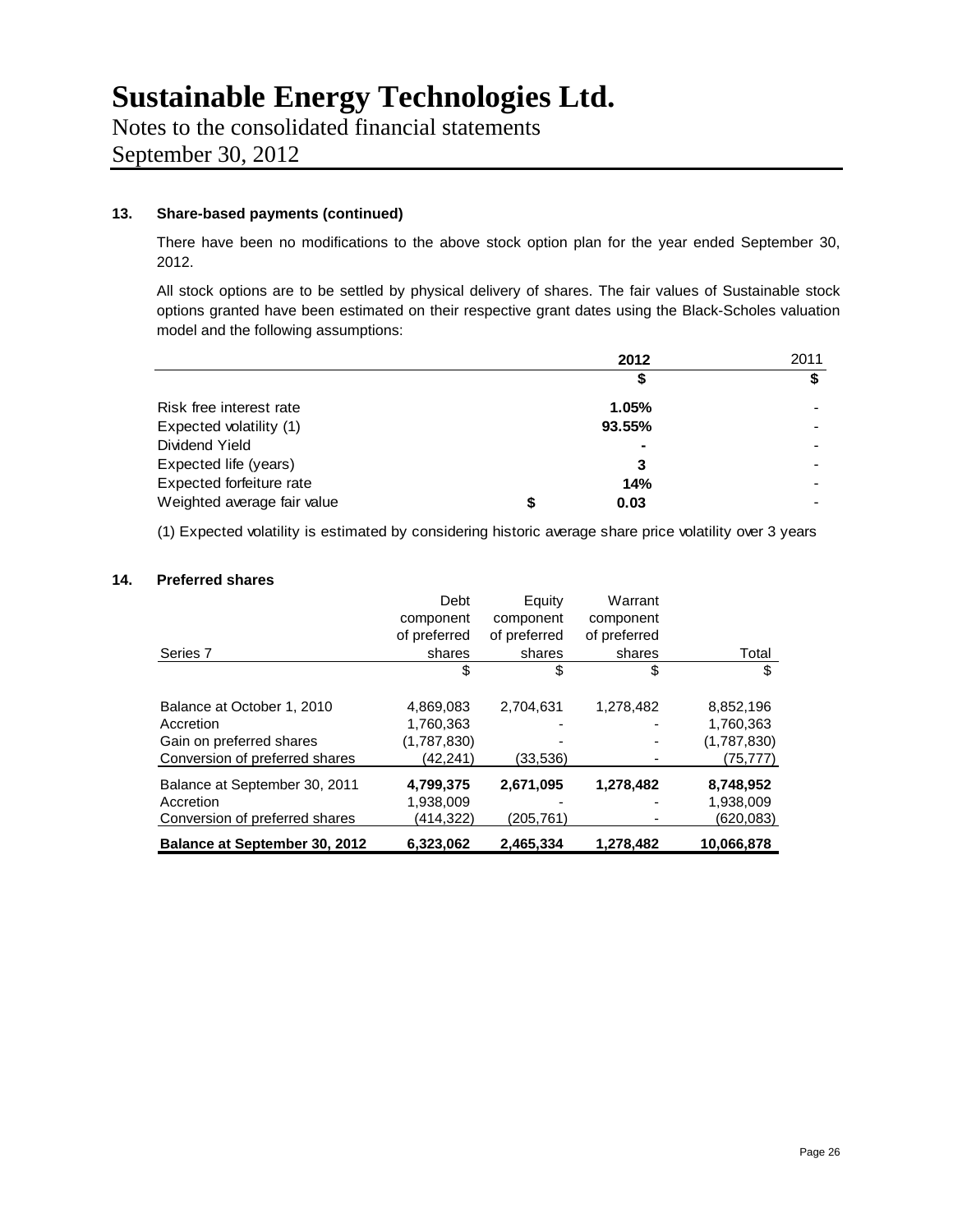Notes to the consolidated financial statements September 30, 2012

#### **14. Preferred shares (continued)**

|                                      | Debt         | Equity       | Warrant      |           |
|--------------------------------------|--------------|--------------|--------------|-----------|
|                                      | component    | component    | component    |           |
|                                      | of preferred | of preferred | of preferred |           |
| Series 9                             | shares       | shares       | shares       | Total     |
|                                      | \$           | \$           | \$           | S         |
| Balance at October 1, 2010           | 373,594      | 107,824      | 77,053       | 558,471   |
| Accretion                            | 94,108       |              |              | 94,108    |
| Warrants expired                     |              |              | (77, 053)    | (77, 053) |
| Gain on preferred shares             | (99,244)     |              |              | (99,244)  |
| Conversion of preferred shares       | (26,121)     | (7, 843)     |              | (33, 964) |
| Balance at September 30, 2011        | 342,337      | 99.981       |              | 442.318   |
| Accretion                            | 116,888      |              |              | 116,888   |
| <b>Balance at September 30, 2012</b> | 459,225      | 99,981       |              | 559.206   |

|                                      | Debt         | Equity       | Warrant      |           |
|--------------------------------------|--------------|--------------|--------------|-----------|
|                                      | component    | component    | component    |           |
|                                      | of preferred | of preferred | of preferred |           |
| Series 10                            | shares       | shares       | shares       | Total     |
|                                      | \$           | \$           | \$           | \$        |
|                                      |              |              |              |           |
| Balance at October 1, 2010           |              |              |              |           |
| Preferred shares                     | 350,311      | 413,307      |              | 763,618   |
| Accretion                            | 90,584       |              |              | 90,584    |
| <b>Balance at September 30, 2011</b> | 440,895      | 413,307      |              | 854,202   |
| Accretion                            | 147,640      |              |              | 147,640   |
| <b>Balance at September 30, 2012</b> | 588,535      | 413,307      |              | 1,001,842 |
|                                      |              |              |              |           |
|                                      | Debt         | Equity       | Warrant      |           |
|                                      | component    | component    | component    |           |
|                                      | of preferred | of preferred | of preferred |           |
| Series 11                            | shares       | shares       | shares       | Total     |
|                                      | \$           | \$           | \$           | \$        |
| Balance at September 30, 2011        |              |              |              |           |
|                                      |              |              |              |           |
|                                      |              |              |              |           |
| Preferred shares                     | 219,770      | 145,663      | 98,411       | 463,844   |
| Accretion                            | 55,879       |              |              | 55,879    |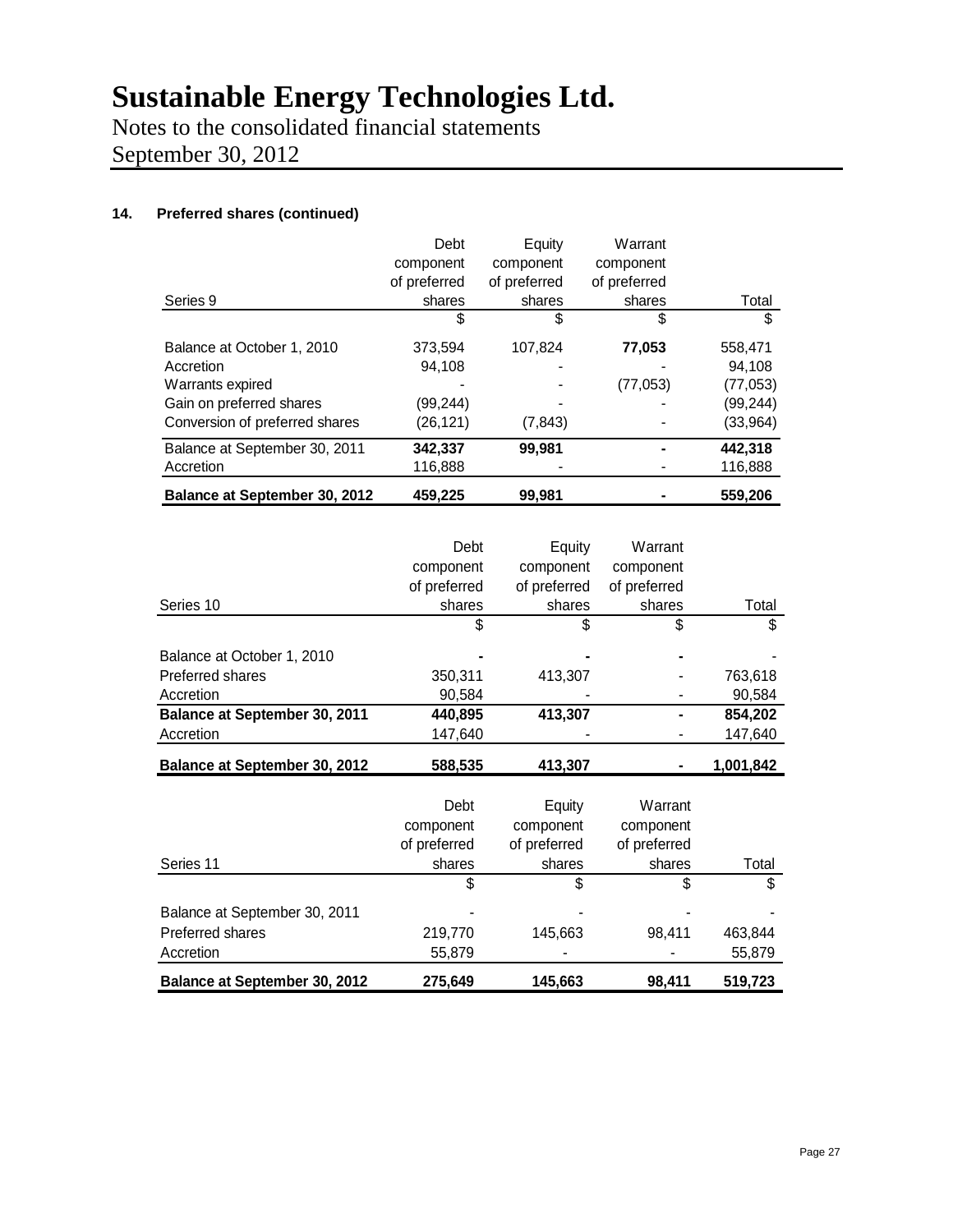Notes to the consolidated financial statements September 30, 2012

#### **14. Preferred shares (continued)**

|                                      | Debt         | Equity       | Warrant        |            |
|--------------------------------------|--------------|--------------|----------------|------------|
|                                      | component    | component    | component      |            |
|                                      | of preferred | of preferred | of preferred   |            |
| Series 12                            | shares       | shares       | shares         | Total      |
|                                      | \$           | \$           | \$             | \$         |
| Balance at September 30, 2011        |              |              | $\blacksquare$ |            |
| Preferred shares                     | 236,894      | 263,106      |                | 500,000    |
| Accretion                            | 46,053       |              |                | 46,053     |
| <b>Balance at September 30, 2012</b> | 282,947      | 263,106      |                | 546,053    |
| Total preferred shares 2012          | 7,929,418    | 3,387,391    | 1,376,893      | 12,693,702 |
| Total preferred shares 2011          | 5,582,607    | 3,184,383    | 1,355,535      | 10,122,525 |
| Total preferred shares 2010          | 5,242,677    | 2,812,455    | 1,355,535      | 9,410,667  |

On May 8, 2009, the Company issued 450,000 Class A Units and 313,500 Class B Units at a price of \$10.00 per unit. Each Class A Unit consisted of one (1) redeemable 8%, voting, First Preferred Share, Series 7 ("Series 7 Preferred Shares") and 28 detachable warrants ("Warrants") to acquire one (1) non-voting common share at an exercise price of \$0.30 per share until May 7, 2013. Each Class B Unit consisted of one (1) Series 7 Preferred Share and 22 warrants to acquire one (1) voting common share at \$0.30 per share until May 7, 2013. On May 22, 2009 the Company issued an additional 126,500 Class B Units.

Holders of Series 7 Preferred Shares are entitled to receive as and when declared by the Board of Directors out of moneys of the Company applicable to the payment of annual dividends an amount equal to 8% of the then applicable Series 7 Redemption Price payable semi-annually, the first of such dividends to become payable October 15, 2009. In the event the annual 8% dividend is not declared and paid, such dividend shall be accretive to the Series 7 Redemption Price.

The Series 7 Preferred Shares may not be redeemed by the Company prior to October 15, 2011. After October 14, 2011, if within the 90 day period preceding the date of notice of redemption, the weighted average trading price has exceeded \$0.60 per share for at least 30 consecutive trading days and the average trading volume for such 30 consecutive trading days is at least \$200,000, the Company may redeem all but not less than all the Series 7 Preferred Shares at the then applicable Series 7 Redemption Price subject to the prior right of holders to exercise their right to convert the Series 7 Preferred Shares into common shares of the Company.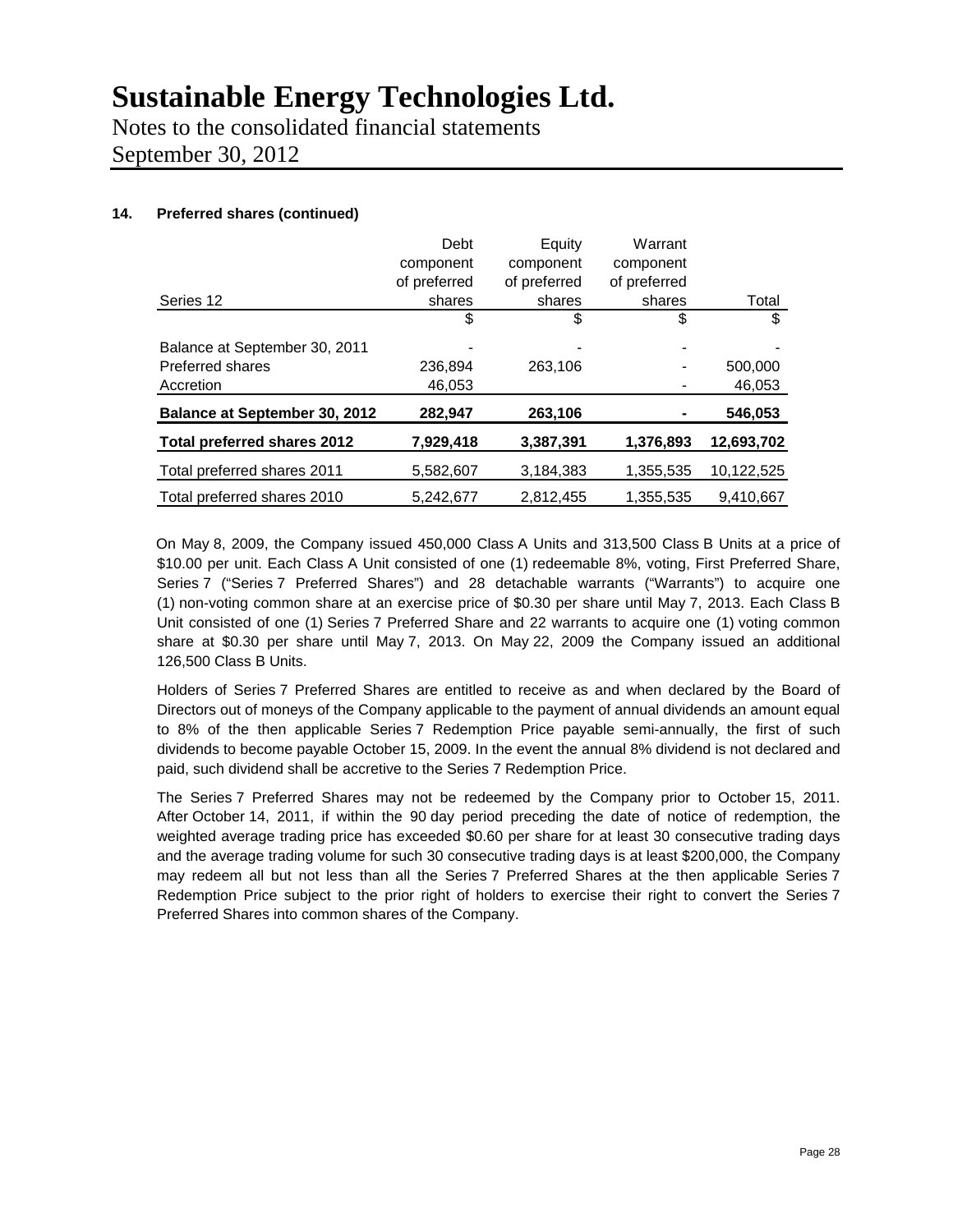Notes to the consolidated financial statements September 30, 2012

#### **14. Preferred shares (continued)**

Holders of the Series 7 Preferred Shares may convert, at any time, the Series 7 Preferred Shares into that number of fully paid and non-assessable common shares equal to the then applicable Series 7 Redemption Price divided by the conversion price of \$0.15 per share. Series 7 Preferred Shares are automatically converted into common shares if (i) approved by a majority of the Series 7 Preferred Shares or (ii) the Company undertakes an underwritten public offering pursuant to a receipted prospectus or similar document for aggregate proceeds of \$20 million at a price per share of at least \$0.45.On May 8, 2009, the subscriber for the Class A Units was also issued one (1) First Preferred Shares Series 8, and an option (the "Option") to acquire up to 10,000,000 common shares at \$0.15 per share, exercisable until November 7, 2009, at a price of \$1.00. The 1 First Preferred Share Series 8, entitles the holder to designate a representative to the board of directors of the Company for so long as the holder owns in the aggregate more than 10% of the issued and outstanding common shares of the Company on a fully diluted basis. The share is redeemable at a price of \$1.00, at the option of the holder.

The Class A and Class B Units were accounted for on the basis of their substance and are presented in their component parts of debt, warrants and equity. The debt component was measured at the issue date at the present value of the cash payment of dividends and principal under the terms of the preferred shares using a discount rate of 35%. The difference between the debt component, the warrants and the face value of preferred shares is classified as equity. The debt component is accreted to its face value through a charge to earnings using the effective interest method. Issue costs have been allocated between the debt and the equity components of the preferred shares. Cash transaction costs of approximately \$962,310 were allocated on a pro rata basis to the carrying values.

On August 23, 2010, the Company issued 68,736 First Preferred Shares Series 9 for gross proceeds of \$687,360. The Series 9 preferred shares are similar and rank pari passu to the Series 7 preferred shares, with the exception of the detachable warrants which were not issued as part of the Series 9 preferred shares. The Series 9 shares are convertible at a price of \$0.155. The Series 9 preferred shares (50,000) issued to Doughty Hanson have a 4 month hold expiring December 23, 2010. Doughty Hanson was also given 5,161,290 warrants exercisable for 1 year at \$0.155 and with a 4 month hold as partial compensation for underwriting the equity commitment of \$3,000,000.

The debt component was measured at the issue date at the present value of the cash payment of dividends and principal under the terms of the preferred shares using a discount rate of 20% and a five year term. The difference between the debt and warrant components and the face value of preferred shares is classified as equity. Transaction costs of \$143,388 were allocated on a pro rata basis to the carrying values.

On October 5, 2010, the Company issued 80,000 First Preferred Shares Series 10 to Doughty Hanson, pursuant to a commitment agreement dated August 23, 2010, which are similar to and rank pari passu with the Series 7 and Series 9 preferred shares, with the exception of the detachable warrants which were not issued as part of the Series 10 preferred shares. The Series 10 preferred shares resulted in a cash inflow of \$800,000 and they are convertible at a price of \$0.14 and mature 5 years and 1 day from the date of issuance. The debt component was measured at the issue date at the present value of the cash payment of dividends and principal under the terms of the preferred shares using a discount rate of 25% and a five year term. The difference between the debt component and the face value of preferred shares is classified as equity. The debt component is accreted to its face value through a charge to earnings using the effective interest method. Transaction costs were \$36,382.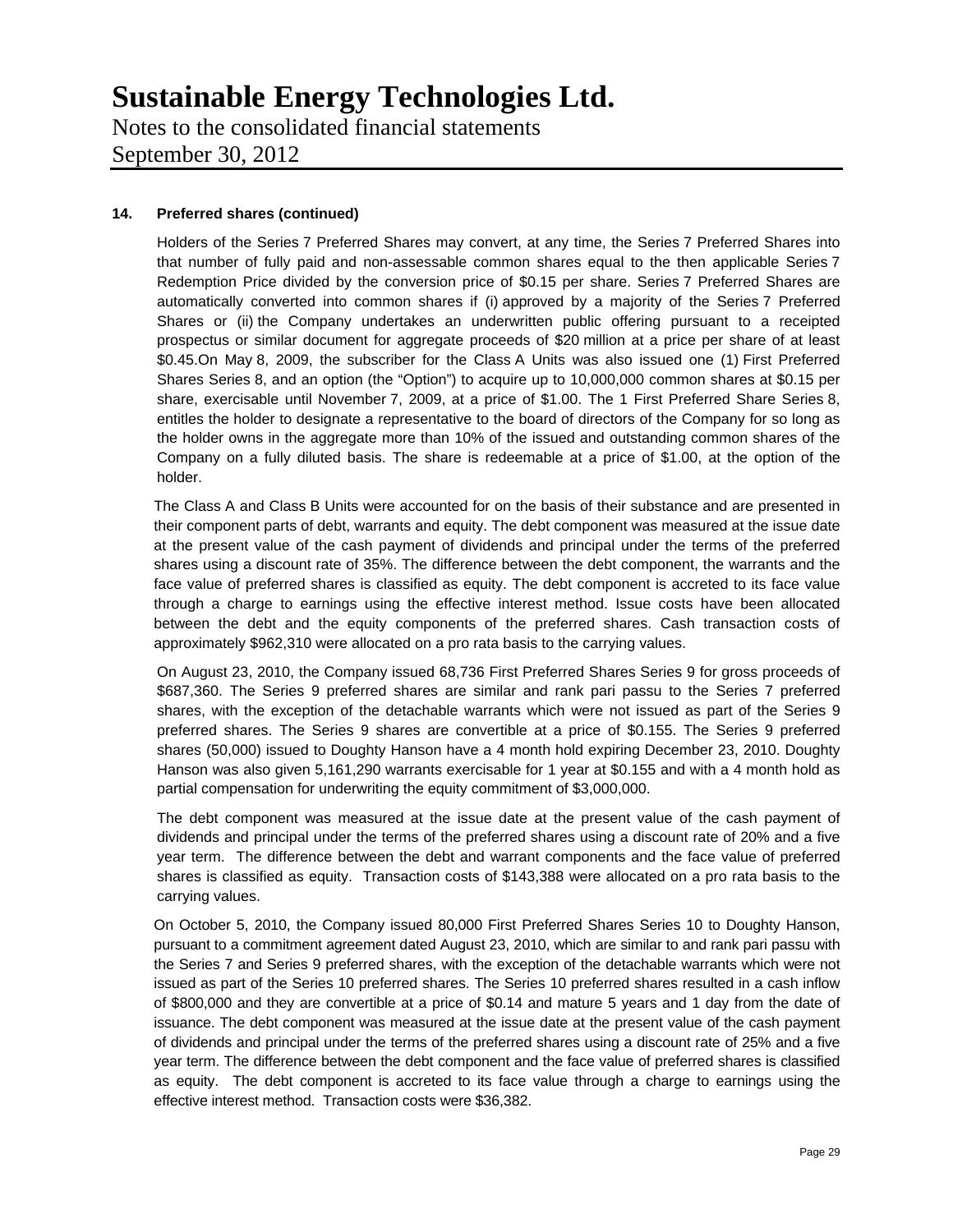Notes to the consolidated financial statements September 30, 2012

#### **14. Preferred shares (continued)**

On October 25, 2011, the Company issued 50,000 First Preferred Shares Series 11 to Doughty Hanson, pursuant to a commitment agreement dated October 19, 2011, which are similar to and rank pari passu with the Series 7 and Series 9 preferred shares, The Series 11 preferred shares resulted in a cash inflow of \$500,000 and they are convertible at a price of \$0.115 and mature 5 years and 1 day from the date of issuance. The debt component was measured at the issue date at the present value of the cash payment of dividends and principal under the terms of the preferred shares using a discount rate of 23% and a five year term. The difference between the debt component, the value of the warrants and the face value of preferred shares is classified as equity component of preferred shares. The debt component is accreted to its face value through a charge to earnings using the effective interest method. The transaction costs were \$36,156. Doughty Hanson was also given 6,347,826 additional warrants exercisable for a period of one year at \$0.115.

On December 19, 2011, the Company issued 50,000 First Preferred Shares Series 12 to Doughty Hanson, pursuant to a commitment agreement dated October 19, 2011, which are similar to and rank pari passu with the Series 7, Series 9 and Series 11 preferred shares with the exception of the detachable warrants which were not issued as part of the Series 12 preferred shares.. The Series 12 preferred shares resulted in a cash inflow of \$500,000 and they are convertible at a price of \$0.08 and mature 5 years and 1 day from the date of issuance. The debt component was measured at the issue date at the present value of the cash payment of dividends and principal under the terms of the preferred shares using a discount rate of 23% and a five year term. The difference between the debt component and the face value of preferred shares is classified as equity. The debt component is accreted to its face value through a charge to earnings using the effective interest method.

#### **15. Warrants**

Changes in the Company's purchase warrants are as follows:

|                             |                    |               |               | Allocated |
|-----------------------------|--------------------|---------------|---------------|-----------|
|                             | <b>Issued with</b> |               | Total         | fair      |
|                             | common or          | <b>Broker</b> | purchase      | market    |
|                             | preferred shares   | warrants      | warrants      | value     |
|                             |                    |               |               | \$.       |
| Balance, October 1, 2010    | 27,353,290         | ۰             | 27,353,290    | 1,355,535 |
| Warrants issued             | 12,944,913         | 2,190,501     | 15,135,414    | 996,936   |
| Warrants expired            | (5,161,290)        |               | (5, 161, 290) | (77,053)  |
| Balance September 30, 2011  | 35,136,913         | 2,190,501     | 37,327,414    | 2,275,418 |
| Warrants expired            | (4,848,484)        | (1, 127, 001) | (5,975,485)   | (367,178) |
| Warrants issued             | 18,347,826         |               | 18,347,826    | 362,411   |
| Balance, September 30, 2012 | 48,636,255         | 1,063,500     | 49,699,755    | 2,270,651 |

 The Company issued 700,000 broker warrants on October 29, 2010 as partial compensation on the unit offering and they are exercisable at a price of \$0.15 for a one year term. The fair value of the warrants was calculated using the Black-Scholes option pricing model with a dividend yield of nil, a risk free interest rate of 1.06% and a volatility of 89.29%. The fair value at issuance was \$46,200.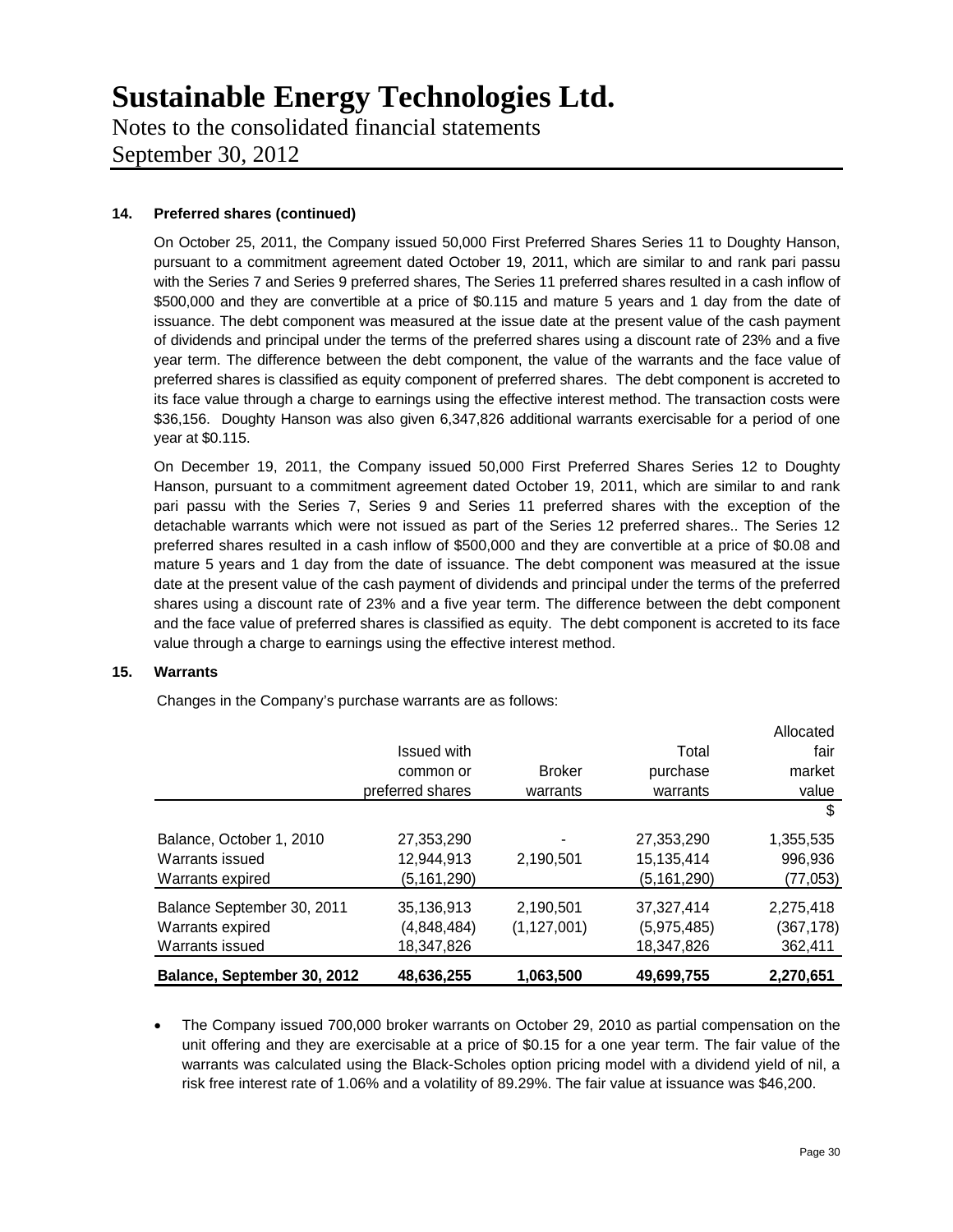Notes to the consolidated financial statements September 30, 2012

#### **15. Warrants (continued)**

- The Company issued 275,334 broker warrants on November 25, 2010 as partial compensation on the unit offering and they are exercisable at a price of \$0.15 for a one year term. The fair value of the warrants was calculated using the Black-Scholes option pricing model with a dividend yield of nil, a risk free interest rate of 1.06% and a volatility of 85.85%. The fair value at issuance was \$12,940.
- The Company issued 151,667 broker warrants on November 26, 2010 as partial compensation on the unit offering and they are exercisable at a price of \$0.15 for a one year term. The fair value of the warrants was calculated using the Black-Scholes option pricing model with a dividend yield of nil, a risk free interest rate of 1.06% and a volatility of 85.92%. The fair value at issuance was \$7,583.
- 1,710,000 purchase warrants were issued March 18, 2011 representing the right to purchase common shares on a one to one basis with a price of \$0.20 per share for a two year term. The fair value of warrants outstanding was estimated as at the date of issuance of the warrant using the Black-Scholes option-pricing model and using a 1.6% risk free rate for the two year term of the warrants, and expected volatility of approximately 87% and expected dividend yield of nil.The fair market value of the warrants was \$116,280.
- The Company issued 4,848,484 purchase warrants for a one year term at \$0.165 to Doughty Hanson in March, 2011 as compensation for placing a guarantee with the bank for the Company's \$1,500,000 line of credit. The Black Scholes option model was used to calculate the fair value of the warrants using a nil dividend yield, a 1.19% interest rate and a volatility of 86%. The fair market value at issuance was \$300,606.
- 1,661,071 purchase warrants were issued March 29, 2011 representing the right to purchase common shares on a one to one basis with a price of \$0.20 per share for a two year term. The fair value of warrants outstanding was estimated as at the date of issuance of the warrant using the Black-Scholes option-pricing model and using a 1.6% risk free rate for the two year term of the warrants, and expected volatility of approximately 86% and expected dividend yield of nil. The fair market value of the warrants at issuance was \$106,308.
- 632,143 purchase warrants were issued March 22, 2011 representing the right to purchase common shares on a one to one basis with a price of \$0.20 per share for a two year term. The fair value of warrants outstanding was estimated as at the date of issuance of the warrant using the Black-Scholes option-pricing model and using a 1.6% risk free rate for the two year term of the warrants, and expected volatility of approximately 86% and expected dividend yield of nil.The fair market value of the warrants at issuance was \$44,882.
- 3,082,500 purchase warrants were issued March 21, 2011 representing the right to purchase common shares on a one to one basis with a price of \$0.20 per share for a two year term. The fair value of warrants outstanding was estimated as at the date of issuance of the warrant using the Black-Scholes option-pricing model and using a 1.6% risk free rate for the two year term of the warrants, and expected volatility of approximately 86% and expected dividend yield of nil.The fair market value of the warrants at issuance was \$228,105.
- 1,010,715 purchase warrants were issued April 4, 2011 exercisable for a period of two years at \$0.20. These warrants were partial compensation for the unit equity offering concluded April 2011. The Black Scholes option model was used to calculate the fair value of the warrants using a nil dividend yield, a 1.84% interest rate and a volatility of 86%. The fair market value at issuance was \$57,610.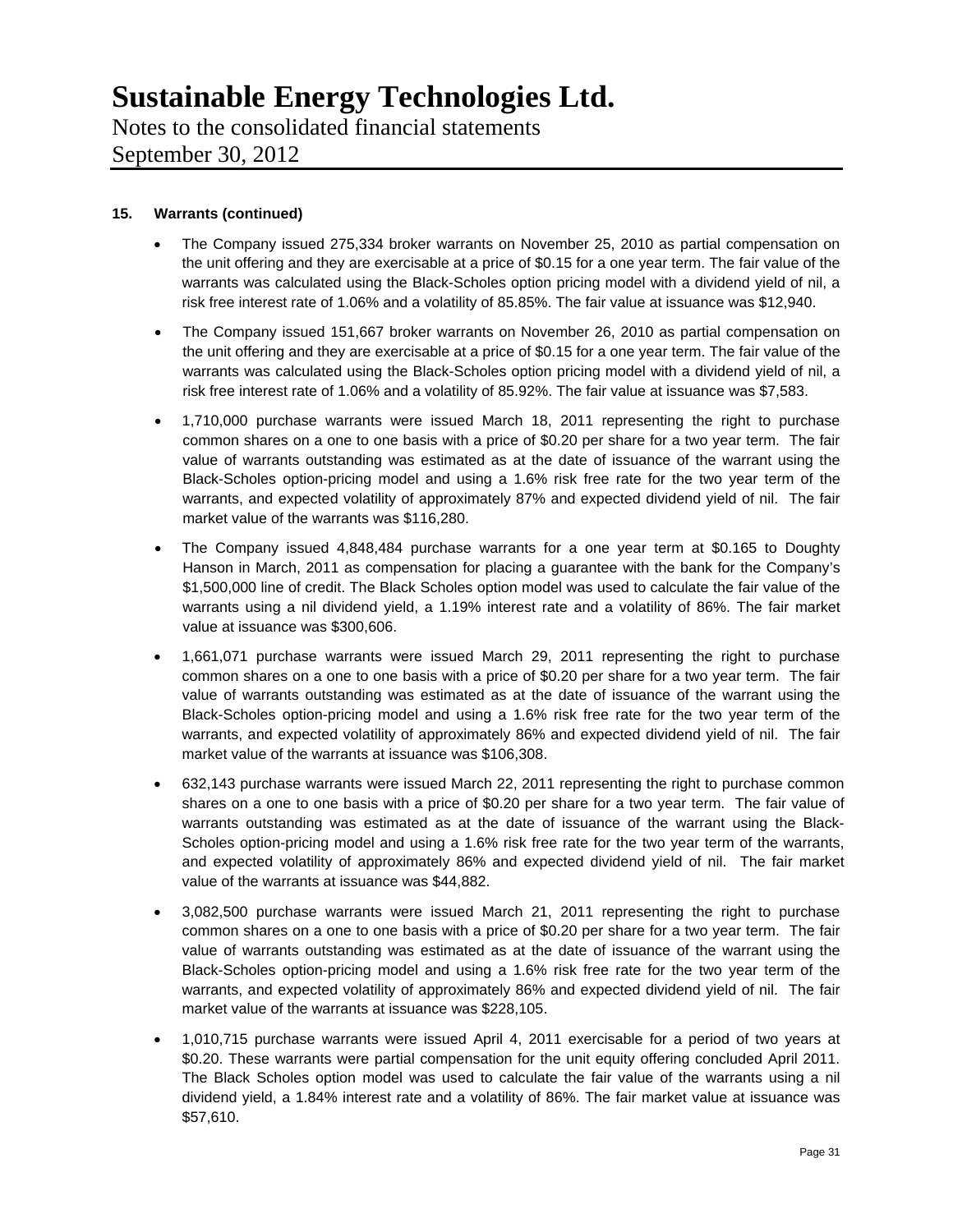Notes to the consolidated financial statements September 30, 2012

#### **15. Warrants (continued)**

- 1,063,500 broker warrants were issued in April 2011, exercisable for a period of two years at \$0.14. These warrants were partial compensation for the unit equity offering concluded in April 2011. The Black Scholes option model was used to calculate the fair value of the warrants using a nil dividend yield, a 1.68% interest rate and a volatility of 86%. The fair market value at issuance was \$76,572.
- 6,347,826 purchase warrants were issued to Doughty Hanson on October 25, 2011 exercisable for a period of one year at \$0.115. These warrants were partial compensation for underwriting the equity commitment of \$1,500,000 in October 2011. The Black Scholes option model was used to calculate the fair value of the warrants using a nil dividend yield, a 1.18% interest rate and a volatility of 100%. The fair market value at issuance was \$98,411. Subsequent to year end, the warrants expired without being exercised.
- 12,000,000 additional warrants were issued to Doughty Hanson on May 1, 2012 exercisable for a period of one year at \$0.05. These warrants were compensation for extending the equity commitment agreement of \$1,500,000 as security for the bank line to April 30, 2013. The Black Scholes option model was used to calculate the fair value of the warrants using a nil dividend yield, a 1.06% interest rate and a volatility of 113%. The fair market value at issuance was \$264,000.

#### **16. Income taxes**

*Unrecognized deferred tax assets* 

Deferred tax assets have not been recognized in respect of the following:

|                                      | September 30,<br>2012 | September 30,<br>2011 | October 1,<br>2010 |
|--------------------------------------|-----------------------|-----------------------|--------------------|
|                                      | \$                    | \$                    | S                  |
| Development costs and capital assets | 16,000                | (79,000)              | (107,000)          |
| Non-capital loss carry forwards      | 5,556,000             | 5,539,000             | 3,744,000          |
| Preferred shares                     | (1, 172, 000)         | (1,454,000)           | (1,058,000)        |
| Scientific research expenditure pool | 32,000                | 34,000                | 32,000             |
| Share issue costs                    | 697,000               | 721,000               | 569,000            |
|                                      | 5,129,000             | 4,761,000             | 3,180,000          |
| Assets not recognized                | (5, 129, 000)         | (4,761,000)           | (3, 180, 000)      |
| Total                                |                       |                       |                    |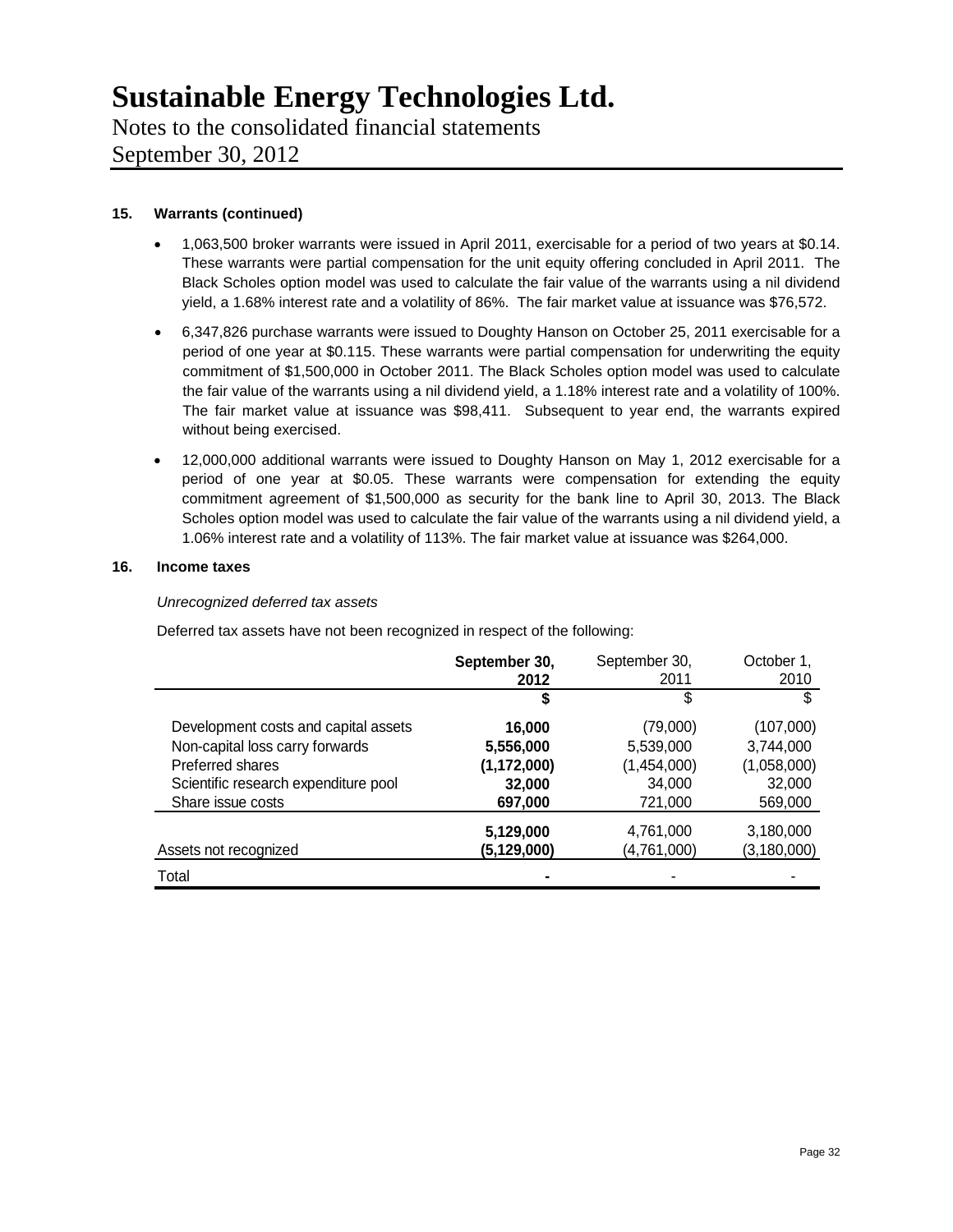Notes to the consolidated financial statements September 30, 2012

#### **16. Income taxes (continued)**

*Reconciliation of effective tax rate* 

|                                                 | September 30, | September 30, |
|-------------------------------------------------|---------------|---------------|
|                                                 | 2012          | 2011          |
|                                                 |               | S             |
| Loss for the year                               | (5,318,365)   | (6,692,891)   |
| Rate                                            | 27%           | 26.9%         |
| Expected income tax recovery                    | (1,430,700)   | (1,800,400)   |
| Differences resulting from:                     |               |               |
| Share based payments                            | 36,000        | 80,000        |
| Foreign jurisdiction losses not carried forward | 54,000        | 176,000       |
| Loss on control of subsidiary                   | 48,000        |               |
| Other                                           | 104,700       | 23,400        |
| Accretion                                       | 619,000       | 16,000        |
| Non-capital loss carry forward                  | 569,000       | 1,505,000     |
| Total income tax recovery                       |               |               |

Deferred tax assets have not been recognized in respect of these items because it is not probable that future taxable profit will be available against which the Company can utilize the benefits. At September 30, 2012, the Company has approximately \$16.4 million (2011 - \$13.1 million) in Canadian non-capital loss carry forwards available. The unused losses will expire between 2014 and 2032. At September 30, 2012, the Company has approximately \$2.7 million (2011 - \$3.9 million) in United States non-capital loss carry forwards available. The unused losses will expire between 2018 and 2032. At September 30, 2012, the Company has approximately \$1.8 million (2011 - \$1.8 million) in Spain of non-capital loss carry forwards available. The unused losses will expire in 2023.

#### **17. Capital management**

The Company's objectives when managing capital is to safeguard the entity's ability to continue as a going concern, so that it can continue to provide returns for shareholders and benefits for other stakeholders. The Company sets the amount of capital in proportion to risk. The Company manages the capital structure and makes adjustments to it in light of changes in economic conditions and the risk characteristics of the underlying assets. The Company's objective is met by obtaining adequate equity funding to provide for the possibility that cash flows from operations will not be sufficient to meet future cash flow requirements. The Board of Directors does not establish quantitative return on capital criteria for management; but rather promotes year over year sustainable profitable growth. The Company is subject to bank imposed covenants regarding the bank debt (note 19).

The Company defines capital as the aggregate of total shareholders' equity, cash and cash equivalents and bank loan as follows:

|                                | <b>September 30, 2012</b> |               | September 30, 2011 |
|--------------------------------|---------------------------|---------------|--------------------|
| Total shareholders' deficiency |                           | (6,957,192)   | (3,069,123)        |
| Cash and cash equivalents      |                           | 256,104       | 328.821            |
| Bank loan                      |                           | (1,443,830)   | (1,346,662)        |
| Total capital                  |                           | (8, 144, 918) | (4,086,964)        |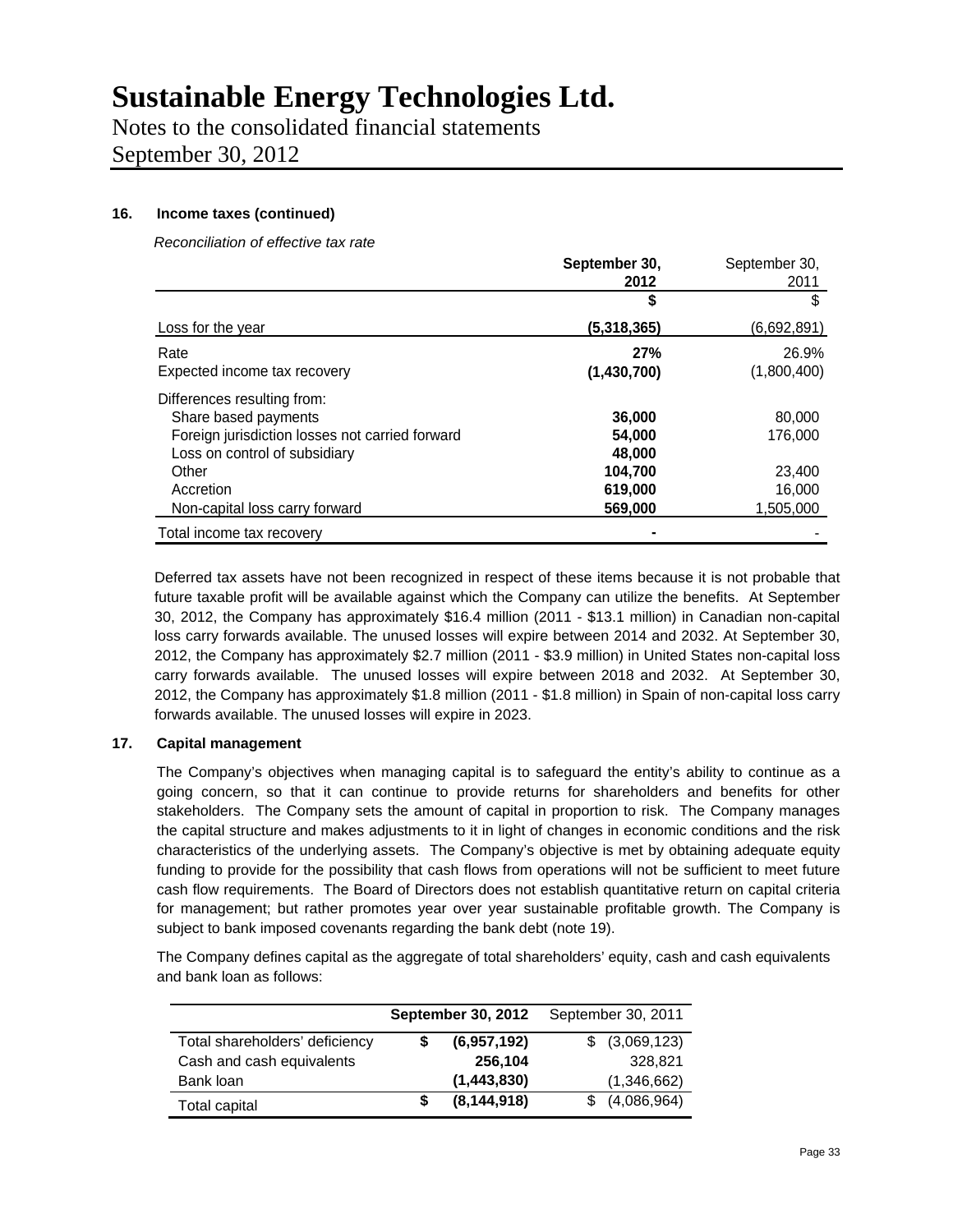Notes to the consolidated financial statements September 30, 2012

#### **17. Capital management (continued)**

There have been no changes to the Company's objectives in managing capital or in the management of capital since September 30, 2011. The Company presently has negative total capital and is currently working toward reversing this. (Note 3)

#### **18. Financial instruments and financial risk management**

The Company has exposure to the following risks from its use of financial instruments: credit risk, liquidity risk and market risk. This note presents information about the Company's exposure to each of these risks and the Company's objectives, policies and processes for measuring and managing risk. Further quantitative disclosures are included throughout these consolidated financial statements.

The Board of Directors has overall responsibility for the establishment and oversight of the Company's financial risk management framework and monitors risk management activities. The Company identifies and analyzes the risks faced by the Company and may utilize financial instruments to mitigate these risks.

#### *Credit risk*

Credit risk arises when a failure by counterparties to discharge their obligations could reduce the amount of future cash inflows from financial assets on hand at the balance sheet date. Allowances are considered by management on a case by case basis and the payment terms from customers are carefully reviewed. The Company does not have any significant credit risk exposure to any single counterparty or any group of counterparties having similar characteristics at September 30, 2012. The credit risk on cash and cash equivalents is considered to be limited because the counterparties are financial institutions with high credit ratings assigned by international credit rating agencies. The Company submits all credit applications to the Export Development Corporation (EDC) for accounts receivable insurance and has a cash only policy if credit approval is not granted by EDC.

The following table illustrates the Company's receivables and advances:

|                             | September 30, | September 30, | October 1, |
|-----------------------------|---------------|---------------|------------|
|                             | 2012          | 2011          | 2010       |
|                             |               |               | \$         |
| Trade                       | 596,115       | 757,509       | 582,909    |
| <b>Taxation authorities</b> | 308,511       | 334,928       | 307,961    |
| Employee advances           | 8,800         | 944           | 87,322     |
|                             | 913,426       | 1,093,381     | 978,192    |

The Company assesses quarterly if there should be any impairment of the financial assets of the Company. During the period ended September 30, 2012, there was no impairment or allowance required on any of the financial assets of the Company.

The maximum exposure to credit risk is represented by the carrying amount on the balance sheet. There are no material financial assets that the Company considers past due, as the \$102,626 are over 90 days past due but are EDC insured and the accounts have subsequently been collected.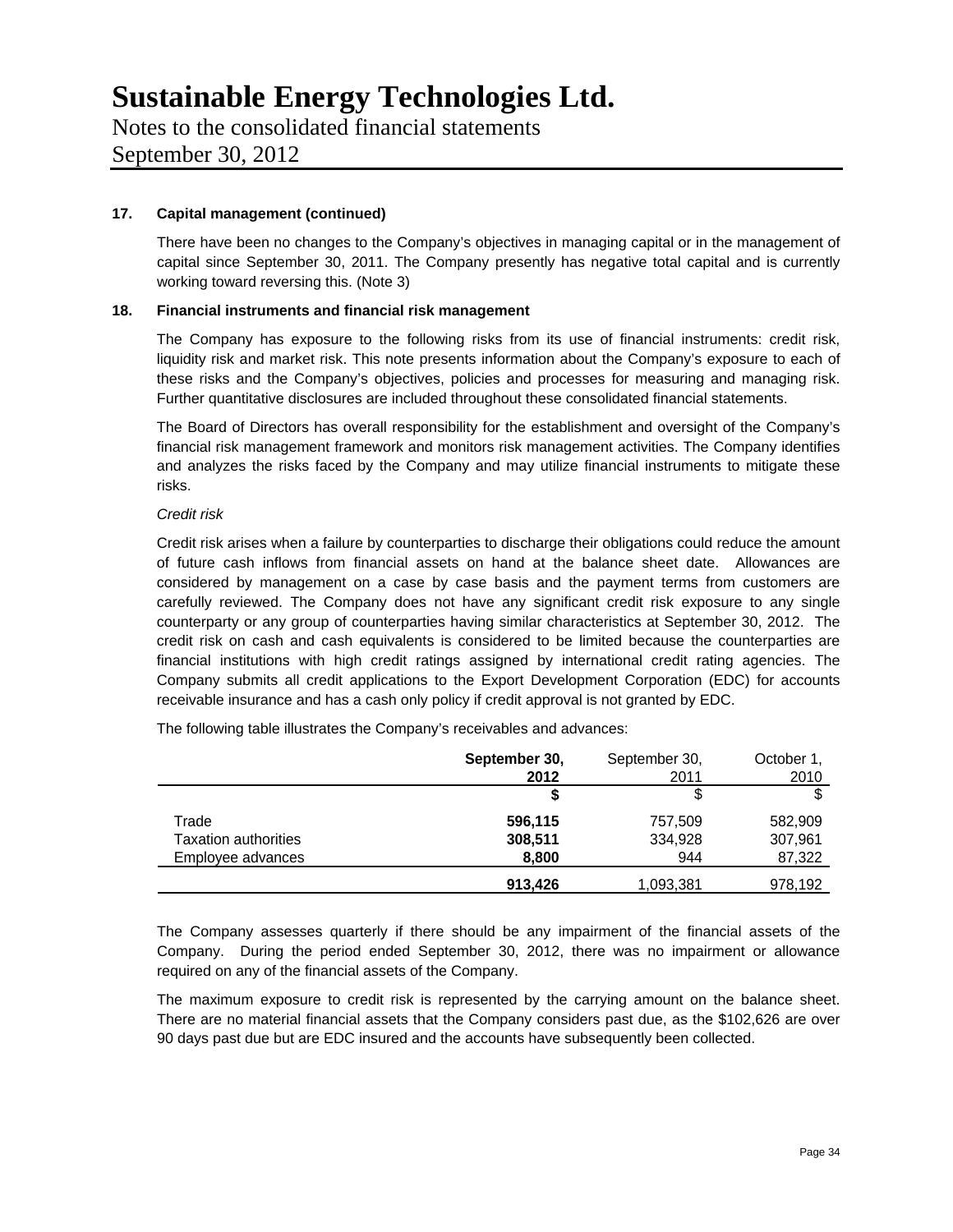Notes to the consolidated financial statements September 30, 2012

#### **18. Financial instruments and financial risk management (continued)**

*Credit risk (continued)* 

The following is a schedule of trade receivables:

|                                                       | September 30, | September 30, | October 1, |
|-------------------------------------------------------|---------------|---------------|------------|
|                                                       | 2012          | 2011          | 2010       |
|                                                       | \$            | \$            |            |
| Neither impaired or past due                          | 320,410       | 613,641       | 431,427    |
| Not impaired but past due in the following<br>periods |               |               |            |
| 31 - 60 days                                          | 101,739       | 34,857        | 5,363      |
| 61 - 90 days                                          | 71,339        | 25,466        | 33,427     |
| over 90 days                                          | 102,627       | 83,545        | 112,692    |
|                                                       | 596,115       | 757,509       | 582.909    |

#### *Liquidity risk*

Liquidity risk includes the risk that, as a result of operational liquidity requirements:

- The Company will not have sufficient funds to settle a transaction on the due date;
- The Company will be forced to sell financial assets at an amount which is less than what they may be worth; or
- The Company may be unable to settle or recover a financial assets at all

The Company's operating cash requirements, including amounts projected to complete the Company's existing capital expenditure program, are continuously monitored and adjusted as input variables change. These variables include but are not limited to available bank lines and government assistance. As these variables change, liquidity risks may necessitate the need for the Company to conduct equity issues or obtain project debt financing. There is no assurance that adequate funds from equity or debt markets will be available to the Company in a timely manner. The Company also mitigates liquidity risk by maintaining an insurance program to minimize exposure to insurable losses.

The following are the contractual maturities of financial liabilities at September 30, 2012:

| <b>Financial liabilities</b>              | < 1 Year  | 1-3 Years  | Thereafter     | Total      |
|-------------------------------------------|-----------|------------|----------------|------------|
|                                           |           |            |                |            |
| Accounts payable and accrued liabilities  | 1,816,285 | ۰          | $\blacksquare$ | 1,816,285  |
| Bank loan                                 | 1,443,830 | ۰          | ۰              | 1,443,830  |
| Energy Northwest obligation               | 45,700    | 44.900     | -              | 90,600     |
| Government grant obligation               | 85,500    | 114.000    | 116.620        | 316,120    |
| Commitments (Note 26)                     | 245,662   |            | ٠              | 245,662    |
| <b>Debentures</b>                         | 72,000    | 466,333    | 516,667        | 1,055,000  |
| Preferred shares Series 7,9,10, 11 and 12 | ۰         | 11,791,418 | 2,665,305      | 14,456,723 |
| Total                                     | 3,708,977 | 12.416.651 | 3,298,592      | 19,424,220 |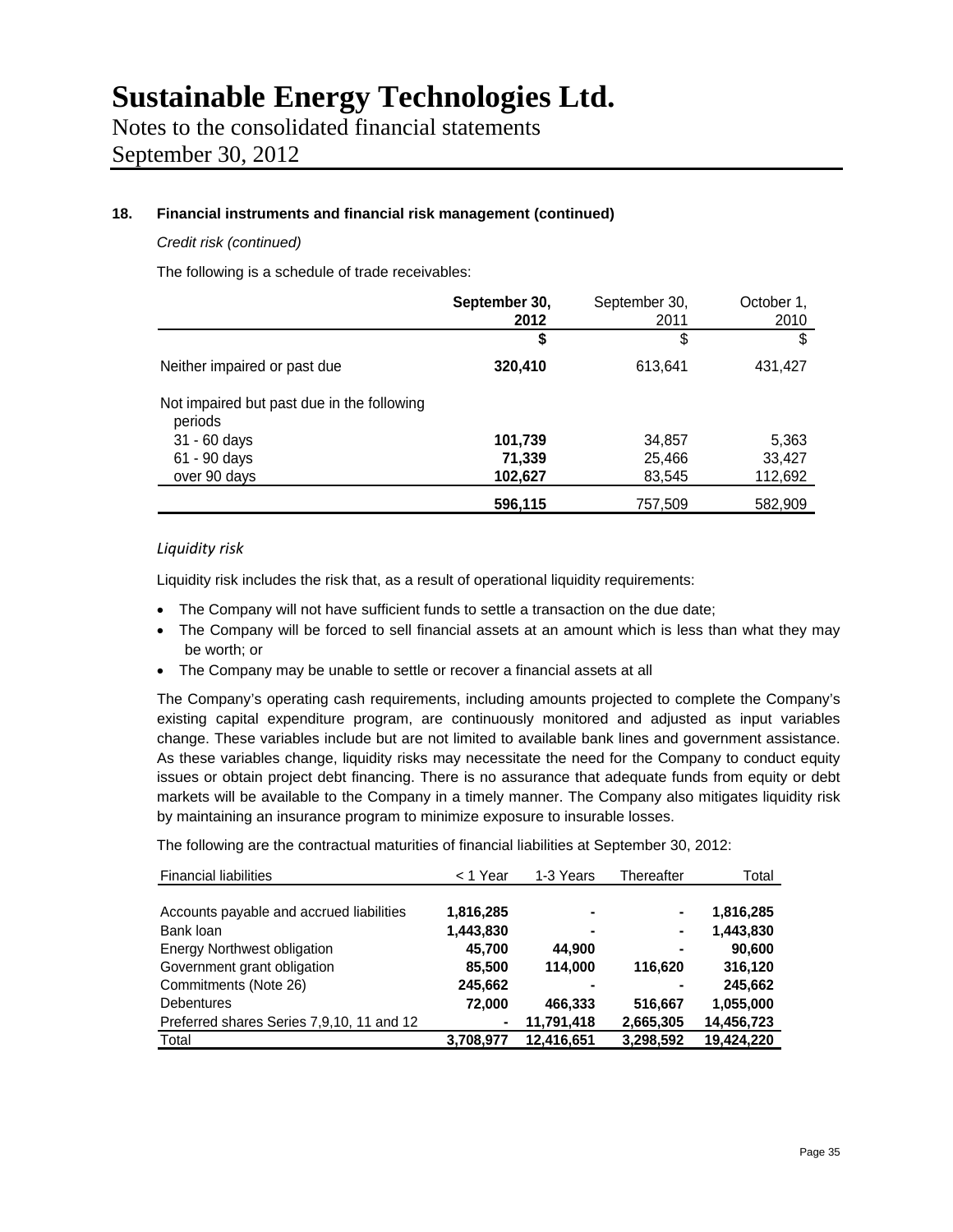Notes to the consolidated financial statements September 30, 2012

#### **18. Financial instruments and financial risk management (continued)**

#### *Market risk*

Market risk is the risk that changes in market factors, such as foreign exchange rates and interest rates will affect the Company's cash flows, net income, liquidity or the value of financial instruments. The objective of market risk management is to mitigate market risk exposures where considered appropriate and maximize returns. The Company does not utilize derivative instruments to manage market risk. The Board of Directors periodically reviews the results of all risk management activities and all outstanding positions.

#### *Foreign currency risk*

Foreign currency risk is the risk that a variation in the exchange rate between Canadian and foreign currencies will affect the Company's results. The Company is subject to risk associated with its cash and cash equivalents, accounts receivable, accounts payable and accrued liabilities, the Energy Northwest obligation and from the sale and purchase of equipment, inventory components and services denominated in foreign currencies.

The Company's exposure to currency risk on monetary assets and liabilities based on carrying amount in Canadian currency was as follows for the year ended September 30, 2012:

|                                          | <b>Euros</b> | <b>US Dollars</b> | Total     |
|------------------------------------------|--------------|-------------------|-----------|
|                                          | S            | S                 | \$        |
| Cash                                     | 100,266      | 143,858           | 244.124   |
| Accounts receivable and advances         | 474,598      | 310,042           | 784,640   |
| Accounts payable and accrued liabilities | 233,469      | 231,326           | 464,795   |
| <b>Energy Northwest obligation</b>       |              | 90,600            | 90,600    |
|                                          | 808,333      | 775,826           | 1,584,159 |

The Company's exposure to currency risk on monetary assets and liabilities based on carrying amount in Canadian currency was as follows for the year ended September 30, 2011:

|                                          | Euros          | US dollars | Total     |
|------------------------------------------|----------------|------------|-----------|
|                                          | \$             | S          |           |
| Cash                                     | 191.109        | 252,534    | 443.643   |
| Accounts receivable and advances         | 651,486        | 377,099    | 1,028,585 |
| Accounts payable and accrued liabilities | 2,078          | 520,228    | 522,306   |
| <b>Energy Northwest obligation</b>       | $\blacksquare$ | 1,331,341  | 1,331,341 |
|                                          | 844.673        | 2.481.202  | 3,325,875 |

Assuming all other variables remain constant, a \$0.05 change in the Canadian/US exchange rate would affect the Company's net loss by approximately \$20,236 for the year ended September 30, 2012 respectively (September 30, 2011 - \$17,307). Assuming all other variables remain constant, a \$0.05 change in the Canadian/Euro exchange rate would change the Company's net loss by approximately \$6,869 for the year ended September 30, 2012 (September 30, 2011- \$29,917). An opposite change in the Canadian/Euro exchange rate will result in an opposite impact on net loss. The Company had no forward exchange rate contracts in place as at or during the year ended September 30, 2012.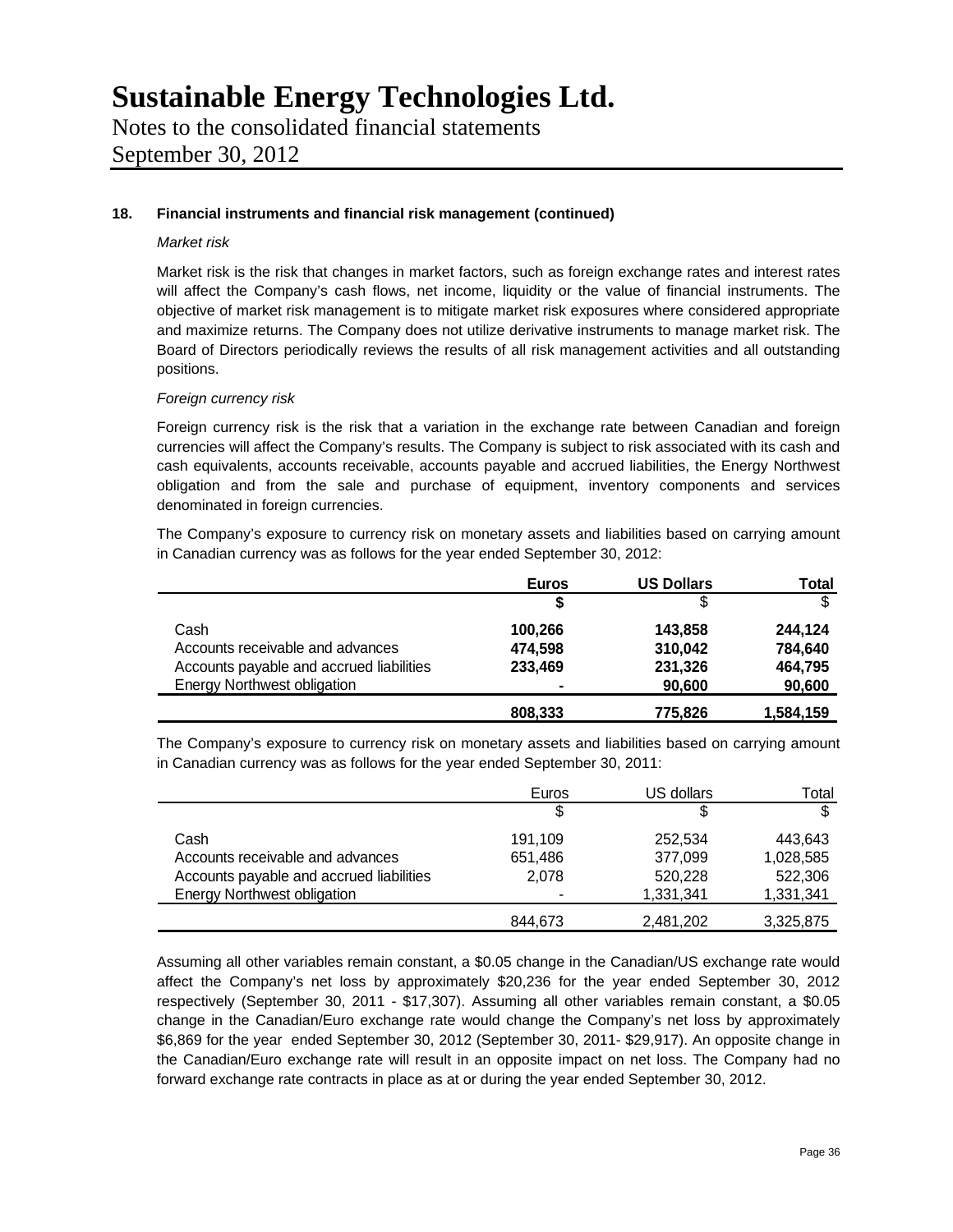Notes to the consolidated financial statements September 30, 2012

#### **18. Financial instruments and financial risk management (continued)**

#### *Interest rate risk*

Interest rate risk refers to the risk that cash flows associated with the instrument will fluctuate due to changes in market interest rates. The Company currently does not use interest rate hedges, fixed interest rate contracts or variable rate debt to manage the Company's exposure to interest rate fluctuations.

#### *Fair value of financial instruments*

The Company's financial instruments include cash and cash equivalents, accounts receivable and advances, accounts payable and accrued liabilities, bank debt, debentures, Energy Northwest obligation and preferred shares. The carrying value and fair value of these financial instruments at September 30, 2012 is disclosed below by financial instrument category, as well as any related gain, loss, expense or revenue for the year ended September 30, 2012:

|                                          | <b>Carrying</b> |                   |             |
|------------------------------------------|-----------------|-------------------|-------------|
| <b>Financial instrument</b>              | value           | <b>Fair value</b> | Gain/(loss) |
|                                          |                 |                   |             |
| Accounts receivable and advances         | 913,426         | 913,426           |             |
| Accounts payable and accrued liabilities | 1,816,285       | 1,816,285         |             |
| Bank debt                                | 1,443,830       | 1,443,830         |             |
| Energy Northwest obligation              | 90,600          | 90.600            |             |
| Government grant obligation              | 216,736         | 216,736           |             |
| <b>Debentures</b>                        | 544.711         | 544.711           |             |
| <b>Preferred shares</b>                  | 7,929,418       | 7,929,418         |             |

#### *Fair value of financial instruments (continued)*

The Company categorizes its financial instruments carried at fair value into one of three different levels depending on the observability of the inputs employed in the measurement. At September 30, 2012, the Company valued cash and cash equivalents using Level 1 input and the embedded derivatives on the Company's debentures (note 10) and Energy Northwest obligation (note 9) were measured at a fair value using level 3 inputs.

- Level 1 Quoted prices are available in active markets for identical assets or liabilities as of the reporting date. Active markets are those in which transactions occur in sufficient frequency and volume to provide pricing information on an ongoing basis.
- Level 2 Pricing inputs are other than quoted prices in active markets included in Level 1. Prices in Level 2 are either directly or indirectly observable as of the reporting date. Level 2 valuations are based on inputs, including quoted forward prices for commodities, time value and volatility factors, which can be substantially observed or corroborated in the marketplace.
- Level 3 Valuations in this level are those with inputs for the asset or liability that are not based on observable market data.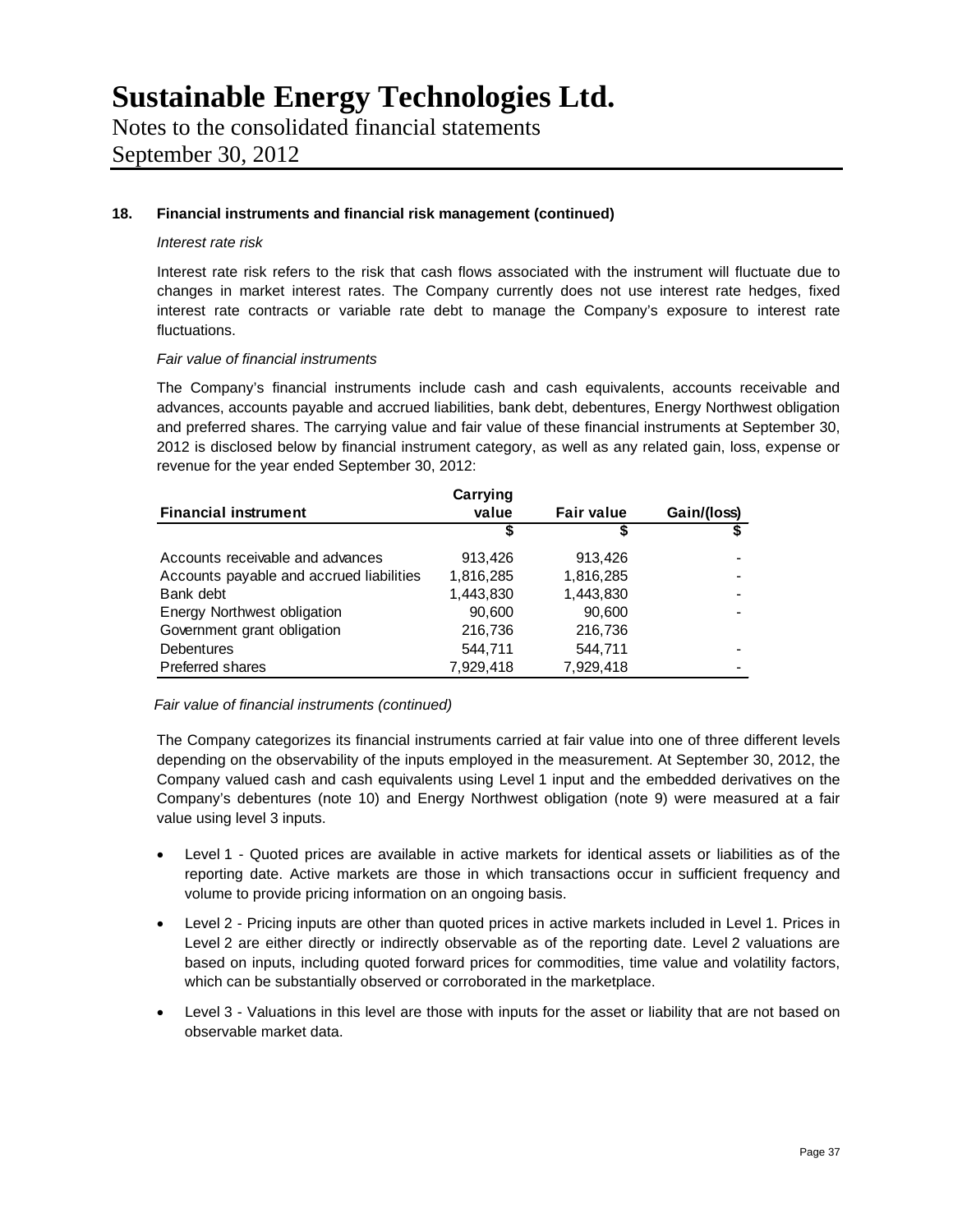Notes to the consolidated financial statements September 30, 2012

#### **19**. **Bank debt**

 The Company arranged a \$1,500,000 operating line of credit with the bank in March 2011. The operating line is secured by Doughty Hanson through an Equity Commitment Agreement. Interest is payable at the bank's prime rate plus 2.75% and amounts outstanding are repayable upon demand. The loan is subject to two covenants, a Current Asset to Current Liabilities ratio of 1.25:1.00 and Tangible Net Worth not to be less than \$2.5 million at any time. The Company was not in compliance with either covenant as of September 30, 2012. Subsequent to year end, the lender provided a forbearance letter waiving the covenant requirements for the period June to November 2012. After this date, the lender has agreed to delete both covenant requirements for the operating line. Interest on the operating line will increase to prime rate plus 3% effective December 1, 2012.

The Equity Commitment Agreement allows the Company in conjunction with a demand for repayment by the bank, to obligate Doughty Hanson to pay to the bank up to a maximum of \$1,500,000. In the event that this occurs Doughty Hanson has the option to either be compensated by one of the following methods at their discretion:

- a) have the bank assign the Company's debt to them
- b) have the Company issue convertible redeemable voting preferred shares at a price of \$10 per share based on the amount paid to the bank. This series of preferred shares features will be similar and rank pari passu to the Series 9 preferred shares. (Note 14)

#### **20. STG markets limited partnership**

STGLP (formerly Solar Markets Limited Partnership ("SMLP")) is an Alberta Limited Partnership which carries on the business of commercializing manufacturing and marketing inverters under license from Sustainable Energy and certain of Sustainable Energy's subsidiaries. The General Partner of STGLP is SES which exercises control over STGLP's operations. The Limited Partners of STGLP are Sustainable Energy, and from time to time, private investors who have provided capital to STGLP by purchasing limited partnership units ("LP Units") at a price of \$10,000 per LP Unit.

As Limited Partners of the Partnership on December 31 of each year, the investors are entitled to deduct their share of non capital losses of the Partnership for the year to a maximum of \$10,000 per LP Unit. As a result, 99.99% of non-capital losses are not available to Sustainable Energy to offset future taxable income realized by it.

The financial results of STGLP have been consolidated with the financial results of Sustainable Energy since inception as SES has full control over the operations of STGLP and Sustainable Energy has at all times the right to acquire all the LP Units not held by it directly.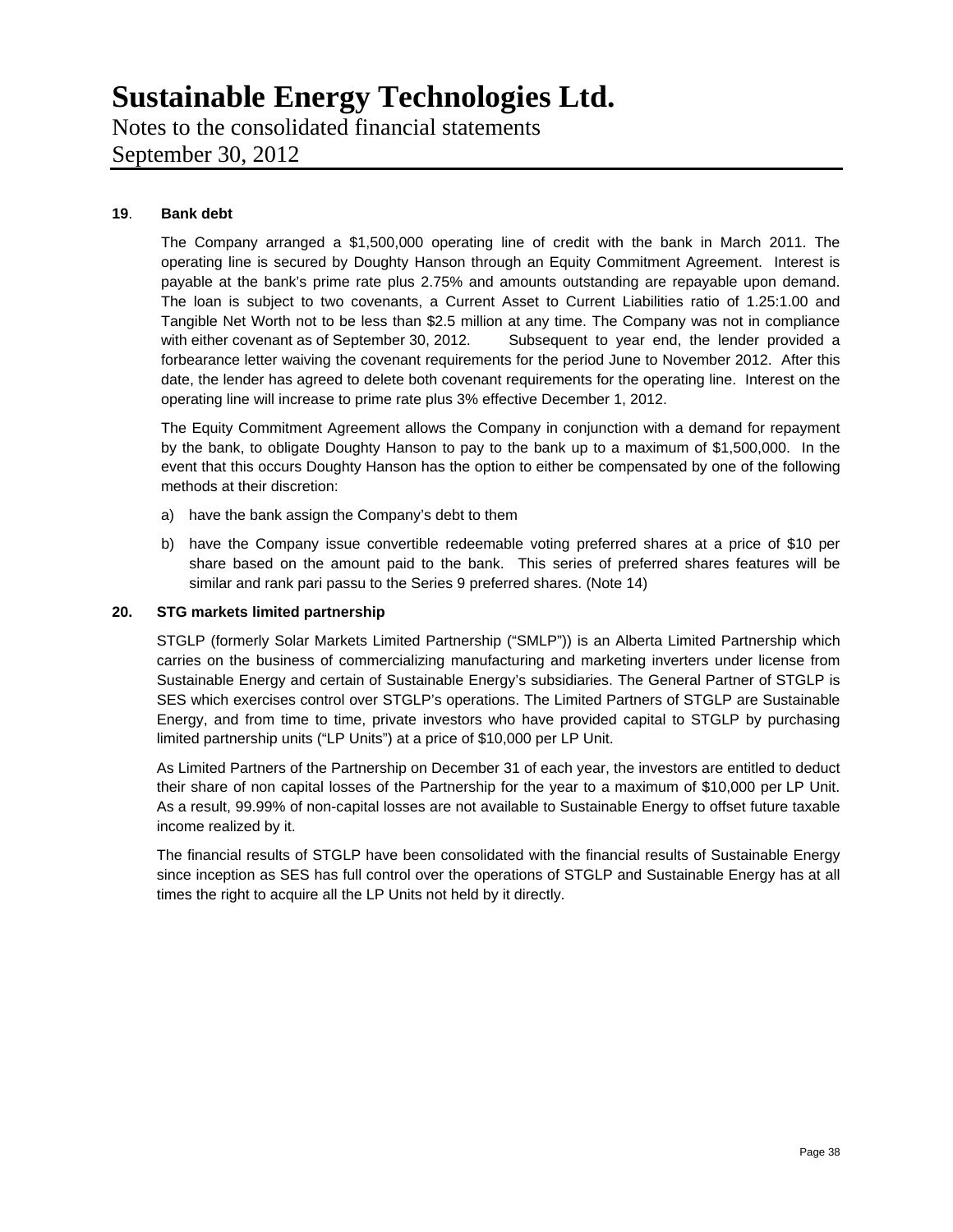Notes to the consolidated financial statements September 30, 2012

#### **21. Related party transactions**

Other than as disclosed elsewhere in the consolidated financial statements, the Company had the following related party transaction:

Included in general and administrative expense is salaries and benefits for key management personnel and directors of \$365,297 (2011 - \$369,660) and share based compensation of \$14,775 (2011 - \$63,127). Included in operations expense are salaries, consulting fees and benefits for key management personnel and directors of \$201,500 (2011 - \$199,375) and share based compensation of \$35,764  $(2011 - 26,886)$ .

Key management personnel and directors subscribed for \$69,000 of the debentures (Note 10) issued in June 2012 and received 55,200 bonus shares (Note 12) valued at \$2,760 as at September 30, 2012. Interest expense of \$2,651 has been included in financing costs related to these debentures.

Revenue and expense transactions are in the normal course of operations and were based on the exchange value of the service provided, which approximates those amounts of consideration with third parties.

#### **22. Financing costs**

|                                          | 2012      | 2011      |
|------------------------------------------|-----------|-----------|
|                                          | \$        | \$        |
| Interest on Northwest obligation         |           | 207,592   |
| Interest on bank debt                    | 76,102    | 11,411    |
| Interest on debenture                    | 30,739    |           |
| Accretion of government grant obligation | 65,001    | 10,650    |
| Accretion of preferred shares            | 2,304,469 | 1,945,055 |
| Amortization of financing fees           | 260,303   | 150,303   |
| Other                                    | 28,220    | 45,359    |
| <b>Total</b>                             | 2,764,834 | 2,370,370 |

#### **23. Personnel expenses**

|                 | 2012      | 2011      |
|-----------------|-----------|-----------|
|                 |           | \$        |
| Wages           | 1,311,882 | 2,521,092 |
| <b>Benefits</b> | 139,456   | 219,863   |
| <b>Total</b>    | 1,451,338 | 2,740,955 |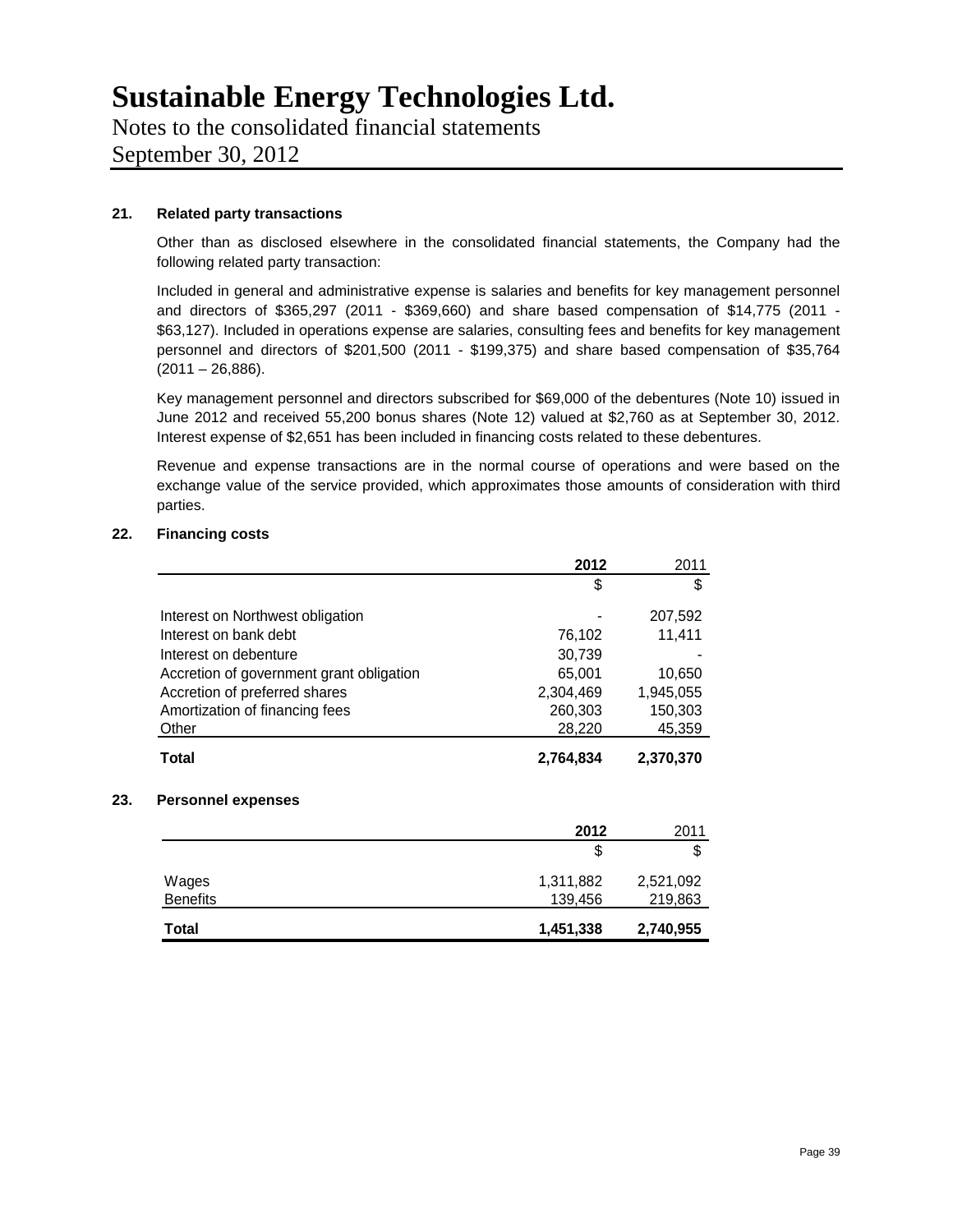Notes to the consolidated financial statements September 30, 2012

#### **24. Government grants**

Sustainable Energy has received contributions related to the development of its technologies and to marketing from Canadian and French Government agencies. The contributions have been deducted in calculating the Company's investment in technology development or from the expense to which they relate.

#### *Alberta Innovates.*

The Company entered into an agreement with Alberta Innovates for funding related to research salaries and allowance for foreign workers in Alberta. The Company received a grant of \$62,000 for a period of one year ending October 31, 2013. At September 30, 2012, the Company had received \$11,583 from Alberta Innovates and has credited this amount against product research and development.

#### *OSEO*

The Company entered into an agreement with OSEO, Service de l'Innovation et de l'Immateriel in France, for funding for the marketing and research project relating to energy storage. A grant of \$44,219 (\$35,000 euro) was received to fund expenditures for the period ending December 31, 2012. As at September 30, 2012, the Company had incurred eligible expenditures of \$22,291 (\$17,040 euro). Subsequent to year end, the remaining grant was used on eligible expenditures. The Company is currently submitting the final project report to OSEO and waiting for approval of the expenditures. Due to the uncertainty of the approval process in France, the entire grant has been included in accounts payable and accrued liabilities at September 30, 2012.

#### *La Societe Clairant France S.A.*

The Company entered into an agreement with La Societe Clairant France S.A. ("Clairant") for funding related to the creation of full time employment in France. A grant of \$63,170 (\$50,000 euro) was received to cover expenditures related to the program for the two year period ending December 2012. The Company has not created any full time employment at September 30, 2012 and therefore the entire grant has been included in accounts payable and accrued liabilities.

#### **25. Loss of control of subsidiary**

 As at September 30, 2012, management determined that the Company no longer had control over the assets of MPH as a result of a dispute with the manager of the subsidiary in Greece. The manager has signing authority over MPH's bank account a significant asset. As a result of this loss of control, the Company has written off the net assets held by the subsidiary. The following is a summary of the assets and liabilities over which control was lost:

\$

|                                                           | ູ          |
|-----------------------------------------------------------|------------|
| Cash                                                      | 98,115     |
| Trade accounts receivable                                 | 39,709     |
| Inventory                                                 | 130,839    |
| Prepaid expenses                                          | 17,308     |
| Capital assets                                            | 2,087      |
| Accounts payable and accrued liabilities                  | (185, 830) |
| Net assets written off                                    | 102,228    |
| Cumulative exchange gain on loss of control of subsidiary | 74,842     |
| Loss on control of subsidiary                             | 177,070    |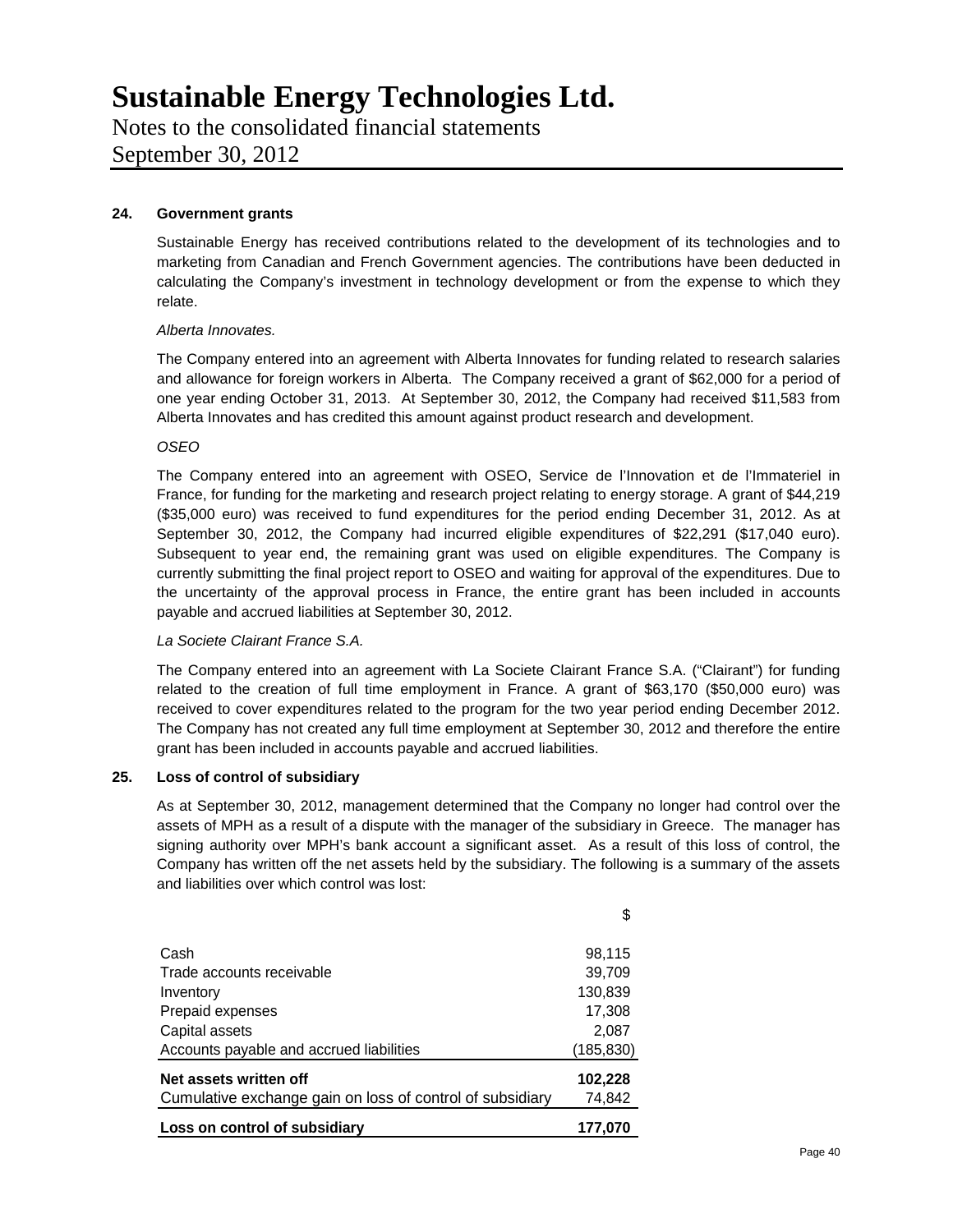Notes to the consolidated financial statements September 30, 2012

#### **26. Supplemental information**

The changes in non-cash working capital for the years ended September 30, 2012 and 2011 are as follows:

|                                          | 2012      | 2011        |
|------------------------------------------|-----------|-------------|
|                                          | \$        | S           |
| Operating activities                     |           |             |
| Decrease (increase) in assets            |           |             |
| Accounts receivable and advances         | 193,494   | (116,800)   |
| Prepaid expense and deposits             | 179,316   | 389,086     |
| Inventory                                | 719,810   | (1,057,428) |
| Other assets                             |           | 241,932     |
|                                          | 1,092,620 | (543, 210)  |
| Increase (decrease) in liabilities       |           |             |
| Accounts payable and accrued liabilities | 247,910   | (687,275)   |
|                                          | 1,340,530 | (1,230,485) |

#### **27. Commitments**

(a) At September 30, 2012, Sustainable Energy had commitments for premise, equipment leases, investor relation agreements, and software installation as follows:

|                            | September 30, |
|----------------------------|---------------|
|                            | 2012          |
|                            |               |
| Less than one year         | 245,662       |
| Between one and five years |               |
| More than five years       |               |
|                            | 245.662       |

- (b) Consulting services were provided in fiscal 1998 to the Company. Repayment including interest at an annual rate of 20% per year is contingent upon SEL achieving sales (\$Nil to date) or capital funding of \$2,000,000 US, \$342,000 US has been received to September 30, 2012. At September 30, 2012, the total contingent amount payable including accrued interest was approximately \$420,736 (\$427,925 US) (2011 - \$427,662, \$358,784 US).
- (c) There is a legal action for which the ultimate result cannot be ascertained at this time. Management does not expect the outcome of these proceedings to have a material effect on the financial position or results of operations.
- (d) The Company is party to an employment agreement with a director of the Company, under which payment of a portion of the director's compensation is contingent upon the Company realizing positive earnings for any one fiscal quarter before interest, taxes, depreciation and amortization, a change of control of the Company, liquidation or receivership of the Company or termination of the employment relationship. At September 30, 2012, the total contingent amount payable was approximately \$262,500 (2011 - \$75,000) and therefore, no amount has been included in accounts payable and accrued liabilities.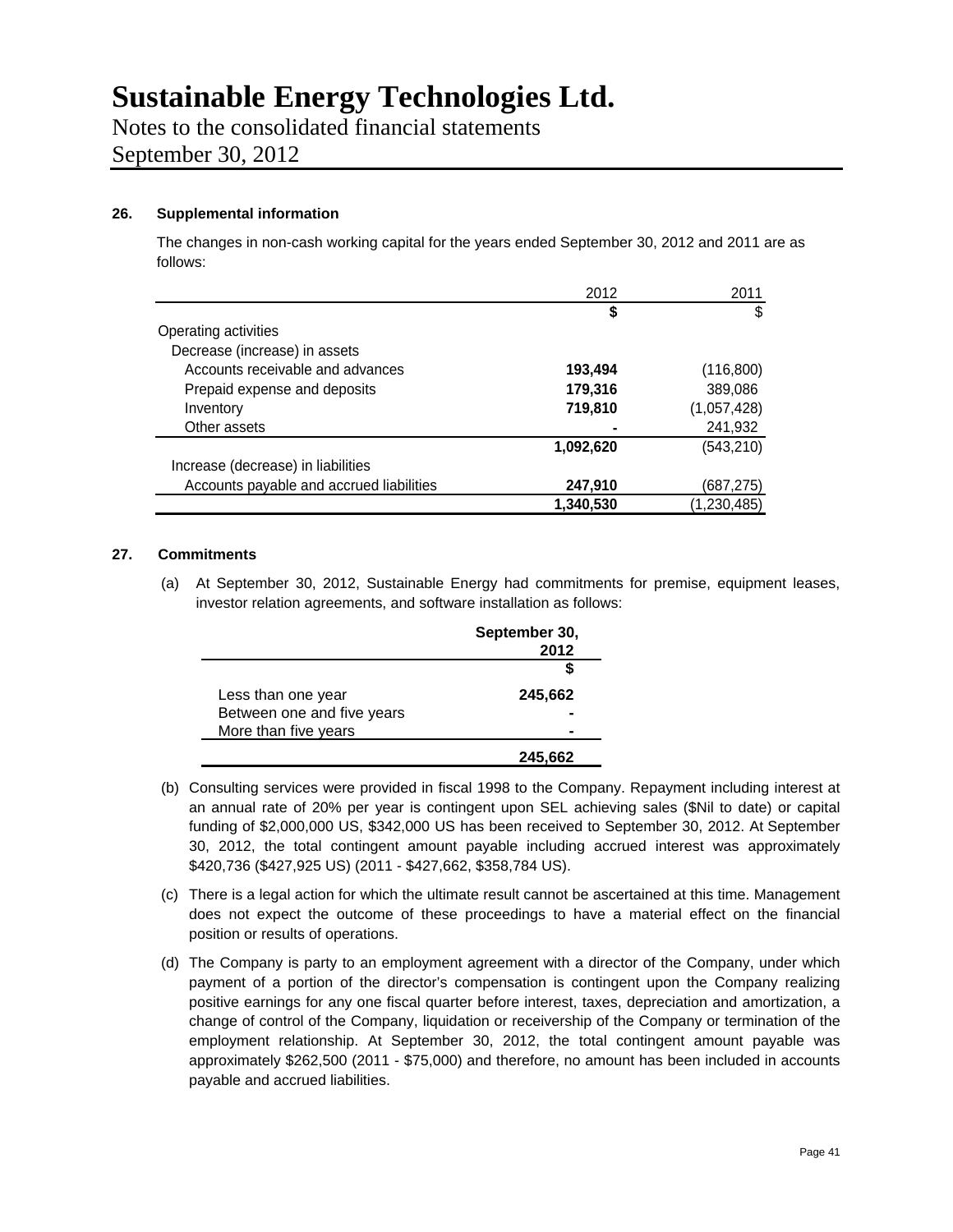Notes to the consolidated financial statements September 30, 2012

#### **28. Segmented information**

*Geographic disclosures* 

|                      | As at           |                                                 | As at       |           |
|----------------------|-----------------|-------------------------------------------------|-------------|-----------|
|                      |                 | <b>September 30, 2012</b><br>September 30, 2011 |             |           |
|                      | <b>Revenues</b> | Assets *                                        | Assets *    |           |
|                      |                 |                                                 |             |           |
| Canada               | 2,796,126       | 96,575                                          | 2,714,536   | 135,098   |
| <b>United States</b> | ۰               | 937,692                                         |             | 1,393,176 |
| Europe               | 517,008         |                                                 | 1,153,374   | 17,438    |
|                      | 3,313,134       | 1,034,267                                       | \$3,867,910 | 1,545,712 |

\* Assets refer to the Company's development costs and capital assets.

#### *Major customers*

The Company had two customers where product sales were greater than 10% in the period. One customer had attributed sales of \$1,531,223 and the other had attribute sales of \$1,008,624 for year ended September 30, 2012 (2011 – two customers, \$356,908 and \$290,364).

#### **29. Subsequent events**

Subsequent to year end, the Company agreed to sell a non-exclusive license which allows the licensee to manufacture the Company's new STX inverter platform. The licensee will pay a cash consideration to Sustainable Energy of \$2.5 million, plus a long term revenue stream tied to power ratings and annual production volumes of products manufactured by the licensee. The licensee also has the option to buy down the long term revenue obligation by paying an additional \$3 million before the end of the 2013 calendar year, or an additional \$8 million before the end of 2015. Closing of the license has not yet occurred. Although tenKsolar has committed non-refundable deposits of \$250,000 and management believes that the sale will occur before the middle of February 2013, there remains a risk that the transaction could be delayed or cancelled.

On December 20, 2012, the Company consolidated their issued and outstanding common shares on a 10 to 1 basis. As a result, the post-consolidated issued and outstanding shares are 20,915,581. The preferred shares, stock options and warrants will be adjusted as a result of the consolidations in accordance with their respective adjustment provisions.

On December 27, 2012, Doughty Hanson acquired 50,000 units at a price of \$10 per unit, each unit being comprised of one, 8%, five-year First Preferred Shares, Series 13, convertible into Common Shares at a conversion price of \$0.40 per share and 20 five-year Common Share Purchase Warrants exercisable at a price of \$0.50 per share.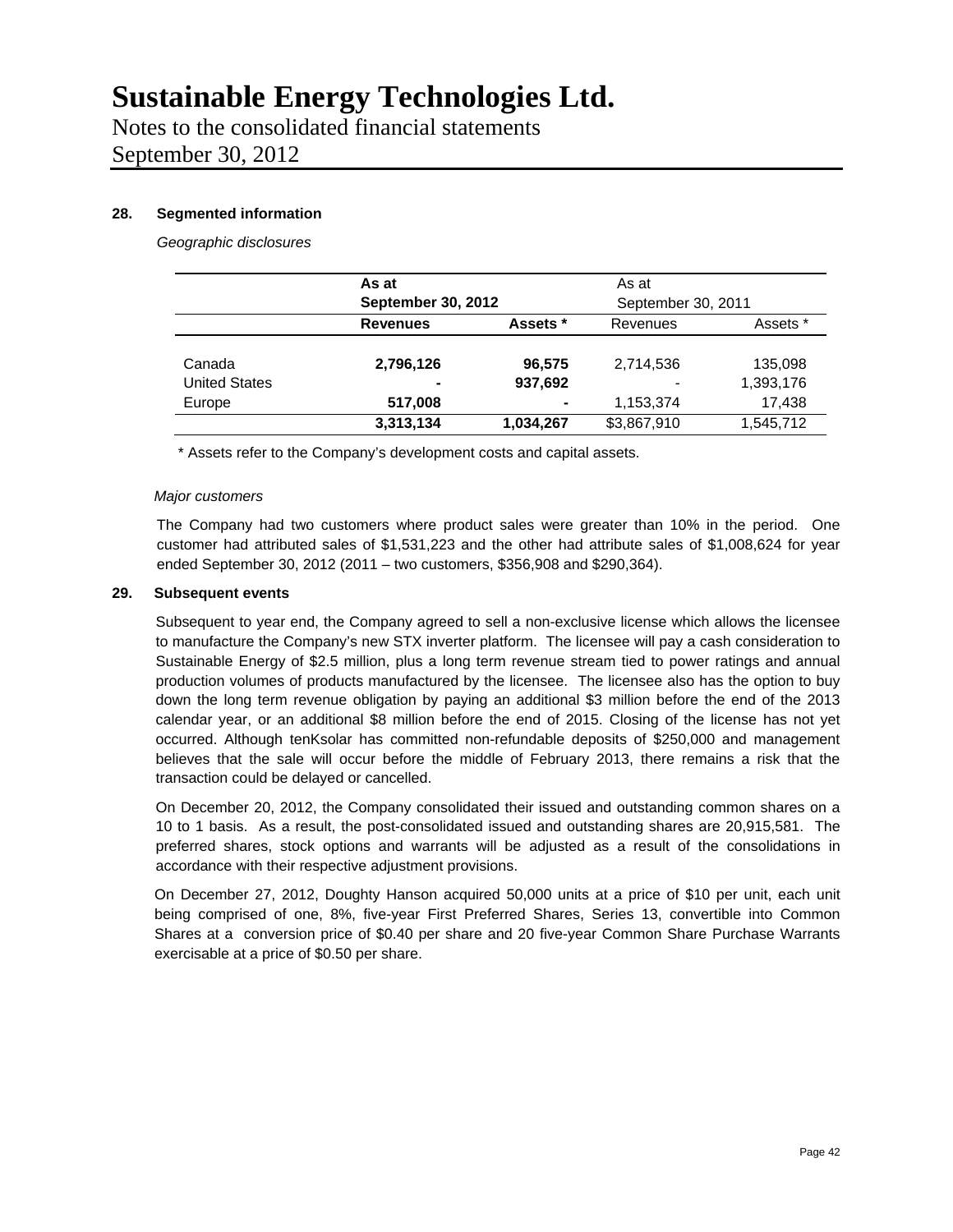Notes to the consolidated financial statements September 30, 2012

#### **30. First-time adoption of international financial reporting standards**

These consolidated financial statements are the first prepared under International Financial Reporting Standards. The Company has prepared its opening statement of financial position at October 1, 2010 under these standards and has provided reconciliations to its previous results reported under Canadian GAAP. As well, the first year October 1, 2010 to September 30, 2011 of the comparative historical results has been restated under IFRS along with reconciliations between Canadian GAAP and IFRS. This transition note explains the material adjustment made to the financial statements under Canadian GAAP to arrive at the consolidated financial statements under IFRS.

#### *IFRS 1 Exemptions Applied and Mandatory Exceptions*

 In accordance with IFRS 1, First-Time Adoption of International Financial Reporting Standards, the Company applied the following mandatory and optional exemptions from full retrospective application of IFRS

- The Company has elected under IFRS 1 to capitalize borrowing costs prospectively for projects commencing subsequent to October 1, 2010; all borrowing costs prior to October 1, 2010 will remain expensed.
- The Company has applied the fair value measurement considerations in the last sentence of IAS 39 paragraph AG76 and in paragraph AG76A prospectively to transactions entered into on or after the date of transition to IFRSs
- The Company has applied the transitional provision in IFRIC 4 Determining whether an Arrangement contains a lease and has assessed all arrangements as at the date of transition. Consequently the Company has assessed its arrangements as at October 1, 2010 instead of the date of the original arrangement. Since the arrangements have been treated similarly under both Canadian GAAP and IFRS, this has had no effect on the consolidated financial statements.
- IFRS 3 Business Combinations has not been applied retrospectively to business combinations that occurred before the date of transition to IFRS (October 1, 2010). Prior business combinations have been accounted for under Canadian GAAP.
- IFRS 1 allows first-time adopters to not comply with the requirement to retrospectively determine cumulative currency translation differences in accordance with IAS 21 The Effect of Changes in Foreign Exchange Rates from the date a subsidiary was formed and allows the cumulative translation balance to be reset to zero at transition. Accordingly, the Company elected to reset all cumulative translation balances to zero in opening deficit at October 1, 2010.
- IFRS encourages, but does not require, first-time adopters to apply IFRS 2 Share-based Payment to equity instruments that were granted on or before November 7, 2002 or equity instruments that were granted subsequent to November 7, 2002 and vested before the date of transition to IFRS. The Company has elected to apply IFRS 2 to stock options that have not vested prior to October 1, 2010. The effect is to increase the share-based payment reserve and increase the deficit at transition date.
- At the date of transition, in accordance with IFRS 1, the Company elected deemed cost as fair value for its capital assets and development costs as at the transition date.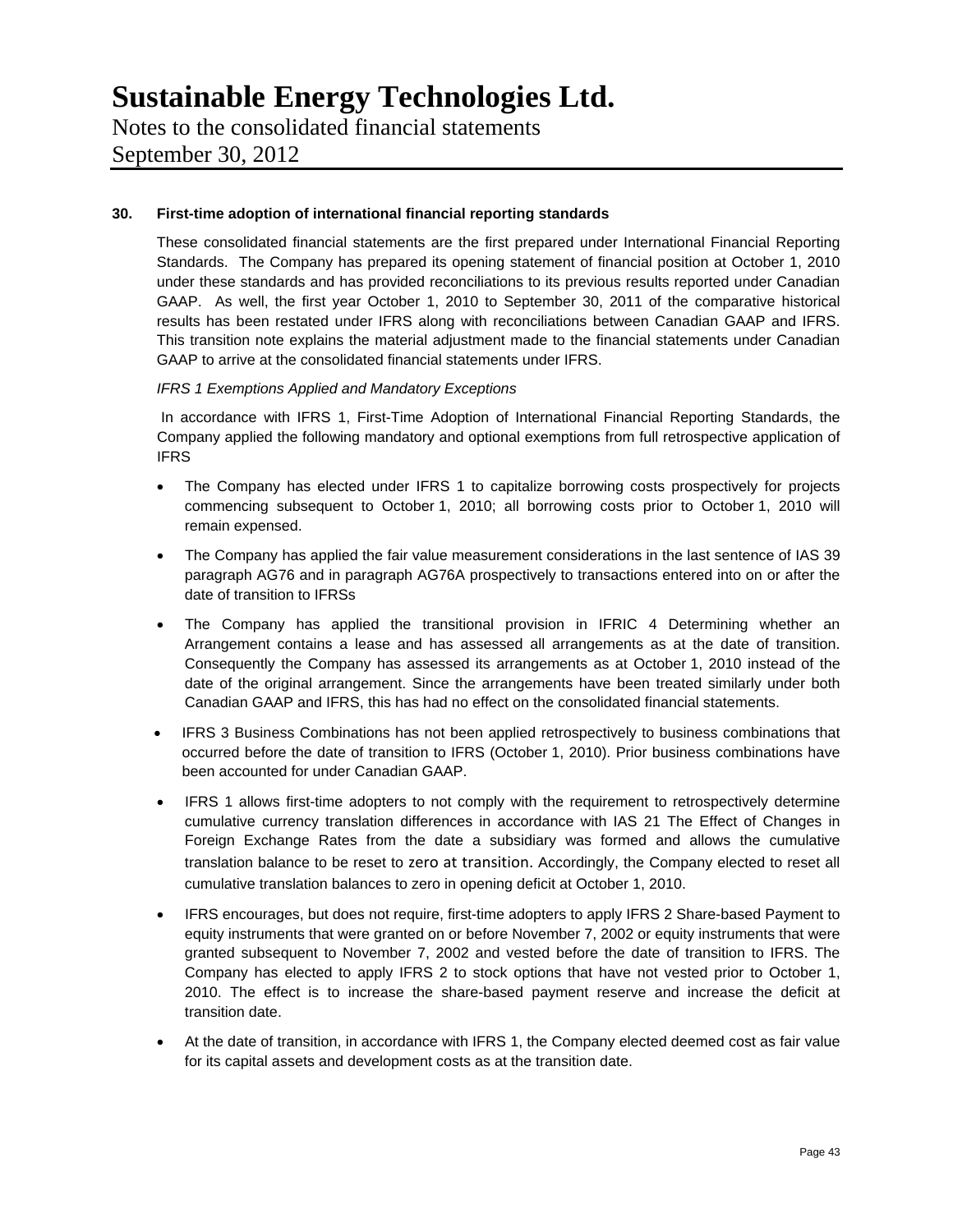Notes to the consolidated financial statements September 30, 2012

#### **30. First-time adoption of international financial reporting standards (continued)**

IFRS 1 contains four mandatory exceptions to the retrospective application of IFRSs which relate to (a) the de-recognition of financial assets and liabilities, (b) hedge accounting, (c) estimates and (d) assets classified as held for sale and discontinued operations. These mandatory exceptions have not had a material impact on the consolidated financial statements.

#### *Effects on cash flows*

Under Canadian GAAP, financing costs paid were classified as operating cash flows. Under IFRS financing costs paid can be classified as financing cash flows.

#### *Reconciliation of Canadian GAAP to IFRS*

The Company has prepared the following reconciliations of its previously reported Canadian GAAP balances to IFRS:

- Shareholders' deficiency at October 1, 2010, and September 30, 2011;
- Consolidated statements of financial position at October 1, 2010, and September 30, 2011; and
- Consolidated statements of comprehensive loss for the year ended September 30, 2011.

Notes describing the details of the adjustments follow the reconciliations.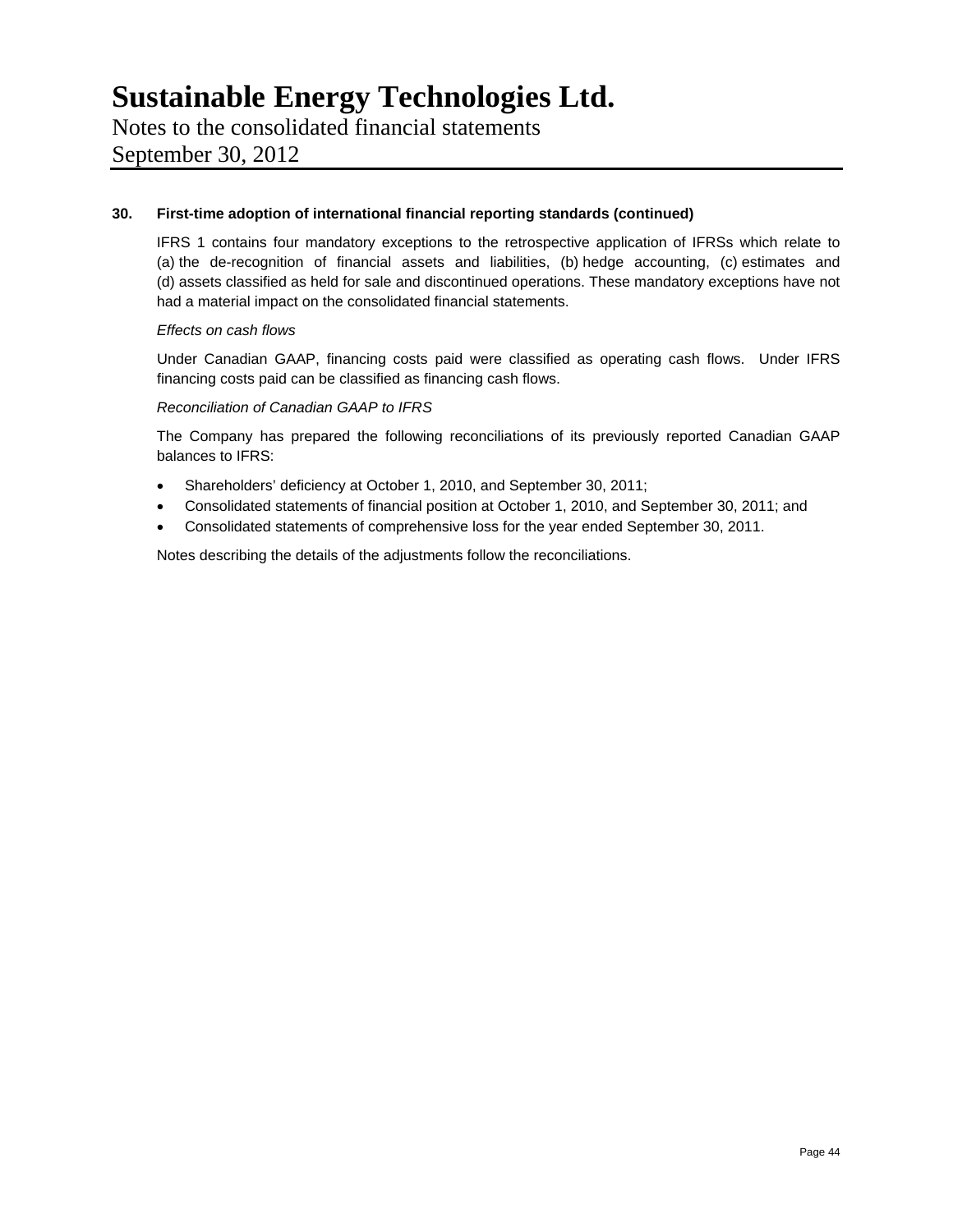Notes to the consolidated financial statements September 30, 2012

#### **30. First-time adoption of International Financial Reporting Standards (continued)**

Consolidated statement of financial position reconciliation as at October 1, 2010:

|                                                 |                         |                | IFRS adjustments |                          |                |
|-------------------------------------------------|-------------------------|----------------|------------------|--------------------------|----------------|
|                                                 | Canadian                |                |                  |                          |                |
|                                                 | GAAP                    | exchange       | expense          | grant                    | <b>IFRS</b>    |
|                                                 |                         | (Note a)       | (Note b)         | (Note c)                 |                |
|                                                 | $\overline{\mathbb{S}}$ | \$             | \$               |                          | \$             |
| Assets                                          |                         |                |                  |                          |                |
| <b>Current assets</b>                           |                         |                |                  |                          |                |
| Cash and cash equivalents                       | 561,373                 |                |                  |                          | 561,373        |
| Accounts receivable and advances                | 978,192                 |                |                  |                          | 978,192        |
| Inventory                                       | 2,741,574               |                |                  |                          | 2,741,574      |
| Prepaid expenses and deposits                   | 601,645                 |                |                  |                          | 601,645        |
| Non-current assets                              |                         |                |                  |                          |                |
| Development costs                               | 2,137,349               | (569, 921)     |                  |                          | 1,567,428      |
| Capital assets                                  | 261,507                 | (2,069)        |                  |                          | 259,438        |
| Other long term assets                          | 243,783                 |                |                  |                          | 243,783        |
|                                                 | 7,525,423               | (571, 990)     |                  |                          | 6,953,433      |
|                                                 |                         |                |                  |                          |                |
| Liabilities                                     |                         |                |                  |                          |                |
| <b>Current liabilities</b>                      |                         |                |                  |                          |                |
| Accounts payable and accrued liabilities        | 2,206,264               |                |                  |                          | 2,206,264      |
| Provisions                                      |                         |                |                  |                          |                |
| Bank debt                                       |                         |                |                  |                          |                |
| Energy Northwest obligation,<br>current portion | 217,826                 |                |                  |                          | 217,826        |
| Government grant obligation,                    |                         |                |                  |                          |                |
| current portion                                 |                         |                |                  | 41,800                   | 41,800         |
| Noncurrent liabilities                          |                         |                |                  |                          |                |
| <b>Energy Northwest obligation</b>              | 871,303                 |                |                  |                          | 871,303        |
| Government grant obligation                     |                         |                |                  | 108,285                  | 108,285        |
| Preferred shares                                | 5,242,677               |                |                  |                          | 5,242,677      |
|                                                 | 8,538,070               | $\overline{a}$ | $\overline{a}$   | 150,085                  | 8,688,155      |
|                                                 |                         |                |                  |                          |                |
| Equity                                          |                         |                |                  |                          |                |
| Share capital                                   | 30,393,463              |                |                  |                          | 30,393,463     |
| Warrants                                        | 1,355,535               |                |                  |                          | 1,355,535      |
| Equity component of preferred shares            | 2,812,455               |                |                  |                          | 2,812,455      |
| Share-based payment reserve                     | 4,158,830               |                | 286,257          |                          | 4,445,087      |
| Deficit                                         | (39, 732, 930)          | (571, 990)     | (286, 257)       | (150, 085)               | (40, 741, 262) |
|                                                 | (1,012,647)             | (571, 990)     |                  | (150, 085)               | (1,734,722)    |
|                                                 | 7,525,423               | (571, 990)     | $\blacksquare$   | $\overline{\phantom{a}}$ | 6,953,433      |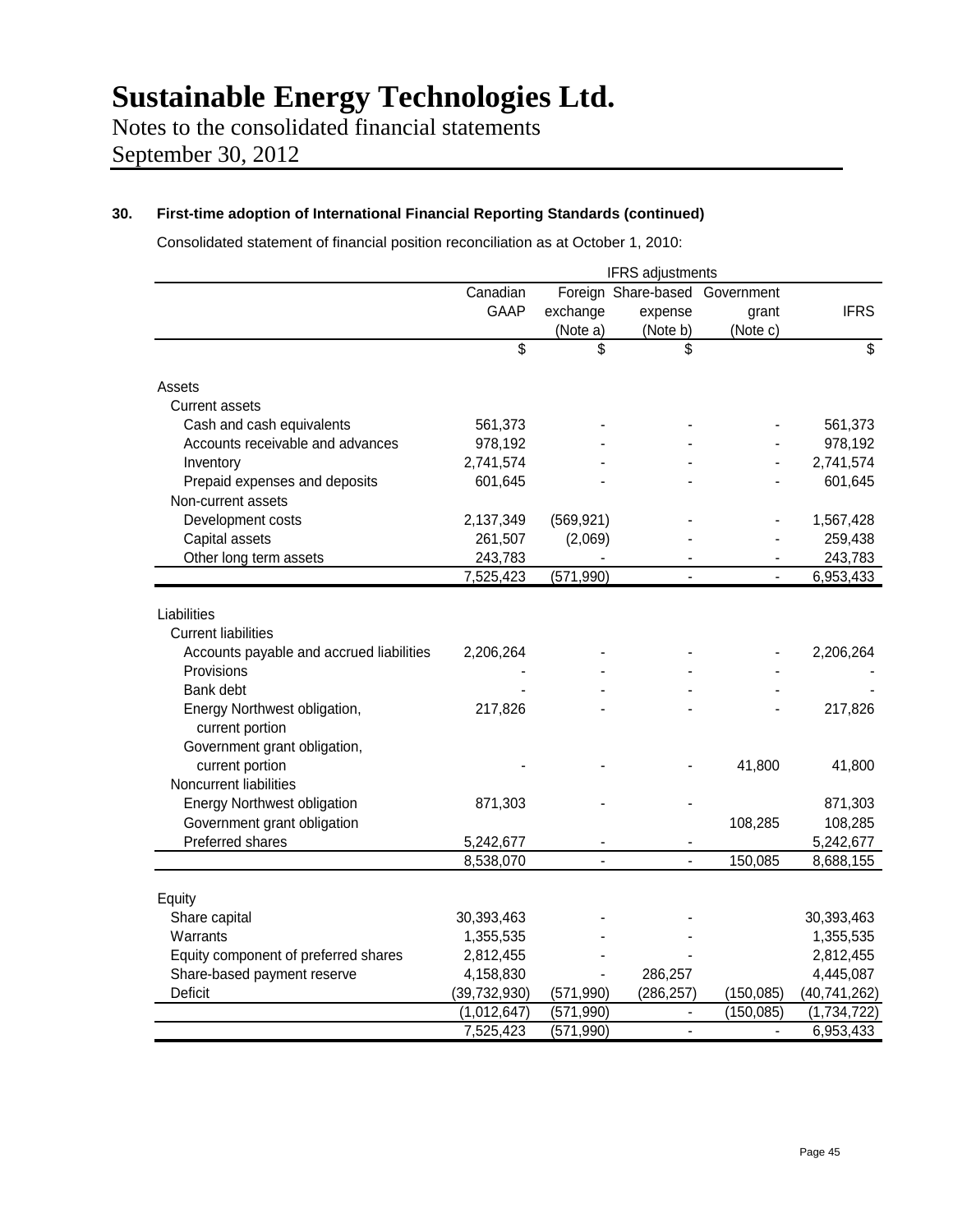Notes to the consolidated financial statements September 30, 2012

#### **30. First-time adoption of International Financial Reporting Standards (continued)**

Consolidated statement of financial position reconciliation as at September 30, 2011:

|                                          | IFRS adjustments |            |                     |                          |                |  |  |
|------------------------------------------|------------------|------------|---------------------|--------------------------|----------------|--|--|
|                                          | Canadian         |            | Foreign Share-based | Government               |                |  |  |
|                                          | GAAP             | exchange   | expense             | grant                    | <b>IFRS</b>    |  |  |
|                                          |                  | (Note a)   | (Note b)            | (Note c)                 |                |  |  |
|                                          | \$               | \$         | \$                  |                          | $\mathbb{S}$   |  |  |
| Assets                                   |                  |            |                     |                          |                |  |  |
| Current assets                           | 328,821          |            |                     |                          | 328,821        |  |  |
| Cash and cash equivalents                |                  |            |                     |                          |                |  |  |
| Accounts receivable and advances         | 1,093,381        |            |                     |                          | 1,093,381      |  |  |
| Inventory                                | 3,590,075        |            |                     |                          | 3,590,075      |  |  |
| Prepaid expenses and deposits            | 362,704          |            |                     |                          | 362,704        |  |  |
| Non-current assets                       |                  |            |                     |                          |                |  |  |
| Development costs                        | 1,870,186        | (477, 010) |                     |                          | 1,393,176      |  |  |
| Capital assets                           | 154,851          | (2,315)    |                     |                          | 152,536        |  |  |
| Other long term assets                   |                  |            |                     |                          |                |  |  |
|                                          | 7,400,018        | (479, 325) |                     |                          | 6,920,693      |  |  |
|                                          |                  |            |                     |                          |                |  |  |
| Liabilities                              |                  |            |                     |                          |                |  |  |
| <b>Current liabilities</b>               |                  |            |                     |                          |                |  |  |
| Accounts payable and accrued liabilities | 1,641,421        |            |                     | (72, 950)                | 1,568,471      |  |  |
| Bank debt                                | 1,346,662        |            |                     |                          | 1,346,662      |  |  |
| Energy Northwest obligation,             |                  |            |                     |                          |                |  |  |
| current portion                          | 266,268          |            |                     |                          | 266,268        |  |  |
| Govenrment grant obligation,             |                  |            |                     |                          |                |  |  |
| current portion                          |                  |            |                     | 27,461                   | 27,461         |  |  |
| Noncurrent liabilities                   |                  |            |                     |                          |                |  |  |
| <b>Energy Northwest obligation</b>       | 1,065,073        |            |                     |                          | 1,065,073      |  |  |
| Government grant obligation              |                  |            |                     | 133,274                  | 133,274        |  |  |
| Preferred shares                         | 5,582,607        |            |                     |                          | 5,582,607      |  |  |
|                                          | 9,902,031        |            |                     | 87,785                   | 9,989,816      |  |  |
|                                          |                  |            |                     |                          |                |  |  |
| Equity                                   |                  |            |                     |                          |                |  |  |
| Share capital                            | 34,258,068       |            |                     |                          | 34,258,068     |  |  |
| Warrants                                 | 2,275,418        |            |                     |                          | 2,275,418      |  |  |
| Equity component of preferred shares     | 3,184,383        |            |                     |                          | 3,184,383      |  |  |
| Share-based payment reserve              | 4,629,367        |            | 189,700             |                          | 4,819,067      |  |  |
| Foreign currency translation reserve     |                  | (171, 906) |                     |                          | (171, 906)     |  |  |
| Deficit                                  | (46, 849, 249)   | (307, 419) | (189, 700)          | (87, 785)                | (47, 434, 153) |  |  |
|                                          | (2,502,013)      | (479, 325) |                     | (87, 785)                | (3,069,123)    |  |  |
|                                          | 7,400,018        | (479, 325) | $\frac{1}{2}$       | $\overline{\phantom{a}}$ | 6,920,693      |  |  |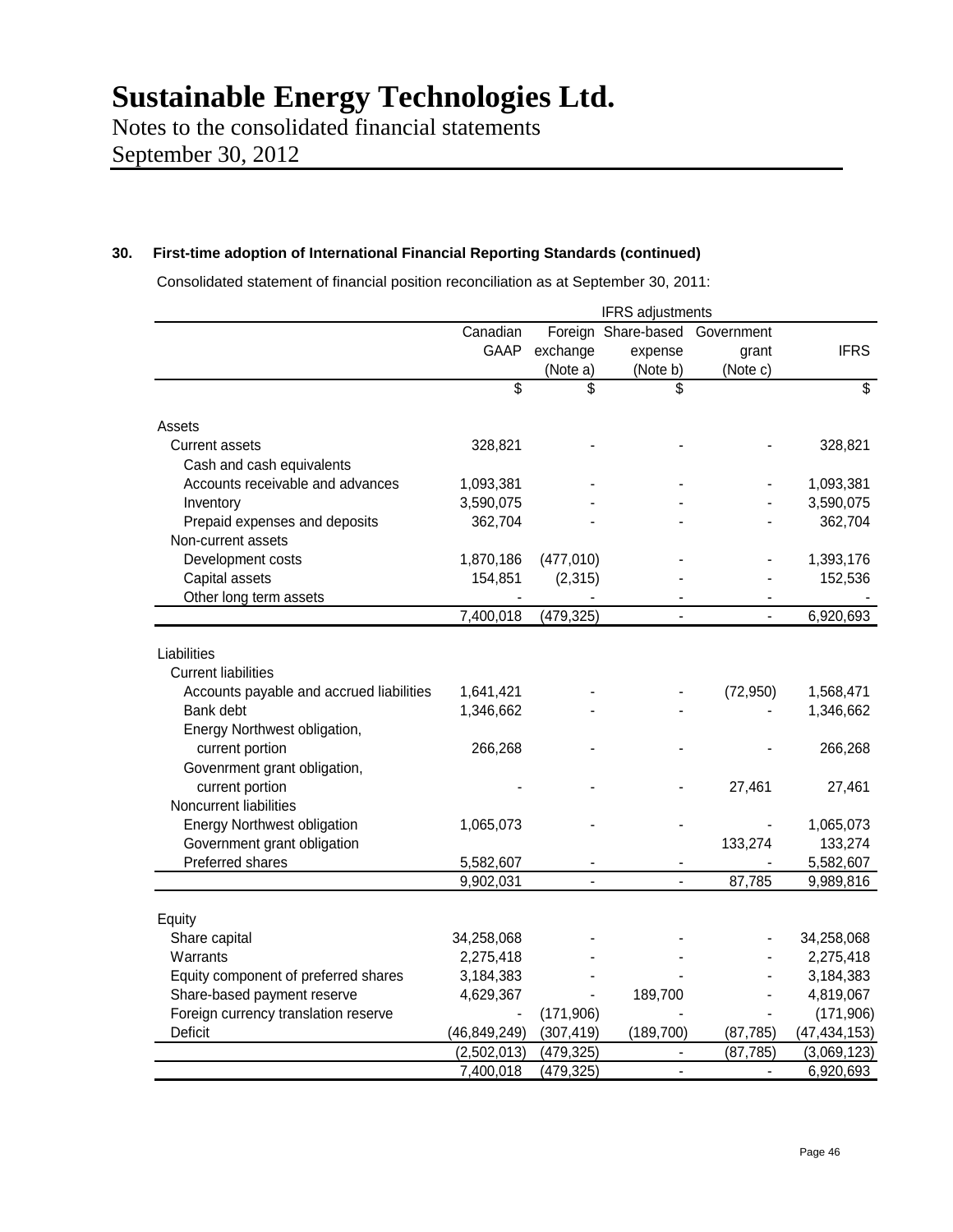Notes to the consolidated financial statements September 30, 2012

#### **30. First-time adoption of International Financial Reporting Standards (continued)**

Consolidated statement of comprehensive loss reconciliation for the year ended September 30, 2011:

|                                 |               |            | Share     |            |                |                |             |
|---------------------------------|---------------|------------|-----------|------------|----------------|----------------|-------------|
|                                 | Canadian      | Foreign    | based     | Government | Change in      | Deferred       |             |
|                                 | <b>GAAP</b>   | exchange   | expenses  | Grant      | classification | <b>Taxes</b>   | <b>IFRS</b> |
|                                 |               | (Note a)   | (Note b)  | (Note c)   | (Note e)       | (Note d)       |             |
|                                 | \$            | \$         | \$        |            | \$             |                | \$          |
| Sales                           | 3,867,910     |            |           |            |                |                | 3,867,910   |
| Cost of sales                   | 2,920,509     |            |           |            |                |                | 2,920,509   |
| Gross margin                    | 947,401       |            |           |            |                |                | 947,401     |
| Expenses                        |               |            |           |            |                |                |             |
| Repayment of government         |               |            |           |            |                |                |             |
| contributions                   | 119,052       |            |           |            | (119, 052)     |                |             |
| Selling and marketing           | 4,316,908     |            |           |            | (2,327,835)    |                | 1,989,073   |
| Research and development        |               |            |           | (72, 950)  | 1,126,131      |                | 1,053,181   |
| Operations                      |               |            |           |            | 1,709,276      |                | 1,709,276   |
| Inventory write down            | 198,987       |            |           |            | (198, 987)     |                |             |
| General and administrative      | 2,066,708     |            | (96, 557) |            | 446,426        |                | 2,416,577   |
| Share-based payments            | 393,483       |            |           |            | (393, 483)     |                |             |
| Finance cost                    | 2,209,417     |            |           | 10,650     | 150,303        |                | 2,370,370   |
| Amortization of capital assets  |               |            |           |            |                |                |             |
| and development costs           | 451,715       | (77, 633)  |           |            | (374, 082)     |                |             |
| Foreign exchange loss           | 205,633       | (186, 936) |           |            | (18, 697)      |                |             |
|                                 | 9,961,903     | (264, 569) | (96, 557) | (62, 300)  |                | $\overline{a}$ | 9,538,477   |
| Loss before undernoted items    | (9,014,502)   | 264,569    | 96,557    | 62,300     |                |                | (8,591,076) |
| Gain on preferred shares        | 1,887,074     |            |           |            |                |                | 1,887,074   |
| Interest and other              | 11,111        |            |           |            |                |                | 11,111      |
|                                 | 1,898,185     |            |           |            |                | $\blacksquare$ | 1,898,185   |
| <b>Net Loss</b>                 | (7, 116, 317) | 264,569    | 96,557    | 62,300     |                |                | (6,692,891) |
| Foreign currency adjustment     |               |            |           |            |                |                |             |
|                                 |               |            |           |            |                |                |             |
| to equity                       |               | (171, 906) |           |            |                |                | (171,906)   |
| <b>Total comprehensive loss</b> | (7, 116, 317) | 92,663     | 96,557    | 62,300     |                | $\blacksquare$ | (6,864,797) |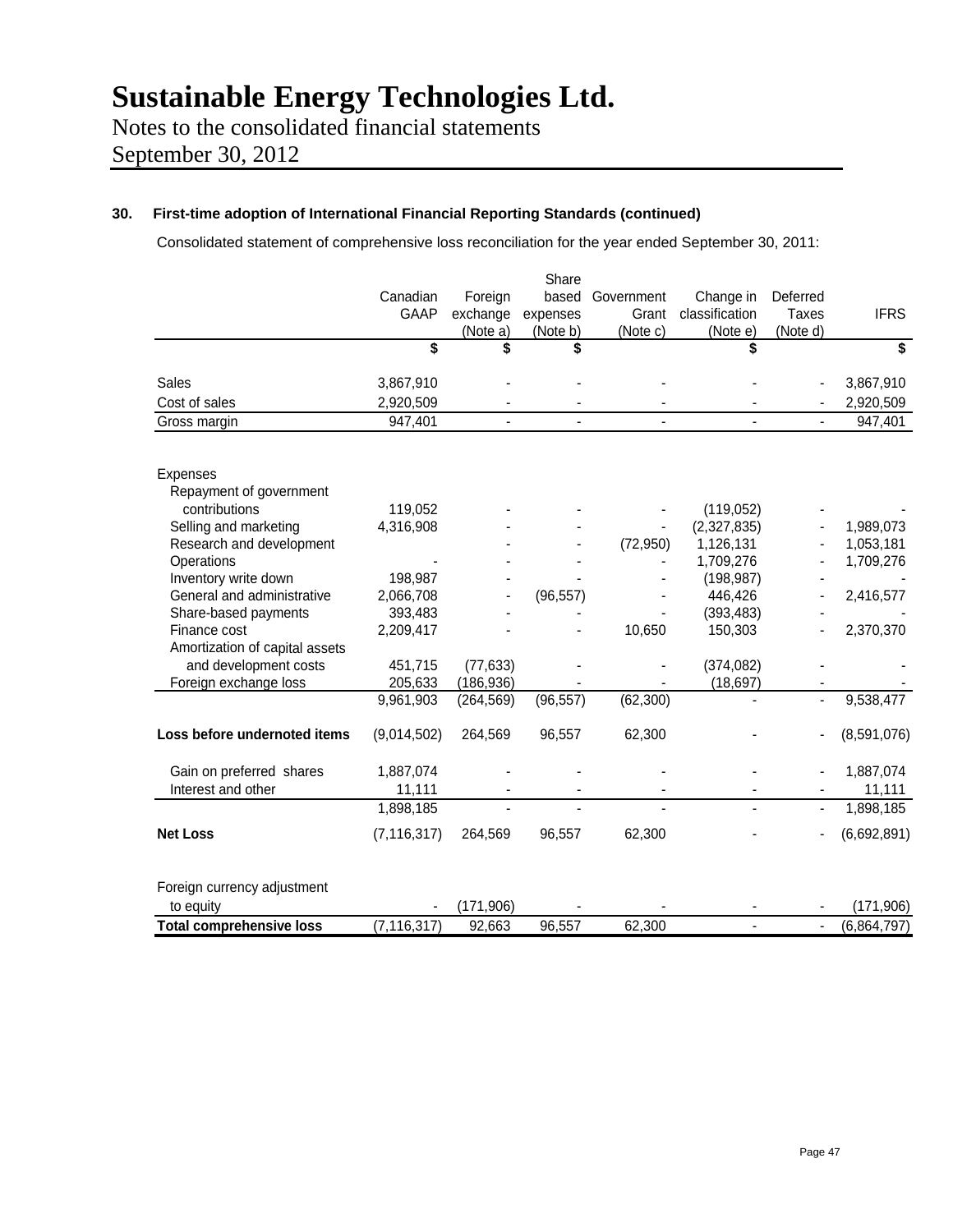Notes to the consolidated financial statements September 30, 2012

#### **30. First-time adoption of International Financial Reporting Standards (continued)**

*Notes to the consolidated financial statement reconciliations* 

(a) In accordance with IAS 21, The Effect of Changes in Foreign Exchange Rates, the assets and liabilities of Sustainable's subsidiaries are expressed in Canadian dollars using the exchange rate prevailing at the balance sheet date. Income and expense items are translated at the average exchange rate for the period, unless exchange rates fluctuated significantly during the period, in which case the exchange rates at the dates of the transactions are used. Exchange differences arising, if any, are classified as other comprehensive profit and recognized in the Company's foreign currency translation reserve.

Under Canadian GAAP, monetary assets and liabilities of the subsidiaries were translated at the exchange rate in effect at the balance sheet date. Non-monetary assets and liabilities are translated at historical rates. Revenues and expenses were translated using the average rate of exchange of the period being reported. Translation adjustments are recorded in earnings.

The Company applied the first-time IFRS adoption exemption to reset the cumulative translation differences to nil on the transition date.

(b) IFRS requires forfeitures be estimated and recognized on the grant date and revised prospectively in subsequent periods for actual experiences; while under Canadian GAAP forfeitures of awards could be recognized as they occurred.

 The Company had previously accounted for forfeitures of share-based compensation in the period that they occurred. IFRS 2, "Share-based payments", requires the Company to account for the fair value of options expected to be exercised at the date of grant. Consequently the Company has adjusted the IFRS financial statements to account for expected forfeitures of 14%.

 IFRS 2, "Share-based payments", requires the Company to expense share-based payments based on graded vesting. As a result of applying this methodology retroactively the share-based payment reserve has been increased by \$286,257 as at October 1, 2010.

(c) The Company has received government contributions related to a historical research and development project. Under the contract, the Company is obligated to pay royalties based on revenues as defined under the contract. Under Canadian GAAP, the royalty obligation was accrued at the time when the related product revenues were recognized and was included in accounts payable and accrued liabilities and product research and development expense. Under IFRS, repayable government contributions are considered to be financial liabilities and are recognized initially at fair value. At the end of each reporting period, interest accretion relating to the repayable government contribution obligation is recognized in financing costs as well as changes in value attributable to changes in the timing and amount of estimated future cash flows.At October 1, 2010, an additional financial liability of \$41,800 has been recognized as government grant obligations – current portion and \$108,285 as government grants obligations non-current liability under IFRS with a corresponding increase in the deficit. For the year ended September 30, 2011, this adjustment decreased product research and development expense by \$72,950, and increased finance costs by \$10,650. As at September 30, 2011, the government grants obligation – current portion was \$27,461 and government grants obligation non-current liability \$133,274.